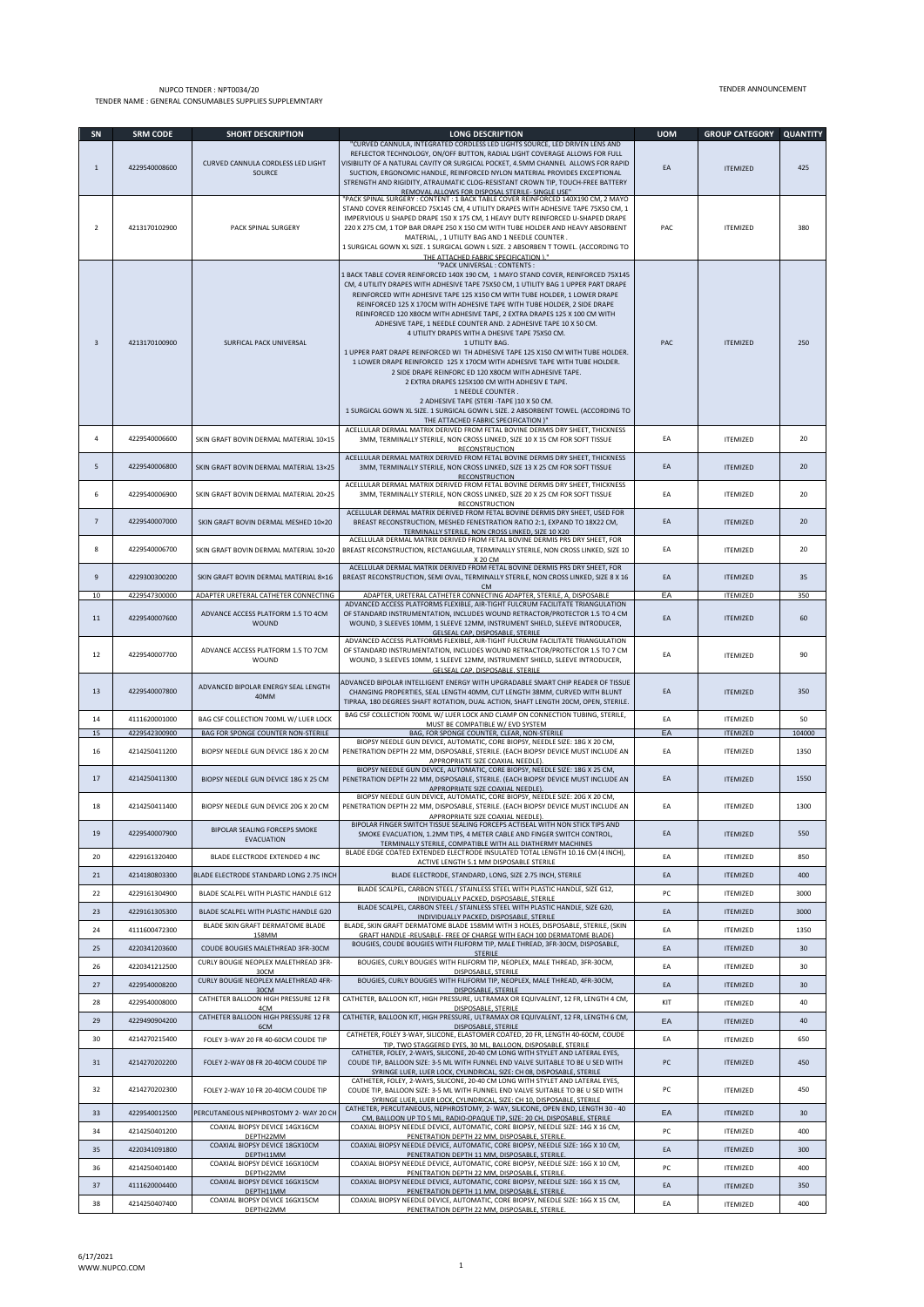| 39       | 4214250407300                  | COAXIAL BIOPSY DEV 18GX10CM DEPTH11-<br>16MM                                     | COAXIAL BIOPSY NEEDLE DEVICE, AUTOMATIC, CORE BIOPSY, NEEDLE SIZE: 18G X 10 CM,<br>PENETRATION DEPTH 11-16 MM, DISPOSABLE, STERILE.                                 | EA       | <b>ITFMIZED</b>                    | 400            |
|----------|--------------------------------|----------------------------------------------------------------------------------|---------------------------------------------------------------------------------------------------------------------------------------------------------------------|----------|------------------------------------|----------------|
| 40       | 4220341091500                  | COAXIAL BIOPSY DEV 18GX10CM DEPTH17-<br>22MM                                     | COAXIAL BIOPSY NEEDLE DEVICE, AUTOMATIC, CORE BIOPSY, NEEDLE SIZE: 18G X 10 CM,<br>PENETRATION DEPTH 17-22 MM, DISPOSABLE, STERILE.                                 | EA       | <b>ITEMIZED</b>                    | 400            |
| 41       | 4224180305700                  | COLONOSCOPY BACTERIOSTATIC UNIVERSAL SZ                                          | COLONOSCOPY, SHORT, BACTERIOSTATIC, WATER RESISTANT, WITH DIVIDED REAR PANELS,<br>UNIVERSAL SIZE                                                                    | EA       | <b>ITEMIZED</b>                    | 150            |
| 42       | 4111620000700                  | CONTAINER SPECIMEN 2000 ML SCREW CAP                                             | CONTAINER, SPECIMEN, 2000 ML, SCREW CAP, UNLABELED, NON-STERILE, TRANSLUCENT                                                                                        | EA       | <b>ITEMIZED</b>                    | 350            |
| 43       | 4229540008100                  | COVER SHEATH ARTHROSCOPY 7K                                                      | COVER SHEATH, FOR ARTHROSCOPY 7K RESOLUTION, 30 DEGREE ROUND LOCKING SYSTEM,<br>FOR SCOPE PIXELS PROTECTION, ANTI-FOG AND ANTI-BLURRING, DISPOSABLE, STERILE,       | EA       | <b>ITEMIZED</b>                    | 400            |
| 44       | 4229260401600                  | <b>RESOLUTION</b><br>CURVE URETHRAL DILATOR SET 8FR - 20FR                       | SHOULD BE COMPATIBLE WITH ARTHROVIMS MACHINE OR EQUIVALENT<br>CURVE URETHRAL DILATOR SET, S-SHAPE, 8FR - 20FR, STERILE, DISPOSABLE                                  | EA       | <b>ITEMIZED</b>                    | 20             |
| 45<br>46 | 4229540008300<br>4229540008400 | CURVE URETHRAL DILATOR 22 FR                                                     | CURVE URETHRAL DILATOR, 22 FR, STERILE, DISPOSABLE                                                                                                                  | EA<br>EA | <b>ITEMIZED</b>                    | 70<br>70       |
| 47       | 4229540008500                  | <b>CURVE URETHRAL DILATOR 24 FR</b><br><b>CURVE URETHRAL DILATOR 26 FR</b>       | CURVE URETHRAL DILATOR, 24 FR, STERILE, DISPOSABLE<br>CURVE URETHRAL DILATOR, 26 FR, STERILE, DISPOSABLE                                                            | EA       | <b>ITEMIZED</b><br><b>ITEMIZED</b> | 70             |
| 48<br>49 | 4229541410900<br>4229540008700 | CYSTOSTOMY SET 10 FR 50 - 60 CM<br>CYSTOSTOMY SET 12 FR 50 - 60 CM               | CYSTOSTOMY SET, 10 FR, 50 - 60 CM LENGTH, STERILE, DISPOSABLE<br>CYSTOSTOMY SET, 12 FR, 50 - 60 CM LENGTH, STERILE, DISPOSABLE                                      | EA<br>EA | <b>ITEMIZED</b><br><b>ITEMIZED</b> | 50<br>50       |
| 50<br>51 | 4229540008800<br>4218150100400 | CYSTOSTOMY SET 8 FR 50 - 60 CM<br>DERMABLADE SHAVE BIOPSY STERILE                | CYSTOSTOMY SET, 8 FR, 50 - 60 CM LENGTH, STERILE, DISPOSABLE<br>DERMA BLADES, PERSONA, FOR SHAVE BIOPSY, DISPOSABLE, STERILE                                        | EA<br>EA | <b>ITEMIZED</b><br><b>ITEMIZED</b> | 50<br>1000     |
| 52       | 4229540014100                  | SURGICAL DOUBLE GLOVES 5.5                                                       | DOUBLE GLOVES, SURGICAL, SIZE 5.5, POWDER FREE, ACCELERATOR FREE, HYPOALLERGENIC                                                                                    | PAA      | <b>ITEMIZED</b>                    | 800            |
| 53       | 4229540014200                  | SURGICAL DOUBLE GLOVES 6.0                                                       | DOUBLE GLOVES, SURGICAL, SIZE 6.0, POWDER FREE, ACCELERATOR FREE, HYPOALLERGENIC                                                                                    | PAA      | <b>ITEMIZED</b>                    | 800            |
| 54       | 4229540014300                  | SURGICAL DOUBLE GLOVES 6.5                                                       | DOUBLE GLOVES, SURGICAL, SIZE 6.5, POWDER FREE, ACCELERATOR FREE, HYPOALLERGENIC                                                                                    | PAA      | <b>ITEMIZED</b>                    | 800            |
| 55       | 4229540014400                  | SURGICAL DOUBLE GLOVES 7.0                                                       | DOUBLE GLOVES, SURGICAL, SIZE 7.0, POWDER FREE, ACCELERATOR FREE, HYPOALLERGENIC                                                                                    | PAA      | <b>ITEMIZED</b>                    | 800            |
| 56       | 4229540014500                  | SURGICAL DOUBLE GLOVES 7.5                                                       | DOUBLE GLOVES, SURGICAL, SIZE 7.5, POWDER FREE, ACCELERATOR FREE, HYPOALLERGENIC                                                                                    | PAA      | <b>ITEMIZED</b>                    | 800            |
| 57       | 4229540014600                  | SURGICAL DOUBLE GLOVES 8.0                                                       | DOUBLE GLOVES, SURGICAL, SIZE 8.0, POWDER FREE, ACCELERATOR FREE, HYPOALLERGENIC                                                                                    | PAA      | <b>ITEMIZED</b>                    | 800            |
| 58       | 4229540014700                  | SURGICAL DOUBLE GLOVES 8.5                                                       | DOUBLE GLOVES, SURGICAL, SIZE 8.5, POWDER FREE, ACCELERATOR FREE, HYPOALLERGENIC                                                                                    | PAA      | <b>ITEMIZED</b>                    | 800            |
| 59       | 4229540014800                  | SURGICAL DOUBLE GLOVES 9.0                                                       | DOUBLE GLOVES, SURGICAL, SIZE 9.0, POWDER FREE, ACCELERATOR FREE, HYPOALLERGENIC                                                                                    | PAA      | <b>ITFMIZED</b>                    | 800            |
|          | 4214310201800                  |                                                                                  | DRAIN, CHEST TUBE, WITHOUT TROCAR, STRAIGHT CATHETER, SIZE 12 FRENCH, 15-25 CM                                                                                      |          |                                    |                |
| 60       |                                | DRAIN CHEST TUBE STRAIGHT 12FR 15-25 CM                                          | LENGTH, 2 EYELETS, TAPERED ATP GUIDING STYLET, BLUE RADIOPAQUE, INDIVIDUALLY<br>PACKED, DISPOSABLE, STERILE                                                         | EA       | <b>ITEMIZED</b>                    | 550            |
| 61       | 4229540008900                  | DRAIN CHEST TUBE STRAIGHT 16FR 15-25 CM                                          | DRAIN, CHEST TUBE, WITHOUT TROCAR, STRAIGHT CATHETER, SIZE 16 FRENCH, 15-25 CM<br>LENGTH, 2 EYELETS, TAPERED ATP GUIDING STYLET, BLUE RADIOPAQUE, INDIVIDUALLY      | EA       | <b>ITEMIZED</b>                    | 420            |
|          |                                |                                                                                  | PACKED, DISPOSABLE, STERILE<br>DRAIN, CHEST TUBE, WITHOUT TROCAR, STRAIGHT CATHETER, SIZE 20 FRENCH, 30-50 CM                                                       |          |                                    |                |
| 62       | 4229540009000                  | DRAIN CHEST TUBE STRAIGHT 20FR 30-50 CM                                          | LENGTH, 2 EYELETS, TAPERED ATP GUIDING STYLET, BLUE RADIOPAQUE, INDIVIDUALLY<br>PACKED, DISPOSABLE, STERILE                                                         | EA       | <b>ITEMIZED</b>                    | 585            |
| 63       | 4214410201400                  | DRAIN CHEST TUBE STRAIGHT 24FR 30-50 CM                                          | DRAIN, CHEST TUBE, WITHOUT TROCAR, STRAIGHT CATHETER, SIZE 24 FRENCH, 30-50 CM<br>LENGTH, 2 EYELETS, TAPERED ATP GUIDING STYLET, BLUE RADIOPAQUE, INDIVIDUALLY      | EA       | <b>ITEMIZED</b>                    | 600            |
| 64       | 4229540009100                  | DRAIN T-TUBE 22FR RUBBER                                                         | PACKED, DISPOSABLE, STERILE<br>DRAIN, T-TUBE, 22FR, RUBBER, DISPOSABLE, STERILE                                                                                     | EA       | <b>ITEMIZED</b>                    | 25             |
| 65       | 4229540009200                  | <b>DRAIN T-TUBE 24FR RUBBER</b>                                                  | DRAIN, T-TUBE, 24FR, RUBBER, DISPOSABLE, STERILE                                                                                                                    | EA       | <b>ITEMIZED</b>                    | 25             |
| 66       | 4231210809500                  | DRAINAGE SET WOUND PLASTIC 40-50ML FG06                                          | DRAINAGE, SET, WOUND, PLASTIC, RADIO-OPAQUE, 40-50 ML CAPACITY SOFT CATHETER AND<br>TROCAR, NEGATIVE PRESSURE, MINIMUM LENGTH 50CM, SIZE: FG 6, DISPOSABLE, STERILE | EA       | <b>ITEMIZED</b>                    | 300            |
| 67       | 4229540009400                  | DURAL GRAFT IMPLANT 4 INCH X 5 INCH                                              | DURAL GRAFT IMPLANT, COLLAGEN-BASED BIOCOMPATIBLE MATERIAL, CSF LEAK RESISTANCE,                                                                                    | EA       | <b>ITEMIZED</b>                    | 22             |
| 68       | 4229540009500                  | DURAL GRAFT IMPLANT 5 INCH X 7 INCH                                              | SUTURELESS, ABSORBABLE AND INTEGRABLE, SIZE 4 INCH X 5 INCH, STERILE<br>DURAL GRAFT IMPLANT, COLLAGEN-BASED BIOCOMPATIBLE MATERIAL, CSF LEAK RESISTANCE,            | EA       | <b>ITEMIZED</b>                    | $\overline{a}$ |
| 69       | 4229540010000                  | ELECTRODE BALL COAGULATION ROUND TIP                                             | SUTURELESS, ABSORBABLE AND INTEGRABLE, SIZE 5 INCH X 7 INCH, STERILE<br>ELECTRODE BALL, COATED PTFE, FOR COAGULATION, ROUND TIP, SIZE 5 INCH (+/-1),                | EA       | <b>ITEMIZED</b>                    | 400            |
|          |                                | <b>5IN</b>                                                                       | DISPOSABLE, STERILE<br>ENDOCAVITY NEEDLE GUIDES, KIT, CONTAINS: NEEDLE GUIDE, ULTRASOUND PROBE COVER,                                                               |          |                                    |                |
| 70       | 4229540010100                  | ENDOCAVITY NEEDLE GUIDES KIT                                                     | TWO ELASTIC BANDS, ULTRASOUND GEL PACKET 20 ML, ASSORTED TYPE OF NEEDLE GUIDE,<br>STERILE, DISPOSABLE                                                               | KIT      | <b>ITEMIZED</b>                    | 200            |
| 71       | 4229495400300                  | EXTRACTOR STONE 12 CH UP TO 40 CM<br><b>BASKET</b>                               | EXTRACTOR, STONE, WITHOUT TIP USED, WITH NEPHROSCOPE, SIZE: 12 CH, LENGTH UP TO 40<br>CM BASKET, DIAMETER 6 CH, DISPOSABLE, STERILE                                 | PC       | <b>ITEMIZED</b>                    | 190            |
|          |                                |                                                                                  | FLEXIBLE URETEROSCOPE 7.0-9.0 FR WITH WORKING CHANNEL 3.6 FR, BUILT IN LED LIGHT<br>SOURCE, ARTICULATION TIP DEFLECTION (270 DEGREE) IN BOTH DIRECTION, AND USB     | EA       |                                    |                |
| 72       | 4230000000200                  | FLEXIBLE URETEROSCOPE 7.0-9.0 FR                                                 | INTERFACE FOR USE WITH LAPTOP/TABLE AND MONITOR, DISPOSABLE, STERILE, (ONE SCREEN<br>FREE OF CHARGE WITH EVERY 100 PC)                                              |          | <b>ITEMIZED</b>                    | 600            |
| 73       | 4229540607900                  | GAUZE SURG ABSORBENT RIBBON 5CMX5M                                               | GAUZE, SURGICAL, ABSORBENT, X-RAY DETECTABLE, RIBBON WHITE OR GREEN 5 CM X 5 M,<br>NON-STERILE                                                                      | EA       | <b>ITEMIZED</b>                    | 2208           |
| 74       | 4229540608000                  | GAUZE SURG ABSORBENT RIBBON 7.5CMX5M                                             | GAUZE, SURGICAL, ABSORBENT, X-RAY DETECTABLE, RIBBON, 7.5 CM X 5 M, WHITE OR GREEN,<br><b>STERILE</b>                                                               | EA       | <b>ITEMIZED</b>                    | 3744           |
| 75       | 4229540602900                  | SPONGE SURGICAL 2CM 5M                                                           | GAUZE, SURGICAL, ABSORBENT, X-RAY DETECTABLE, RIBBON, COTTON, 2 CM X 5 M, STERILE                                                                                   | EA       | <b>ITEMIZED</b>                    | 1000           |
| 76       | 4229540608100                  | GAUZE RIBBON PLAIN 2.5CM X 2M                                                    | GAUZE, SURGICAL, ABSORBENT, X-RAY DETECTABLE, RIBBON, PLAIN 2.5 CM X 2 M, STERILE                                                                                   | EA       | <b>ITEMIZED</b>                    | 100000         |
| 77<br>78 | 4214361200400<br>4214361200500 | GEL PAD LATERAL COMFORT POSITIONER<br>GEL PAD POSITIONER CHEST ROLL 12"X 4"      | GEL PAD LATERAL COMFORT POSITIONER<br>GEL PAD POSITIONER, FLAT BOTTOMED CHEST ROLL, SIZE APPROX. 12" L X 4" W (+/-1)                                                | EA<br>EA | <b>ITEMIZED</b><br><b>ITEMIZED</b> | 70<br>75       |
| 79<br>80 | 4214361200600<br>4214361200700 | GEL PAD POSITIONER CHEST ROLL 16" X 4"<br>GEL PAD POSITIONER CHEST ROLL 20" X 4" | GEL PAD POSITIONER, FLAT BOTTOMED CHEST ROLL, SIZE APPROX. 16" L X 4" W (+/-1)<br>GEL PAD POSITIONER, FLAT BOTTOMED CHEST ROLL, SIZE APPROX. 20" L X 4" W (+/-1)    | EA<br>EA | <b>ITEMIZED</b><br><b>ITEMIZED</b> | 70<br>80       |
| 81       | 4214170502500                  | GEL POSITIONER CLOSED HEAD RING ADULT                                            | GEL POSITIONER, CLOSED HEAD RING ADULT                                                                                                                              | EA       | <b>ITEMIZED</b>                    | 45             |
| 82<br>83 | 4214170502700<br>4214170502800 | GEL POSITIONER ARM BOARD LARGE<br>GEL POSITIONER ARM BOARD MEDIUM                | GEL POSITIONER, CONTOURED ARM BOARD PAD LARGE<br>GEL POSITIONER, CONTOURED ARM BOARD PAD MEDIUM                                                                     | EA<br>EA | <b>ITEMIZED</b><br><b>ITEMIZED</b> | 45<br>45       |
| 84<br>85 | 4214361200900<br>4214210803600 | GEL POSITIONER ARM BOARD SMALL<br><b>GEL POSITIONER HEEL PAD (LARGE)</b>         | GEL POSITIONER, CONTOURED ARM BOARD PAD SMALL<br>GEL POSITIONER, HEEL PAD (LARGE)                                                                                   | EA<br>EA | <b>ITEMIZED</b><br><b>ITEMIZED</b> | 70<br>45       |
| 86       | 4214210803900                  | GEL POSITIONER HEEL PAD (SMALL)                                                  | GEL POSITIONER, HEEL PAD (SMALL)<br>GEL, ANTI-MICROBIAL CONTAINS 0, 1% POLYHEXANIDE (PHMB), POLOXAMER, AND AUXILIARY                                                | EA       | <b>ITEMIZED</b>                    | 45             |
| 87       | 4231230000000                  | GEL 0 1% POLYHEXANIDE 30 ML                                                      | SUBSTANCES, 30 ML<br>GOWN, SURGICAL, SIZE XXXL, REINFORCED, WRAP AROUND ELASTIC CUFF, WITH 2 ABSORBENT                                                              | EA       | <b>ITFMIZED</b>                    | 890            |
| 88<br>89 | 4229540010500<br>4229351600000 | <b>GOWN SURGICAL SIZE XXXL</b><br><b>GUARD CONTAMINATED CUSA</b>                 | HAND TOWEL, STERILE                                                                                                                                                 | EA<br>EA | <b>ITEMIZED</b>                    | 350<br>240     |
| 90       | 4220343802100                  | GUIDEWIRE HYDROPHILLIC 0.018 INCHX260CM                                          | GUARD, CONTAMINATED, FOR CUSA<br>GUIDEWIRE, HYDROPHILIC, STRAIGHT TIP, 0.018 INCH X 260 CM LENGTH, DISPOSABLE, STERILE                                              | EA       | <b>ITEMIZED</b><br><b>ITEMIZED</b> | 500            |
| 91       | 4229540010600                  | GUIDEWIRE PTFE COATED 0.018 INX120-                                              | GUIDEWIRE, PTFE, COATED, 0.018 INCH X 120-150 CM LENGTH, PEDIATRIC UROLOGY,                                                                                         | EA       | <b>ITEMIZED</b>                    | 150            |
|          |                                | 150CM                                                                            | DISPOSABLE, STERILE<br>HAIR CLIPPER, SHAVING HEAD, SINGLE-USE, DOES NOT CAUSE SKIN WOUND OR SCRATCHES,                                                              |          |                                    |                |
|          |                                |                                                                                  | THE HEAD WITH THE FOLLOWING SPECIFICATIONS: CORDLESS, USE RECHARGEABLE BATTERY                                                                                      |          |                                    |                |
|          |                                |                                                                                  | EXCELLENT QUALITY, COULD BE WASHED WITH SOAP AND WATER AND BEARS ALCOHOL<br>CLEANSING OR OTHER DISINFECTANTS, USE SINGLE-USE HEA DS WHICH DISPOSED OF AFTER         |          |                                    |                |
| 92       | 4229542400100                  | CLIPPER SURGICAL HAIR SHAVING CHARGER                                            | EACH PATIENT USE, SAFE IN CIRCULATION DOES NOT CAUSE INJURY OR ELECTRIC SHOCK                                                                                       | PC       | <b>ITEMIZED</b>                    | 729400         |
|          |                                |                                                                                  | WHETHER THE PATIENT OR HEALTH SERVICE PROVIDER, EASY-TO-USE, REMOVAL AND<br>INSTALLATION OF SHAVING HEADS, WIRELESS, RECHARGEABLE BATTERIES SAFE TO USE BY          |          |                                    |                |
|          |                                |                                                                                  | BOTH PATIENT AND STAFF, COULD BE WASHED AND DISINFECTED WITH DISPOSABLE HEAD<br>TIPS (SINGLE-USE WITH EACH PATIENT), (1 MACHINE FREE OF CHARGE WITH EACH 500 BLADE) |          |                                    |                |
| 93       | 4231150004900                  |                                                                                  | HEMOSTASIS, DRESSING, ABSORBABLE, SOFT, WHITE, NON-WOVEN, HYDROPHILIC GAUZE,                                                                                        | EA       |                                    | 1450           |
|          |                                | DRESSING HEMOSTASIS ABSORBABLE 12X12IN                                           | IMPREGNATED WITH KAOLIN OR EQUIVALENT, X-RAY DETECTABLE, 12 X 12 INCH, STERILE                                                                                      |          | <b>ITEMIZED</b>                    |                |
| 94       | 4231150004800                  | DRESSING HEMOSTASIS ABSORBABLE 4X4IN                                             | HEMOSTASIS, DRESSING, ABSORBABLE, SOFT, WHITE, NON-WOVEN, HYDROPHILIC GAUZE,<br>IMPREGNATED WITH KAOLIN OR EQUIVALENT, X-RAY DETECTABLE, 4 X 4 INCH, STERILE        | EA       | <b>ITEMIZED</b>                    | 20             |
|          |                                |                                                                                  | HEMOSTASIS, DRESSING, SURGICAL, SURGICEL OR ANY OTHER EQUIVALENT, OXIDIZED                                                                                          |          |                                    |                |
| 95       | 4231150005200                  | DRESSING HEMOSTASIS APPROX 2.5X5CM                                               | REGENERATE CELLULOSE, SIZE APPROXIMATELY: 2.5 X 5 CM, PACKING: INDIVIDUALLY<br>WRAPPED, DISPOSABLE, STERILE                                                         | EA       | <b>ITEMIZED</b>                    | 2010           |
| 96       | 4231150005300                  | DRESSING HEMOSTASIS SURGICAL15.2X22.9CM                                          | HEMOSTASIS, DRESSING, SURGICAL, SURGICEL OR EQUIVALENT, ABSORBABLE, 15.2X 22.9CM (6<br>INCH X 9 INCH), STERILE                                                      | EA       | <b>ITEMIZED</b>                    | 10272          |
| 97       | 4231160707000                  | HEMOSTASIS SULMYCIN GENTA200MG<br>COLL280MG                                      | HEMOSTASIS, SULMYCIN IMPLANT, GENTAMICIN, 200 MG, COLLAGEN, 280 MG, STERILE                                                                                         | EA       | <b>ITEMIZED</b>                    | 20             |
| 98       | 4231160707100                  | HEMOSTAT GELATIN SZ 100 O2 REGENERATED                                           | HEMOSTASIS, SURGICEL OR EQUIVALENT, ABSORBABLE, GELATIN, SIZE 100, OXIDIZED<br>REGENERATED CELLULOSE, STERILE                                                       | EA       | <b>ITFMIZED</b>                    | 20             |
| 99       | 4229540010700                  | HEMOSTAT OXIDIZED CELLULOSE 1X2 INCHES                                           | HEMOSTAT (OXIDIZED REGENERATED CELLULOSE), 1X2 INCHES, STRUCTURED NON-WOVEN                                                                                         | EA       | <b>ITEMIZED</b>                    | 600            |
|          |                                |                                                                                  | FABRIC, NEEDLE PUNCHED WITH INTERLOCKING FIBERS SURGICEL, DISPOSABLE, STERILE<br>HEMOSTATIC GELATIN ABSORBABLE POWDER 1 GM CONTAINER, MIXABLE WITH THROMBIN         |          |                                    |                |
| 100      | 4229540010800                  | HEMOSTATIC GELATIN ABSORBABLE POWDER<br>1GM                                      | OR SALINE TO ACHIEVE DESIRED CONSISTENCY, MIXES IN THE SUPPLIED CONTAINER TO FORM<br>A DOUGHY PASTE, DISPOSABLE, STERILE                                            | EA       | <b>ITEMIZED</b>                    | 600            |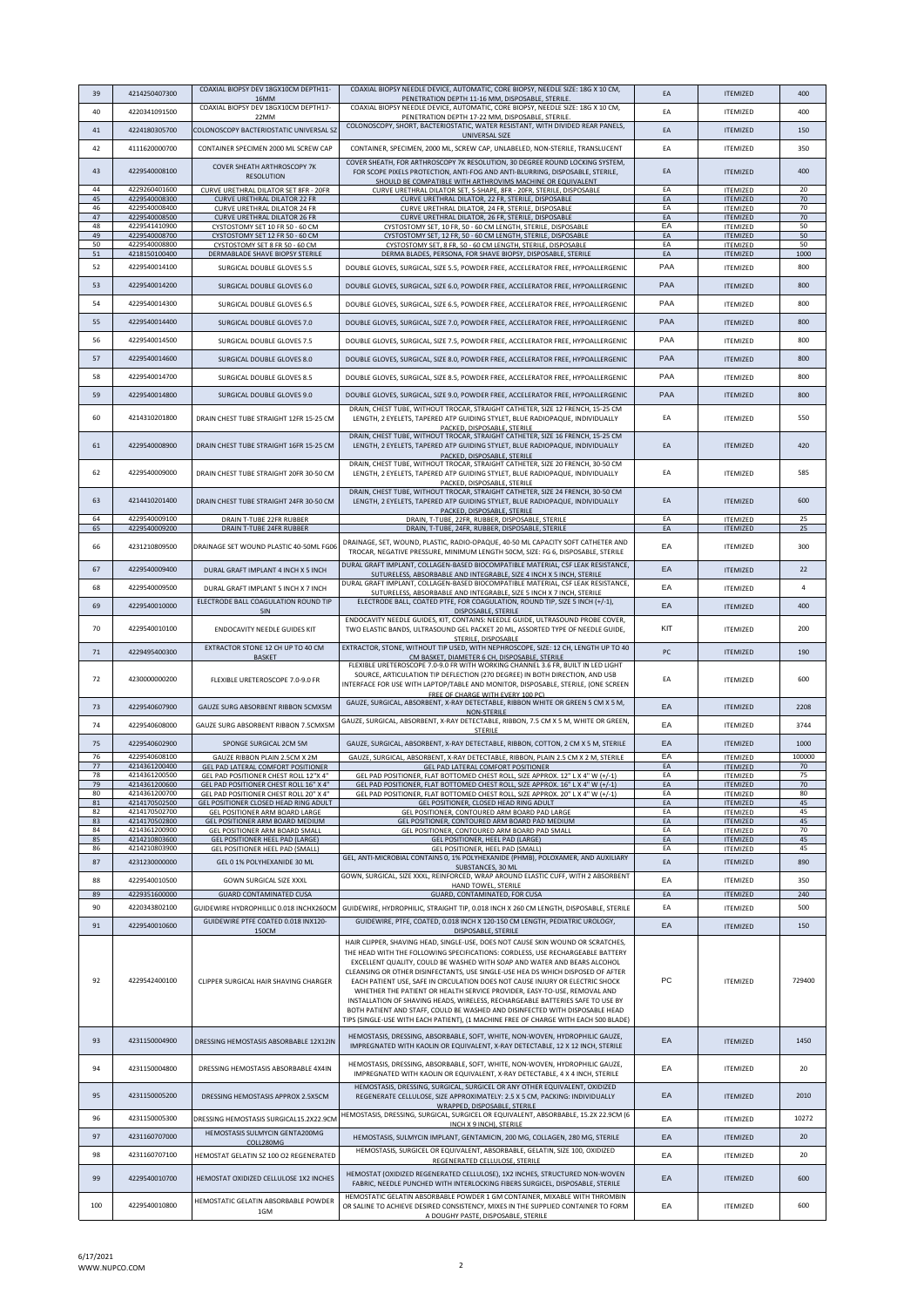| 101        | 4231160708700                  | ABSORBABLE HEMOSTATIC POWDER 3GM                                      | HEMOSTATIC, ABSORBABLE HEMOSTATIC POWDER MADE OF OXIDIZED REGENERATED<br>CELLULOSE AGGREGATES, BACTERICIDAL, ABSORBABLE 7-14 DAYS WITH LOCK AND FLEXIBLE<br>TIP, PRELOADED 3GM, DISPOSABLE, STERILE                                                                                                                                                                                                                                         | EA       | <b>ITEMIZED</b>                    | 600          |
|------------|--------------------------------|-----------------------------------------------------------------------|---------------------------------------------------------------------------------------------------------------------------------------------------------------------------------------------------------------------------------------------------------------------------------------------------------------------------------------------------------------------------------------------------------------------------------------------|----------|------------------------------------|--------------|
| 102        | 4229495500000                  | HOOK L-SHAPE FOR LAPAROSCOPIC 5 MM 36<br><b>CM</b>                    | HOOK, L-SHAPE, FOR LAPAROSCOPIC, WIRED, WITH MONOPOLAR CAUTERY 5 MM, 36 CM,<br>DISPOSABLE, STERILE                                                                                                                                                                                                                                                                                                                                          | PC.      | <b>ITEMIZED</b>                    | 300          |
| 103        | 4229551900100                  | MALLEABLE PENILE PROSTHESIS 11MM                                      | IMPLANT, MALLEABLE PENILE PROSTHESIS GENESIS OR EQUIVALENT 11MM, STERILE                                                                                                                                                                                                                                                                                                                                                                    | EA       | <b>ITEMIZED</b>                    | $10\,$       |
| 104<br>105 | 4229517101700<br>4229551900000 | MALLEABLE PENILE PROSTHESIS 13MM<br>MALLEABLE PENILE PROSTHESIS 9.5MM | IMPLANT, MALLEABLE PENILE PROSTHESIS GENESIS OR EQUIVALENT 13MM, STERILE<br>IMPLANT, MALLEABLE PENILE PROSTHESIS GENESIS OR EQUIVALENT 9.5MM, STERILE                                                                                                                                                                                                                                                                                       | EA<br>EA | <b>ITEMIZED</b><br><b>ITEMIZED</b> | 10<br>$10\,$ |
| 106        | 4214240301200                  | INSTRUMENT BABCOCK FOR LAP 5 MM                                       | INSTRUMENT, BABCOCK, FOR LAPAROSCOPIC, 5 MM, FOR DELICATE GRASPING FOR USE WITH<br>LAP HANDLE, EASY TO ASSEMBLE BY COAXIAL THREADING, DISPOSABLE, STERILE                                                                                                                                                                                                                                                                                   | EA       | <b>ITEMIZED</b>                    | 68           |
| 107        | 4229495802500                  | ELECTROSURGICAL LAPAROSCOPIC SEALE<br>L20CM                           | INSTRUMENT, ELECTROSURGICAL, FOR LAPAROSCOPIC, SEALER / DIVIDED, AND GRASPER,<br>PERMANENTLY FUSES TISSUE BUNDLES AND VESSELS UP TO AND INCLUDING 7 MM IN<br>DIAMETER, 5 MM ROTATION SHAFT, LENGTH 20 CM, STRAIGHT JAW, HAND OR FOOTSWITCH,                                                                                                                                                                                                 | EA       | <b>ITEMIZED</b>                    | 400          |
| 108        | 4229490807400                  | INSTRUMENT GRASPER SPIDER FLEX WAVY                                   | DISPOSABLE, STERILE<br>INSTRUMENT, GRASPER, SPIDER, FLEX, WAVY, INDIVIDUALLY PACKED, DISPOSABLE, STERILE                                                                                                                                                                                                                                                                                                                                    | EA       | <b>ITEMIZED</b>                    | 6000         |
| 109        | 4229490807500                  | INSTRUMENT GRASPER SPIDER LONG                                        | INSTRUMENT, GRASPER, SPIDER, LONG, INDIVIDUALLY PACKED, DISPOSABLE, STERILE                                                                                                                                                                                                                                                                                                                                                                 | EA       | <b>ITEMIZED</b>                    | 1000         |
| 110        | 4229490604300                  | SHEARS FOR LAP 36CM PED FOOT SWITCH DISP                              | INSTRUMENT, SHEARS, COAGULATION, CURVED, FOR LAPAROSCOPIC, 20-25 CM, PEDIATRIC, 5<br>MM, FOOTSWITCH, DISPOSABLE, STERILE                                                                                                                                                                                                                                                                                                                    | EA       | <b>ITEMIZED</b>                    | 200          |
| 111        | 4229490604400                  | SHEARS FOR LAP 36CM PED HAND SWITCH<br><b>DISP</b>                    | INSTRUMENT, SHEARS, COAGULATION, CURVED, FOR LAPAROSCOPIC, 20-25 CM, PEDIATRIC, 5<br>MM, HAND SWITCH, DISPOSABLE, STERILE                                                                                                                                                                                                                                                                                                                   | EA       | <b>ITEMIZED</b>                    | 200          |
| 112        | 4229540010900                  | INTEGRATED CORDLESS LED LIGHT DUAL-<br><b>BLADE</b>                   | INTEGRATED CORDLESS LED LIGHTS, DUAL-BLADE INCLUDING LED ON EITHER BLADE, ON/Off<br>BUTTON ALLOWS FOR SEAMLESS MID-PROCEDURE TRANSITION FROM ONE BLADE TO<br>ANOTHER, DUAL SMOKE EVACUATION CHANNELS, REINFORCED NYLON MATERIAL PROVIDES<br>EXCEPTIONAL STRENGTH AND RIGIDITY, ATRAUMATIC GRIP AT DISTAL ENDS, TOUCH-FREE<br>BATTERY REMOVAL ALLOWS FOR DISPOSAL 50MM X 20MM AND 30MM X 15MM ONETRAC LXD<br>SINGLE-USE                      | EA       | <b>ITEMIZED</b>                    | 125          |
| 113        | 4219261201400                  | KIT IRRIGATION BLADDER 60ML W/2PC CATH                                | KIT, BLADDER IRRIGATION, WITH 60 ML, TWO-PIECE CATHETER, TIP BULB, SYRINGE 1200 ML<br>BASIN AND 500 ML SOLUTION CONTAINER, STERILE (KIT)                                                                                                                                                                                                                                                                                                    | EA       | <b>ITEMIZED</b>                    | 1000         |
| 114        | 4229540011000                  | LAP. LIVER RESECTOR HANDPIECE 5MM X<br>35CM                           | LAPAROSCOPIC LIVER RESECTOR, HANDPIECE TORSIONAL ULTRASONIC, ULTRA LOW SETTING<br>SHEARS 36MHZ SHAPED BLADE, FOR MAXIMUM HEMOSTASIS, 5MM X 35CM, DISPOSABLE,                                                                                                                                                                                                                                                                                | EA       | GROUP <sub>3</sub>                 | 155          |
| 115        | 4229540011100                  | LAP. LIVER RESECTOR TRNASDUCER<br>5MMX35CM                            | RELATED TO SECTOR MACHINE<br>LAPAROSCOPIC LIVER RESECTOR, TRANSDUCER TORSIONAL ULTRASONIC, LIMITED USE FOR 50<br>SURGERIES, 5MM X 35CM, REUSABLE, RELATED TO SECTOR MACHINE                                                                                                                                                                                                                                                                 | EA       | <b>GROUP 3</b>                     | 47           |
| 116        | 4229540012100                  | OPEN LIVER RESECTOR HANDPIECE 5MM X                                   | OPEN LIVER RESECTOR, HANDPIECE TORSIONAL ULTRASONIC, ULTRA LOW SETTING SHEARS<br>36MHZ SHAPED BLADE, FOR MAXIMUM HEMOSTASIS, 5MM X 18CM, DISPOSABLE, RELATED TO                                                                                                                                                                                                                                                                             | EA       | GROUP <sub>3</sub>                 | 155          |
| 117        | 4229540012200                  | 18CM<br>OPEN LIVER RESECTOR TRNASDUCER                                | SECTOR MACHINE<br>OPEN LIVER RESECTOR, TRANSDUCER TORSIONAL ULTRASONIC, LIMITED USE FOR 50                                                                                                                                                                                                                                                                                                                                                  |          |                                    | 47           |
|            |                                | 5MMX18CM                                                              | SURGERIES, 5MM X 18CM, REUSABLE, RELATED TO SECTOR MACHINE                                                                                                                                                                                                                                                                                                                                                                                  | EA       | GROUP <sub>3</sub>                 |              |
| 118        | 4229540011200                  | LAPAROSCOPIC CLAMP FOR GASTROPLASTY                                   | LAPAROSCOPIC VERTICAL B CLAMP FOR GASTROPLASTY, BY CLIPPING AND NOT STAPLING OR<br>CUTTING THE STOMACH, ELIMINATE RISK OF LEAKS AND POSTOPERATIVE GERD, CAN BE<br>REVERSIBLE, BARICLIP SILICONE OVERMOLDED TITANIUM BACKBONE WITH AN INFERIOR<br>FLEXIBLE HINGED OPENING, POSTERIOR AND ANTERIOR SUTURE MARKERS, ADJUSTABLE<br>PRESSURE LOCKING STRAP, 14.5 CM IN LENGTH, 2.5 CM INFERIOR OPENING, STERILE                                  | EA       | <b>ITEMIZED</b>                    | 30           |
| 119        | 4229640800200                  | LASER PROBE FIBER LASER PROBE 230X3M                                  | LASER PROBE, FIBER LASER PROBE 230MM X 3M LONG, REUSABLE, STERILE, SHOULD BE<br>COMPATIBLE WITH CALCULASE II BARE OR EQUIVALENT                                                                                                                                                                                                                                                                                                             | EA       | GROUP 4                            | 65           |
| 120        | 4229498002400                  | LASER PROBE FIBER LASER PROBE 365X3M                                  | LASER PROBE, FIBER LASER PROBE 365MM X 3M LONG, REUSABLE, STERILE, SHOULD BE<br>COMPATIBLE WITH CALCULASE II OR EQUIVALENT                                                                                                                                                                                                                                                                                                                  | EA       | <b>GROUP 4</b>                     | 65           |
| 121        | 4229516306900                  | LASER PROBE FIBER LASER PROBE 600X3M                                  | LASER PROBE, FIBER LASER PROBE 600MM X 3M LONG, REUSABLE, STERILE, SHOULD BE                                                                                                                                                                                                                                                                                                                                                                | EA       | GROUP 4                            | 65           |
| 122        | 4229493300600                  | LEAD SURGICAL FOR HAND L                                              | COMPATIBLE WITH CALCULASE II OR EQUIVALENT<br>LEAD, SURGICAL, FOR HAND, PREVENTS ARM AND HAND ROTATION DURING SURGERY, LARGE,                                                                                                                                                                                                                                                                                                               | EA       | <b>ITEMIZED</b>                    | 10           |
| 123        | 4229493300700                  | LEAD SURGICAL FOR HAND SMALL                                          | <b>REUSABLE</b><br>LEAD, SURGICAL, FOR HAND, PREVENTS ARM AND HAND ROTATION DURING SURGERY, SMALL                                                                                                                                                                                                                                                                                                                                           | EA       | <b>ITEMIZED</b>                    | 10           |
|            |                                |                                                                       | <b>REUSABLE</b><br>LOADING UNITS, SINGLE-STITCH, ABSORBABLE, GLYCOLIDE / LACTIDE, COPOLYMER, SIZE: 0,                                                                                                                                                                                                                                                                                                                                       |          |                                    |              |
| 124        | 4229540006200                  | LOADING UNITS SINGLE-STITCH SIZE: 0                                   | WITH ONE NEEDLE, DISPOSABLE, STERILE<br>LOADING UNITS, SINGLE-STITCH, ABSORBABLE, GLYCOLIDE / LACTIDE, COPOLYMER, SIZE: 3/0,                                                                                                                                                                                                                                                                                                                | EA       | <b>ITEMIZED</b>                    | 150          |
| 125        | 4229540006300                  | LOADING UNITS SINGLE-STITCH SIZE: 3/0                                 | WITH ONE NEEDLE, DISPOSABLE, STERILE                                                                                                                                                                                                                                                                                                                                                                                                        | EA       | <b>ITEMIZED</b>                    | 150          |
| 126        | 4229540011300                  | MECHANICAL CLOSED LOOP FILTRATION<br>240ML                            | MECHANICAL CLOSED LOOP FILTRATION PROCESSING SYSTEM HARVEST AND FILTRATE 500<br>MACRON OF AUTOLOGOUS MICRO-FRAGMENTED ADIPOSE TISSUE, 240ML, KIT, STERILE                                                                                                                                                                                                                                                                                   | KIT      | <b>ITEMIZED</b>                    | 100          |
| 127        | 4229540011600                  | MESH SURGICAL LONG TERM 30X35 CM                                      | MESH SURGICAL LONG TERM FULLY ABSORBABLE MONOFILAMENT FOR HERNIA REPAIR MADE<br>OF POLY-4-HYDROXYBUTYRATE WITH SEPRAFILM ANTI-ADHESION BARRIER 30X35 CM. 1<br>EACH/BOX                                                                                                                                                                                                                                                                      | EA       | <b>ITEMIZED</b>                    | 20           |
| 128        | 4229540011400                  | MESH 25 CM CIRCLE LIGHTWEIGHT                                         | MESH, APPROX. SIZE 25 CM, CIRCLE, LIGHTWEIGHT, POLYPROPYLENE MONOFILAMENT, WITH<br>SEPRAFILM ANTI-ADHESION HYDROGEL ABSORBABLE BARRIER, WITH SILICONE BALLOON FOR<br>MESH DEPLOYMENT                                                                                                                                                                                                                                                        | EA       | <b>ITEMIZED</b>                    | 70           |
| 129        | 4229540011500                  | MESH 35CM CM CIRCLE LIGHTWEIGHT                                       | MESH, APPROX. SIZE 35CM CM, CIRCLE, LIGHTWEIGHT, POLYPROPYLENE MONOFILAMENT,<br>WITH SEPRAFILM ANTI-ADHESION HYDROGEL ABSORBABLE BARRIER, WITH SILICONE BALLOON<br>FOR MESH DEPLOYMENT                                                                                                                                                                                                                                                      | EA       | <b>ITEMIZED</b>                    | 70           |
| 130        | 4229551308400                  | MESH BIFACE DOUBLE SIDED 10X20CM                                      | MESH, BIFACE, DOUBLE SIDED, HERNIA PROSTHESIS, SIZE: 10 X 20 CM: THE VISCERAL SIDE IS<br>MADE OF NON ADHERENT MATERIAL THAT DOES NOT STICK TO THE VISCERA, THE PARIETAL<br>SIDE IS MADE OF SYNTHETIC ADHESIVE MATERIAL THAT ACCEPTS HOMOGENEITY WITH THE<br>ABDOMINAL WALL TISSUES AND CONTRIBUTE TO REINFORCEMENT OF THE DEFECT AND<br>CONSIST OF MULTIPLE HOLES THAT ALLOW FLUID DRAINAGE AND HELP BODY TO OVERCOME<br>INFECTION, STERILE | EA       | <b>ITEMIZED</b>                    | 10           |
| 131        | 4229551316100                  | MESH BIFACE DOUBLE SIDED 25 X 30 CM                                   | MESH, BIFACE, DOUBLE SIDED, HERNIA PROSTHESIS, SIZE: 25 X 30 CM: THE VISCERAL SIDE IS<br>MADE OF NON ADHERENT MATERIAL THAT DOES NOT STICK TO THE VISCERA. THE PARIETAL<br>SIDE IS MADE OF SYNTHETIC ADHESIVE MATERIAL THAT ACCEPTS HOMOGENEITY WITH THE<br>ABDOMINAL WALL TISSUES AND CONTRIBUTE TO REINFORCEMENT OF THE DEFECT AND<br>CONSIST OF MULTIPLE HOLES THAT ALLOW FLUID DRAINAGE AND HELP BODY TO OVERCOME<br>INFECTION, STERILE | EA       | <b>ITFMIZED</b>                    | 50           |
| 132        | 4229551310500                  | MESH HERNIA PATCH L CIRCLE 10CM                                       | MESH, HERNIA PATCH, LARGE, CIRCLE, 10 CM, (4 INCH), SELF EXPANDING POLYPROPYLENE<br>AND EPTFE PATCH, WITH STRAP, DISPOSABLE, STERILE                                                                                                                                                                                                                                                                                                        | EA       | <b>ITEMIZED</b>                    | 600          |
| 133        | 4229551310700                  | MESH HERNIA PATCH MEDIUM CIRCLE 6.4CM                                 | MESH, HERNIA PATCH, MEDIUM, CIRCLE, 6.4 CM, (2.5 INCH), SELF EXPANDING POLYPROPYLENE<br>AND EPTFE PATCH, WITH STRAP, DISPOSABLE, STERILE                                                                                                                                                                                                                                                                                                    | EA       | <b>ITEMIZED</b>                    | 598          |
| 134        | 4229551310800                  | MESH HERNIA PATCH MEDIUM CIRCLE 7.5CM                                 | MESH, HERNIA PATCH, MEDIUM, CIRCLE, 7.5 CM, (3 INCH), SELF EXPANDING POLYPROPYLENE<br>AND EPTFE PATCH, WITH STRAP, DISPOSABLE, STERILE                                                                                                                                                                                                                                                                                                      | EA       | <b>ITEMIZED</b>                    | 100          |
| 135        | 4229551310900                  | MESH HERNIA PATCH OVAL CIRCLE 10X 12CM                                | MESH, HERNIA PATCH, OVAL, CIRCLE, 10 CM X 12 CM, (4 X 4.7 INCH), SELF EXPANDING                                                                                                                                                                                                                                                                                                                                                             | EA       | <b>ITEMIZED</b>                    | 380          |
| 136        | 4229551312200                  | MESH POLYPROPYLENE HERNIA REPAIR                                      | POLYPROPYLENE AND EPTFE PATCH, WITH STRAP, DISPOSABLE, STERILE<br>MESH, POLYPROPYLENE FIBER, FOR LARGE TISSUE DEFECTS AND HERNIA REPAIR, STRAIGHT                                                                                                                                                                                                                                                                                           | EA       | <b>ITEMIZED</b>                    | 10           |
| 137        | 4229551312300                  | 30X40CM                                                               | AND DOES NOT REFLECT LIGHT, SIZE 30-40 CM, DISPOSABLE, STERILE<br>MESH, POLYPROPYLENE, LARGE, LIGHTWEIGHT, 35 X 22 CM, (13.5 X 8.5 INCH), DISPOSABLE,                                                                                                                                                                                                                                                                                       | EA       |                                    | 200          |
| 138        | 4229551313200                  | MESH POLYPROPYLENE L LTWT 35X22CM<br>MESH PRESHAPE ONLAY 15X20 CM     | STERILE<br>MESH, PRESHAPED, ONLAY-MESH OR EQUIVALENT, 15 X 20 CM, DISPOSABLE, STERILE                                                                                                                                                                                                                                                                                                                                                       | EA       | <b>ITEMIZED</b><br><b>ITEMIZED</b> | 300          |
| 139        | 4229540011700                  | MESH TRI-LAYER 3D SCAFFOLD 20X25CM                                    | MESH, TRI-LAYER 3D SCAFFOLD BIOMATERIAL, POLYGLYCOLIC ACID AND TRIMETHYLENE                                                                                                                                                                                                                                                                                                                                                                 | EA       | <b>ITEMIZED</b>                    | 20           |
| 140        | 4229540011800                  | MESH TRI-LAYER 3D SCAFFOLD 20X30CM                                    | CARBONATE MACROPOROUS, MONOFILAMENT PTFE KNIT, 20X25CM RECTANGLE<br>MESH, TRI-LAYER 3D SCAFFOLD BIOMATERIAL, POLYGLYCOLIC ACID AND TRIMETHYLENE                                                                                                                                                                                                                                                                                             | EA       | <b>ITEMIZED</b>                    | 20           |
| 141        | 4229540011900                  | MONOPOLAR SEAL FORCEPS SMOKE                                          | CARBONATE MACROPOROUS, MONOFILAMENT PTFE KNIT, 20X30CM RECTANGLE<br>MONOPOLAR TISSUE SEALING FORCEPS MACROSEAL WITH NON STICK TIPS AND SMOKE<br>EVACUATION, 1.2 MM TIPS, 4 METER CABLE AND FINGER SWITCH CONTROL, STERILE,                                                                                                                                                                                                                  | EA       | <b>ITEMIZED</b>                    | 700          |
| 142        | 4214180803600                  | <b>EVACUATION</b><br>NEEDLE ELECTRODE BLUNT PTFE 2.75 IN              | DISPOSABLE, COMPATIBLE WITH ALL DIATHERMY MACHINE<br>NEEDLE ELECTRODE, BLUNT, MODIFIED WITH PTFE COATED, SIZE 2.75 INCH, STERILE                                                                                                                                                                                                                                                                                                            | EA       | <b>ITEMIZED</b>                    | 400          |
| 143        | 4229514306300                  | NEEDLE ELECTRODE SHARP TIP 5.1 CM                                     | NEEDLE ELECTRODE, PTFE COATED, SHARP TIP, HEAD MICRO CUTTING FOR SPECIFIC USE,<br>MODIFIED WITH INSULATED COVER, SIZE 5.1 CM (2 INCH), DISPOSABLE, STERILE                                                                                                                                                                                                                                                                                  | EA       | <b>ITEMIZED</b>                    | 200          |
| 144        | 4229514312900                  | NEEDLE ELECTRODE SHARP TIP 6.35 CM                                    | NEEDLE ELECTRODE, PTFE COATED, SHARP TIP, HEAD MICRO CUTTING FOR SPECIFIC USE,<br>MODIFIED WITH INSULATED COVER, SIZE 6.35 CM EXTENDED (2.5 INCH), DISPOSABLE, STERILE                                                                                                                                                                                                                                                                      | EA       | <b>ITEMIZED</b>                    | 200          |
| 145        | 4214250405800                  | NEEDLE BIOPSY BONE MARROW JAMSHIDI 15G                                | NEEDLE, BIOPSY, BONE MARROW, JAMSHIDI, 15G, ADJUSTABLE, LENGTH FROM 3/8" TO 1 7/8"<br>INCH, ILLINOIS STERNAL/ILIAC ASPIRATION, STERILE, DISPOSABLE                                                                                                                                                                                                                                                                                          | PC       | <b>ITEMIZED</b>                    | 400          |
| 146        | 4214320900100                  | NEEDLE DOUBLE LUMEN FOR OVUM 18G 25-<br>33CM                          | NEEDLE, DOUBLE LUMEN, FOR OVUM, PICK UP SIZE: 18 G, LENGTH 25-33 CM                                                                                                                                                                                                                                                                                                                                                                         | EA       | <b>ITEMIZED</b>                    | 10           |
| 147        | 4214271204000                  | RETRIEVAL COIL STONE 3FR 100-120CM                                    | NITINOL RETRIEVAL COIL STONE, 3FR, 7MM, LENGTH 100-120 CM, DISPOSABLE, STERILE                                                                                                                                                                                                                                                                                                                                                              | EA       | <b>ITEMIZED</b>                    | 100          |
| 148        | 4229540012300                  | PAD PROLONGED PATIENT POSITIONING                                     | PAD, PATIENT PINK PAD PROLONGED POSITIONING SYSTEM EXT FULL KIT, HEAD REST WITH<br>PINK TOP AND BOTTOM, STANDARD ARM PROTECTORS, BODY STRAPS, AND LIFT SHEET, OR<br>EQUIVALENT                                                                                                                                                                                                                                                              | KIT      | <b>ITEMIZED</b>                    | 660          |
| 149        | 4229540012400                  | PAD TRENDELENBURG PATIENT POSITIONING                                 | PAD, PATIENT PINK PAD XL ADVANCED TRENDELENBURG POSITIONING SYSTEM, WITH<br>STANDARD ONE-STEP ARM PROTECTORS, AND ADULT HEAD POSITIONER, OR EQUIVALENT                                                                                                                                                                                                                                                                                      | KIT      | <b>ITEMIZED</b>                    | 700          |
| 150        | 4214180800000                  | PENCILLATE DIATHERMY NEEDLE ROUNDED<br>TIP                            | PENCIL LATE, FOR ELECTROSURGERY, DIATHERMY, WITH NEEDLE, ROUNDED TIP, DISPOSABLE,<br><b>STERILE</b>                                                                                                                                                                                                                                                                                                                                         | PC       | <b>ITEMIZED</b>                    | 3266         |
| 151        | 4229540012600                  | PERICARDIOCENTESIS CATHETER KIT 8-8.5 FR                              | PERICARDIOCENTESIS CATHETER KIT, STRAIGHT CATHETER 8-8.5 FR, DISPOSABLE, STERILE                                                                                                                                                                                                                                                                                                                                                            | KIT      | <b>ITEMIZED</b>                    | 10           |
| 152        | 4229180400700                  | CIRCUMCISION PLASTIC 1.7CM DISP STER                                  | PLASTIC, CIRCUMCISION PLASTIC, 1.7 CM, DIAMETER, DISPOSABLE, STERILE                                                                                                                                                                                                                                                                                                                                                                        | EA       | <b>ITEMIZED</b>                    | 4420         |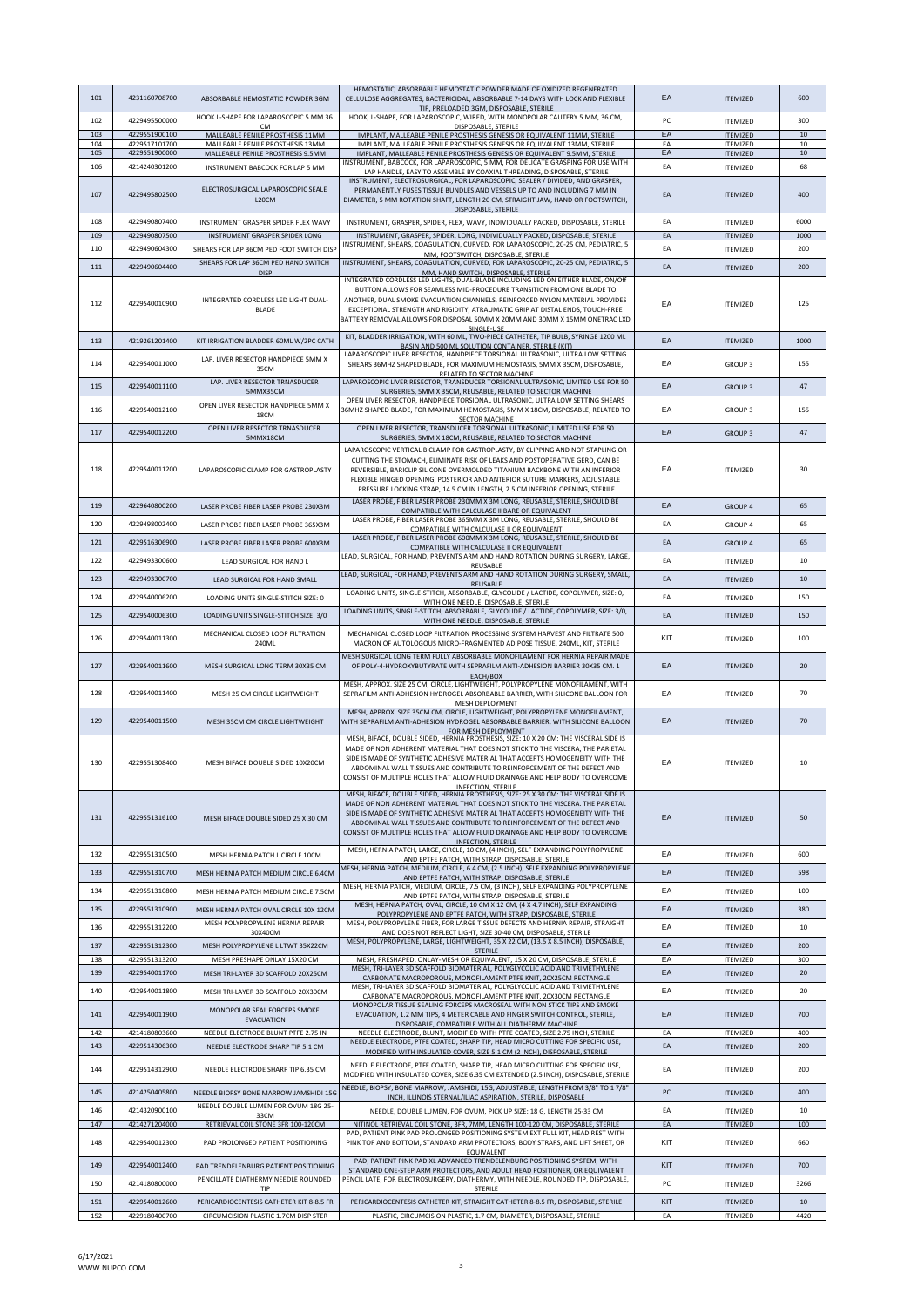| 153        | 4229517105300                  | POUCH LAPAROSCOPIC FOR SPECIMEN SZ 5<br><b>MM</b>                        | POUCH, FOR LAPAROSCOPIC, FOR SPECIMEN, RETRIEVAL, POLYURETHANE TRANSPARENT<br>POUCH ALLOWS TISSUE VISUALIZATION WITH ROUND METAL FLEXIBLE SUPPORT TO HELP<br>SPECIMEN EXTRACTION, NON REFLEX SHAFT, ERGONOMIC DOUBLE RING HANDLE, SHAFT SIZE<br>5 MM DIAMETER, MEDIUM SIZE, SHAFT CAN BE REMOVED SEP ARATELY FROM THE POUCH,<br>DISPOSABLE, STERILE                                                                                                                                                                                                                                                                                                                 | EA         | <b>ITEMIZED</b>                    | 265      |
|------------|--------------------------------|--------------------------------------------------------------------------|---------------------------------------------------------------------------------------------------------------------------------------------------------------------------------------------------------------------------------------------------------------------------------------------------------------------------------------------------------------------------------------------------------------------------------------------------------------------------------------------------------------------------------------------------------------------------------------------------------------------------------------------------------------------|------------|------------------------------------|----------|
| 154<br>155 | 4220170601100<br>4220170601200 | PROBE 20 MHZ DOPPLER BAYONET 0.8 MM<br>PROBE 20 MHZ DOPPLER BAYONET 2 MM | PROBE, 20 MHZ, DOPPLER PROBE, BAYONET, 0.8 MM, DISPOSABLE, STERILE<br>PROBE, 20 MHZ, DOPPLER PROBE, BAYONET, 2 MM, DISPOSABLE, STERILE                                                                                                                                                                                                                                                                                                                                                                                                                                                                                                                              | EA<br>EA   | <b>GROUP 5</b><br><b>GROUP 5</b>   | 65<br>90 |
| 156        | 4220170601300                  | PROBE 20 MHZ DOPPLER CURVED                                              | PROBE, 20 MHZ, DOPPLER PROBE, CURVED, DISPOSABLE, STERILE                                                                                                                                                                                                                                                                                                                                                                                                                                                                                                                                                                                                           | EA         | <b>GROUP 5</b>                     | 90       |
| 157        | 4220170601400                  | PROBE 20 MHZ DOPPLER PROBE STRAIGHT                                      | PROBE, 20 MHZ, DOPPLER PROBE, STRAIGHT, DISPOSABLE, STERILE                                                                                                                                                                                                                                                                                                                                                                                                                                                                                                                                                                                                         | EA         | <b>GROUP 5</b>                     | 85       |
| 158        | 4220170601500                  | PROBE 8 MHZ VASCULAR DOPPLER STRAIGHT                                    | PROBE, 8 MHZ, VASCULAR DOPPLER PROBE, STRAIGHT, DISPOSABLE, STERILE                                                                                                                                                                                                                                                                                                                                                                                                                                                                                                                                                                                                 | EA         | <b>GROUP 5</b>                     | 65       |
| 159        | 4229540012700                  | PROBE HAND CONTROLLED PENCIL GRIP                                        | PROBE, HAND CONTROLLED PENCIL GRIP WITH BUILT IN SUCTION AND IRRIGATION TUBING,<br>CUT AND COAG FUNCTION, RELATED TO SECTOR MACHINE                                                                                                                                                                                                                                                                                                                                                                                                                                                                                                                                 | EA         | <b>ITEMIZED</b>                    | 40       |
| 160        | 4229540006400                  | RECTOSCOPE WITH INSUFFLATION BULB 25CM                                   | RECTOSCOPE WITH RUBBER INSUFFLATION BULB, LIGHT SCOPE RECTO MAXI LED AND BULB,<br>SELF LIGHT WITH AN INTEGRANT LIGHT SOURCE, MADE OF A MEDICAL GRADE<br>POLYCARBONATE, SINGLE USE INSUFFLATION BULB, 4X MAGNIFIER LENS, LATEX FREE, SIZE, 25<br>CM. DISPOSABLE. STERILE                                                                                                                                                                                                                                                                                                                                                                                             | KIT        | <b>ITEMIZED</b>                    | 20       |
| 161        | 4231220300600                  | RETENTION SUTURE BRIDGE 1.3 X 11 CM                                      | RETENTION SUTURE, ADJUSTABLE RETENTION SUTURE BRIDGE, SIZE 1.3 X 11 CM, DISPOSABLE,<br>STERILE (DOZEN)                                                                                                                                                                                                                                                                                                                                                                                                                                                                                                                                                              | EA         | <b>ITEMIZED</b>                    | 630      |
|            |                                |                                                                          | RETRACTOR INTEGRATED CORDLESS LED LIGHT SOURCE, LED LIGHT SOURCE PRODUCES NC                                                                                                                                                                                                                                                                                                                                                                                                                                                                                                                                                                                        |            |                                    |          |
| 162        | 4229540012800                  | RETRACTOR INTEGRATED CORDLESS LED                                        | DAMAGING HEAT, ON/OFF SWITCH, INTEGRATED SMOKE EVACUATION CHANNEL, REINFORCED<br>NYLON MATERIAL PROVIDES EXCEPTIONAL STRENGTH AND RIGIDITY ANGLED TIP WITH GRIP<br>FOR IMPROVED TISSUE ADHERENCE, LIGHTWEIGHT, SINGLE USE -STERILE                                                                                                                                                                                                                                                                                                                                                                                                                                  | EA         | <b>ITEMIZED</b>                    | 400      |
| 163        | 4229540012900                  | RETRACTOR INTEGRATED CORDLESS MULTI<br>LED                               | RETRACTOR, INTEGRATED CORDLESS MULTI LED LIGHTS, ON/OFF BUTTON ALLOWS USER TO<br>CYCLE THROUGH MULTIPLE LIGHTING CONFIGURATIONS, LIGHT INTENSITY ADJUSTMENT,<br>INTEGRATED DUAL SMOKE EVACUATION CHANNELS FOR RAPID SUCTION, GRADED<br>MEASUREMENT MARKERS, REINFORCED NYLON MATERIAL PROVIDES EXCEPTIONAL STRENGTH<br>AND RIGIDITY, ATRAUMATIC GRIP AT DISTAL END OF BLADE, ERGONOMIC HANDLE, TOUCH-<br>FREE BATTERY REMOVAL - SINGLE USE, STERILE                                                                                                                                                                                                                 | EA         | <b>ITEMIZED</b>                    | 125      |
| 165        | 4214251800900                  | SET PERCUTANEOUS LIVER BIOPSY                                            | SET, BIOPSY, PERCUTANEOUS, FOR LIVER, CONSISTS OF: SCALPEL FOR SKIN INCISION,<br>ASPIRATION SYRINGE 10 ML, SELF LOCKING RATCHET CATCH, DOUBLE PIST ON SEAL IN ORDER<br>TO MAINTAIN THE HIGH NEGATIVE PRESSURE, INJECTION NEEDLE FOR ASPIRATION OF SALINE<br>G20 X 1.5 INCH, (0.9 X 39 MM), LOCK FITTING, BIOPSY NEEDLE 90 MM LENGTH, THIN WALL<br>NEEDLE FOR MINIMAL TRAUMA, EXTREMELY Y SHARP BEVEL FOR PERFECT SPECIMEN,<br>REMOVAL SPACER. DISPOSABLE. STERILE                                                                                                                                                                                                   | EA         | <b>ITEMIZED</b>                    | 1970     |
| 166        | 4229545307100                  | SET CERVICAL DILATOR FROM 5 MM-16 MM                                     | SET, CERVICAL DILATOR, SIZE: FROM 5 MM - 16 MM, DISPOSABLE, STERILE                                                                                                                                                                                                                                                                                                                                                                                                                                                                                                                                                                                                 | EA         | <b>ITFMIZED</b>                    | 1000     |
| 167        | 4229545307300                  | SET DILATOR FASCIAL SIZE 7.0 FR X 20 CM                                  | SET, DILATOR, FASCIAL, SIZE: 7.0 FRENCH X 20 CM<br>SET, NEPHROSTOMY, POLYURETHANE PIGTAIL, 30 CM LONG, RADIO-OPAQUE, SIZE: CH 10,                                                                                                                                                                                                                                                                                                                                                                                                                                                                                                                                   | EA         | <b>ITEMIZED</b>                    | 240      |
| 168        | 4229540012000                  | NEPHROSTOMY SET 30 CM SIZE: CH 10                                        | DISPOSABLE, STERILE                                                                                                                                                                                                                                                                                                                                                                                                                                                                                                                                                                                                                                                 | <b>SET</b> | <b>ITEMIZED</b>                    | 30       |
| 169        | 4214270218900                  | NEPHROSTOMY SET 30 CM SIZE: CH 14                                        | SET, NEPHROSTOMY, POLYURETHANE PIGTAIL, 30 CM LONG, RADIO-OPAQUE, SIZE: CH 14,<br>DISPOSABLE, STERILE                                                                                                                                                                                                                                                                                                                                                                                                                                                                                                                                                               | EA         | <b>ITEMIZED</b>                    | 30       |
| 170<br>171 | 4229540013800<br>4229590302500 | STENT URETERAL 4.7-5 FR X 18 CM<br>STENT URETERAL 4.7-5 FR X 20 CM       | SET, STENT, URETERAL, 4.7-5 FR X 18 CM LENGTH, DISPOSABLE, STERILE<br>SET, STENT, URETERAL, 4.7-5 FR X 20 CM LENGTH, DISPOSABLE, STERILE                                                                                                                                                                                                                                                                                                                                                                                                                                                                                                                            | EA<br>EA   | <b>ITEMIZED</b><br><b>ITEMIZED</b> | 30<br>30 |
| 172        | 4229540013900                  | STENT URETERAL 4.7-5 FR X 22 CM                                          | SET, STENT, URETERAL, 4.7-5 FR X 22 CM LENGTH, DISPOSABLE, STERILE                                                                                                                                                                                                                                                                                                                                                                                                                                                                                                                                                                                                  | EA         | <b>ITEMIZED</b>                    | 30       |
| 173        | 4229540020600                  | URETERAL ACCESS 13/15 FRENCH X 46 CM                                     | SHEATH, URETERAL ACCESS, 13/15 FRENCH X 46 CM, DISPOSABLE, STERILE<br>SILICONE GEL SHEET, ELASTIC SHEET 10X15 CM, ULTRAVIOLET PROTECTION FACTOR, EXTRA-                                                                                                                                                                                                                                                                                                                                                                                                                                                                                                             | EA         | <b>ITEMIZED</b>                    | 60       |
| 174        | 4229540009600                  | ELASTIC SHEET 10X15 CM                                                   | THICK SILICONE LAYER, 1.4 MM WITH SOAP, DISPOSABLE, STERILE                                                                                                                                                                                                                                                                                                                                                                                                                                                                                                                                                                                                         | EA         | <b>ITEMIZED</b>                    | 600      |
| 175        | 4229540009700                  | ELASTIC SHEET ABDOMINAL 40X4.5CM                                         | SILICONE GEL SHEET, ELASTIC SHEET ABDOMINAL SIZE 40X4.5 CM, ULTRAVIOLET PROTECTION<br>FACTOR, EXTRA-THICK SILICONE LAYER, 1.4 MM WITH SOAP, DISPOSABLE, STERILE                                                                                                                                                                                                                                                                                                                                                                                                                                                                                                     | EA         | <b>ITEMIZED</b>                    | 600      |
| 176        | 4229540009800                  | ELASTIC SHEET MASTOPEXYL 33X4.5 CM                                       | SILICONE GEL SHEET, ELASTIC SHEET MASTOPEXYL SIZE 33X4.5 CM, ULTRAVIOLET PROTECTION<br>FACTOR, EXTRA-THICK SILICONE LAYER, 1.4 MM WITH SOAP, DISPOSABLE, STERILE<br>SILICONE GEL SHEET, ELASTIC SHEET SIZE 5X30 CM, ULTRAVIOLET PROTECTION FACTOR, EXTRA                                                                                                                                                                                                                                                                                                                                                                                                            | EA         | <b>ITEMIZED</b>                    | 600      |
| 177        | 4229540009900                  | ELASTIC SHEET SIZE 5X30 CM                                               | THICK SILICONE LAYER, 0.4 MM WITH SOAP, DISPOSABLE, STERILE                                                                                                                                                                                                                                                                                                                                                                                                                                                                                                                                                                                                         | EA         | <b>ITEMIZED</b>                    | 600      |
| 178        | 4229540013100                  | SKIN CLOSURE SYSTEM 2 OCTYL MESH 1X22CN                                  | SKIN CLOSURE SYSTEM, 2 OCTYL CYANOACRYLATE ADHESIVE 3.8ML WITH POLYESTER MESH<br>1X22CM, DISPOSABLE, STERILE                                                                                                                                                                                                                                                                                                                                                                                                                                                                                                                                                        | EA         | <b>ITEMIZED</b>                    | 390      |
| 179        | 4229540013300                  | SKIN CLOSURE SYSTEM 2 OCTYL MESH 2X42CN                                  | SKIN CLOSURE SYSTEM, 2 OCTYL CYANOACRYLATE ADHESIVE 3.8ML WITH POLYESTER MESH<br>2X42CM, DISPOSABLE, STERILE                                                                                                                                                                                                                                                                                                                                                                                                                                                                                                                                                        | EA         | <b>ITEMIZED</b>                    | 390      |
| 180        | 4229540013200                  | SKIN CLOSURE SYSTEM 2 OCTYL MESH 1X60CM                                  | SKIN CLOSURE SYSTEM, 2 OCTYL CYANOACRYLATE ADHESIVE 3.8ML WITH POLYESTER ROLL                                                                                                                                                                                                                                                                                                                                                                                                                                                                                                                                                                                       | EA         | <b>ITEMIZED</b>                    | 390      |
| 181        | 4231230000100                  |                                                                          | MESH 1X60CM, DISPOSABLE, STERILE<br>SOLUTION, SOLUTION ANTI-MICROBIAL SPRAY CONTAINS 0, 1% POLYHEXANIDE (PHMB),                                                                                                                                                                                                                                                                                                                                                                                                                                                                                                                                                     | EA         |                                    | 1400     |
|            |                                | SOULUTION 0 1% POLYHEXANIDE 250 ML<br>SPECULA ANOSCOPE COMPATIBL W/LIGHT | POLOXAMER, AND AUXILIARY SUBSTANCES, 250 ML                                                                                                                                                                                                                                                                                                                                                                                                                                                                                                                                                                                                                         |            | <b>ITEMIZED</b>                    |          |
| 182        | 4229680457400                  | SOURC                                                                    | SPECULA, ANOSCOPE, MUST BE COMPATIBLE WITH THE CURRENT LIGHT SOURCE, DISPOSABLE                                                                                                                                                                                                                                                                                                                                                                                                                                                                                                                                                                                     | EA         | <b>ITEMIZED</b>                    | 100      |
| 183        | 4218201500600                  | SPECULA SIGMOIDOSCOPE DISPO                                              | SPECULA, SIGMOIDOSCOPE, MUST BE COMPATIBLE WITH THE CURRENT LIGHT SOURCE,<br><b>DISPOSABLE</b>                                                                                                                                                                                                                                                                                                                                                                                                                                                                                                                                                                      | EA         | <b>ITEMIZED</b>                    | 100      |
| 184        | 4218201300600                  | SPECULUM VAGINAL SIMS STERILE L                                          | SPECULUM, SIMS SPECULUM, PLASTIC READY TO USE, CRYSTAL CLEAR, LATEX FREE, SMOOTH<br>WITH ROUNDED ENDS, SIZE LARGE, DISPOSABLE, STERILE                                                                                                                                                                                                                                                                                                                                                                                                                                                                                                                              | EA         | <b>ITEMIZED</b>                    | 10       |
| 185        | 4218201300400                  | SPECULUM VAGINAL SIMS STERILE MED                                        | SPECULUM, SIMS SPECULUM, PLASTIC READY TO USE, CRYSTAL CLEAR, LATEX FREE, SMOOTH                                                                                                                                                                                                                                                                                                                                                                                                                                                                                                                                                                                    | PC         | <b>ITEMIZED</b>                    | 10       |
| 186        | 4218201300300                  | SPECULUM VAGINAL SIMS STERILE SMALL                                      | WITH ROUNDED ENDS, SIZE MEDIUM, DISPOSABLE, STERILE<br>SPECULUM, SIMS SPECULUM, PLASTIC READY TO USE, CRYSTAL CLEAR, LATEX FREE, SMOOTH                                                                                                                                                                                                                                                                                                                                                                                                                                                                                                                             | EA         | <b>ITEMIZED</b>                    | 10       |
| 187        | 4229540603000                  | SPONGE SURGICAL PEANUT XRAY DETECT                                       | WITH ROUNDED ENDS, SIZE: SMALL, DISPOSABLE, STERILE<br>SPONGE, PEANUT, X-RAY DETECTABLE, PK/5, DISPOSABLE, STERILE                                                                                                                                                                                                                                                                                                                                                                                                                                                                                                                                                  | EA         | <b>ITEMIZED</b>                    | 10       |
|            |                                | STAPLE POLYGLACTIN 910 AND                                               | STAPLE LINE REINFORCEMENT MATERIAL, COMPOSED OF (POLYGLACTIN 910 AND                                                                                                                                                                                                                                                                                                                                                                                                                                                                                                                                                                                                |            |                                    |          |
| 188        | 4231200926600                  | POLYDIOXANONE                                                            | POLYDIOXANONE), CLICK AND GO APPLICATOR AND BUTTRESS ATTACHMENT MATERIAL FOR<br>60MM RELOAD UNITS, DISPOSABLE, STERILE                                                                                                                                                                                                                                                                                                                                                                                                                                                                                                                                              | EA         | <b>ITFMIZED</b>                    | 30       |
| 189        | 4111620003100                  | STAPLER CIRCUMCISION AND SUTURING SZ 12                                  | STAPLER, FOR CIRCUMCISION AND SUTURING FOR MALES. HIGH QUALITY BIOCOMPATIBILITY<br>MATERIAL WITH HOST SHELL NAIL-CABIN PROTECTIVE CAP, THE END CUTTING BODY,<br>CIRCULAR BLADE, NAIL-CABIN, SUTURING NAIL, CONCAVE SEAT, ADJUSTING KNOB, FLEXIBLE<br>HANDGRIP, SAFETY PIN. SUTURING NAIL WITH 316L STAINLESS STEEL. DEVICE MUST<br>SIMULTANEOUSLY COMPLETE CIRCUMCISION, CUTTING AND SUTURING IN THE SAME TIME.<br>NO STITCHES REQUIRED .SIMPLE TO OPERATE, SAFE, PAINLESS, AND EFFICIENT. THE STAPLER<br>WILL FALL DOWN AFTER 5-7 DAYS WITHOUT INTERVENTION. BOTH PENIS AND FORESKIN<br>FRENUM ARE COMPLETELY PROTECTED BY NAIL BASE, SIZE, 12, DISPOSABLE STERILE | EA         | <b>ITEMIZED</b>                    | 2100     |
| 190        | 4111620003200                  | STAPLER CIRCUMCISION AND SUTURING SZ 14                                  | STAPLER, FOR CIRCUMCISION AND SUTURING FOR MALES. HIGH QUALITY BIOCOMPATIBILITY<br>MATERIAL WITH HOST SHELL NAIL-CABIN PROTECTIVE CAP. THE END CUTTING BODY.<br>CIRCULAR BLADE, NAIL-CABIN, SUTURING NAIL, CONCAVE SEAT, ADJUSTING KNOB, FLEXIBLE<br>HANDGRIP, SAFETY PIN. SUTURING NAIL WITH 316L STAINLESS STEEL. DEVICE MUST<br>SIMULTANEOUSLY COMPLETE CIRCUMCISION, CUTTING AND SUTURING IN THE SAME TIME.<br>NO STITCHES REQUIRED . SIMPLE TO OPERATE, SAFE, PAINLESS, AND EFFICIENT. THE STAPLER<br>WILL FALL DOWN AFTER 5-7 DAYS WITHOUT INTERVENTION. BOTH PENIS AND FORESKIN<br>FRENUM ARE COMPLETELY PROTECTED BY NAIL BASE, SIZE 14, DISPOSABLE STERILE | EA         | <b>ITEMIZED</b>                    | 2100     |
| 191        | 4229540013400                  | STAPLER CUTTER 45 MM 3 POINT GAP 340MM                                   | STAPLER, LINEAR CUTTER, 45 MM, ARTICULATING, BATTERY OPERATED WITH SURFACE<br>GRIPING TECHNOLOGY TO PREVENT TISSUE SLIPPAGE FOR IMPROVED HEMOSTASIS, 3 POINT<br>GAP CONTROL FOR STRONG COMPRESSION, 340 MM, DISPOSABLE, STERILE                                                                                                                                                                                                                                                                                                                                                                                                                                     | EA         | <b>ITEMIZED</b>                    | 1800     |
| 192        | 4231200921600                  | STAPLER LINEAR RELOADABLE 45MM 4.8MM                                     | STAPLER, LINEAR RELOADABLE, 45 MM, WITH DISTANCE, 4.8 MM, DISPOSABLE, STERILE                                                                                                                                                                                                                                                                                                                                                                                                                                                                                                                                                                                       | EA         | <b>ITEMIZED</b>                    | 240      |
| 193        | 4229540013500                  | STAPLER CUTTER 60MM ARTICULATING                                         | STAPLER, LINEAR, CUTTER, FOR LAPAROSCOPIC, 60 MM ARTICULATING BATTERY OPERATED 12                                                                                                                                                                                                                                                                                                                                                                                                                                                                                                                                                                                   | EA         | <b>ITEMIZED</b>                    | 10       |
| 194        | 4231200923100                  | <b>BATTERY</b><br>STAPLER CUTTER LOADING UNIT 30/2-2.5-                  | MM X 440 MM, GRIPING SURFACE TECHNOLOGY, DISPOSABLE STERILE<br>STAPLER, LINEAR, CUTTER, FOR LAPAROSCOPIC, ROTICULATOR, LOADING UNIT, 30 / 2-2.5-3                                                                                                                                                                                                                                                                                                                                                                                                                                                                                                                   |            |                                    | 180      |
|            |                                | 4MM                                                                      | MM, WITH TRI-STAPLER TECHNOLOGY, INTEGRATED KNIFE, DISPOSABLE LE, STERILE<br>STAPLER, LINEAR, CUTTER, FOR LAPAROSCOPIC, ROTICULATOR, LOADING UNIT, 30 / 3.5-4,                                                                                                                                                                                                                                                                                                                                                                                                                                                                                                      | EA         | <b>ITEMIZED</b>                    |          |
| 195        | 4231200904000                  | LINEAR CUTTER LAP. LOADING 30 / 3.5-4                                    | DISPOSABLE, STERILE                                                                                                                                                                                                                                                                                                                                                                                                                                                                                                                                                                                                                                                 | PC         | <b>ITEMIZED</b>                    | 3050     |
| 196        | 4111620004600                  | STAPLER CUTTER LOADING UNIT 30/3-3.5-<br>4MM                             | STAPLER, LINEAR, CUTTER, FOR LAPAROSCOPIC, ROTICULATOR, LOADING UNIT, 30 / 3-3.5-4<br>MM, WITH TRI-STAPLER TECHNOLOGY, INTEGRATED KNIFE, DISPOSABLE, STERILE                                                                                                                                                                                                                                                                                                                                                                                                                                                                                                        | EA         | <b>ITEMIZED</b>                    | 192      |
| 197        | 4231201201000                  | STAPLER SYNTHETIC FOR GIA 60MM                                           | STAPLER, SYNTHETIC, BIOABSORBABLE, LINE, REINFORCEMENT, FOR LAPAROSCOPIC STAPLERS<br>60 MM, CONSTRUCTED FROM POLYGLYCOLIC ACID, TRIMETHYLENE CARBONATE, COMPATIBLE<br>FOR GIA OR EQUIVALENT, BLACK, REDUCE LEAK, AND PREVENT BLEEDING ON STAPLE LINE                                                                                                                                                                                                                                                                                                                                                                                                                | EA         | <b>ITEMIZED</b>                    | 1210     |
| 198        | 4229540013700                  | STENT URETERAL 3.7 FRENCH X 8 CM                                         | STENT, URETERAL, POLYURETHANE, 3.7 FRENCH X 8 CM, DOUBLE PIGTAIL, DISPOSABLE, STERILE                                                                                                                                                                                                                                                                                                                                                                                                                                                                                                                                                                               | EA         | <b>ITEMIZED</b>                    | 40       |
| 199        | 4229540013600                  | STENT URETERAL 3.7 FRENCH X 20 CM                                        | STENT, URETERAL, POLYURETHANE, DOUBLE PIGTAIL, 3.7 FRENCH X 20 CM, DISPOSABLE,                                                                                                                                                                                                                                                                                                                                                                                                                                                                                                                                                                                      | EA         | ITEMIZED                           | 40       |
|            |                                |                                                                          | <b>STERILE</b><br>SUCTION COAGULATOR, LENGTH 6", 10 FR, DISPOSABLE, STERILE, SHOULD BE COMPATIBLE                                                                                                                                                                                                                                                                                                                                                                                                                                                                                                                                                                   |            |                                    |          |
| 200        | 4214310600400                  | SUCTION COAGULATOR LENGTH 6" 10 FR                                       | WITH HOSPITAL MACHINE<br>SUCTION IRRIGATION DEVICE WITH TYPING 5MM X 45CM (SOFT PVC YANKAUER TIP WITH 6                                                                                                                                                                                                                                                                                                                                                                                                                                                                                                                                                             | EA         | <b>ITEMIZED</b>                    | 120      |
| 201        | 4229540014000                  | SUCTION IRRIGATION WITH TYPING<br>5MMX45CM                               | DISTAL HOLES)NON-TRAUMATIC AND NON-CONDUCTIVE, DISPOSABLE, STERILE                                                                                                                                                                                                                                                                                                                                                                                                                                                                                                                                                                                                  | EA         | <b>ITEMIZED</b>                    | 1000     |
| 202        | 4231220304600                  | SUTURE POLYGLACTIN 2 25 MM 75 CM                                         | SUTURE, ABSORBABLE, , MULTIFILAMENT, POLYGLACTIN OR POLYGLYCOLIC ACID, COATED, SIZE<br>2, 25 MM, 5/8 CIRCLE, TAPERCUT NEEDLE, 75 CM, STERILE                                                                                                                                                                                                                                                                                                                                                                                                                                                                                                                        | DZ         | <b>ITEMIZED</b>                    | 630      |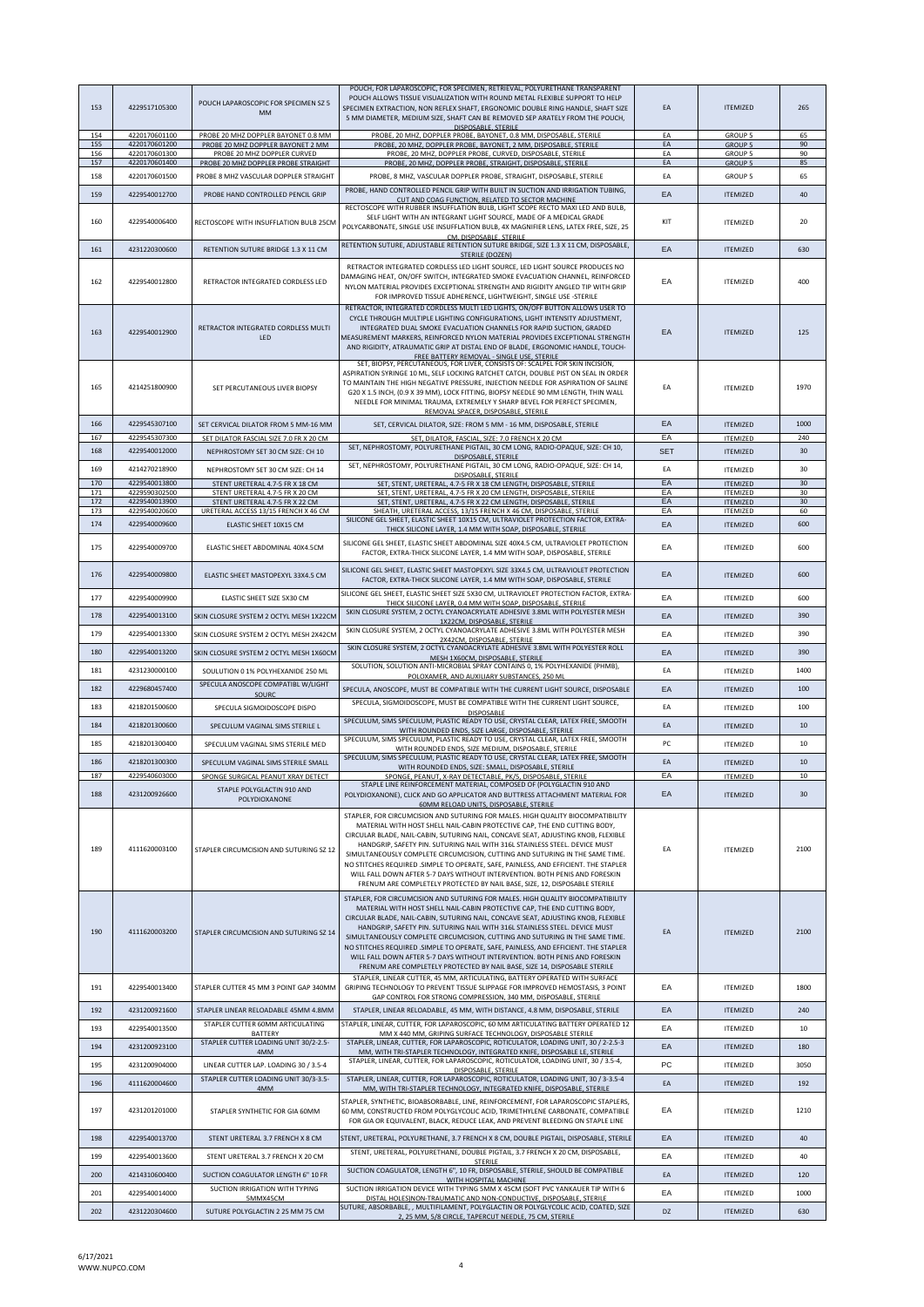| 203 | 4231220300900 | SUTURE BRAIDED COATED SZ 2/0 18 CM                   | SUTURE, ABSORBABLE, BRAIDED, COATED, FOR LAPAROSCOPIC, SIZE: 2/0, 18 CM, DISPOSABLE,                                                                                                                                               | DZ        | <b>ITEMIZED</b> | 864   |
|-----|---------------|------------------------------------------------------|------------------------------------------------------------------------------------------------------------------------------------------------------------------------------------------------------------------------------------|-----------|-----------------|-------|
| 204 | 4231220301000 | SUTURE BRAIDED COATED SZ 3/0 18 CM                   | STERILE<br>SUTURE, ABSORBABLE, BRAIDED, COATED, FOR LAPAROSCOPIC, SIZE: 3/0, 18 CM, DISPOSABLE,                                                                                                                                    | DZ        | <b>ITEMIZED</b> | 40    |
| 205 | 4231220210500 | SUTURE POLYGLACTIN SIZE 6-0 UNDYED DZ                | <b>STERILE</b><br>SUTURE, ABSORBABLE, MONOFILAMENT, POLIGLECAPRONE 25, ANTIBACTERIAL SIZE 6/0, 13                                                                                                                                  | DZ        | <b>ITEMIZED</b> | 60    |
| 206 | 4231220210600 | SUTURE POLYGLACTIN 2-0 L90CM NEEDLE DZ               | MM 1/2 CIRCLE, TAPERPT, 45 CM, UNDYED, STERILE<br>SUTURE, ABSORBABLE, MONOFILAMENT, POLIGLECAPRONE 25, ANTIBACTERIAL, SIZE 2/0, 36                                                                                                 | DZ        | <b>ITEMIZED</b> | 45    |
|     |               |                                                      | MM, 1/2 CIRCLE, TAPER POINT, VIOLET, 90 CM, STERILE<br>SUTURE, ABSORBABLE, MONOFILAMENT, POLIGLECAPRONE 25, ANTIBACTERIAL, TRICLOSAN                                                                                               |           |                 |       |
| 207 | 4229290006000 | SUTURE POLIGLECAPRONE 25 0 40MM 70CM                 | COATED, SIZE 0, NEEDLE 40MM, SINGLE ARMED, 1/2 CIRCLE, ROUND BODY 70CM, VIOLET,<br>STERILE                                                                                                                                         | DZ        | <b>ITEMIZED</b> | 380   |
| 208 | 4231220019300 | SUTURE POLIGLECAPRONE 25 2/0 31MM 70CM               | SUTURE, ABSORBABLE, MONOFILAMENT, POLIGLECAPRONE 25, ANTIBACTERIAL, TRICLOSAN<br>COATED, SIZE 2/0, NEEDLE 31MM, SINGLE ARMED, 1/2 CIRCLE, ROUND BODY 70CM, VIOLET,<br>STERILE (DOZEN)                                              | EA        | <b>ITEMIZED</b> | 400   |
| 209 | 4231220010600 | SUTURE POLIGLECAPRONE 25 3/0 17MM 70CM               | SUTURE, ABSORBABLE, MONOFILAMENT, POLIGLECAPRONE 25, ANTIBACTERIAL, TRICLOSAN<br>COATED, SIZE 3/0, NEEDLE 17MM, SINGLE ARMED, 1/2 CIRCLE, ROUND BODY 70CM, VIOLET,<br>STERILE (DOZEN)                                              | EA        | <b>ITEMIZED</b> | 400   |
| 210 | 4231220023900 | SUTURE POLIGLECAPRONE 25 3/0 19MM 45CM               | SUTURE, ABSORBABLE, MONOFILAMENT, POLIGLECAPRONE 25, ANTIBACTERIAL, TRICLOSAN<br>COATED, SIZE 3/0, NEEDLE 19MM, SINGLE ARMED, 3/8 CIRCLE, PRIME REVERSE CUTTING<br>45CM, UNDYED, STERILE (DOZEN)                                   | EA        | <b>ITEMIZED</b> | 880   |
| 211 | 4231220210400 | SUTURE POLIGLECAPRONE 25 3/0 19MM 70CM               | SUTURE, ABSORBABLE, MONOFILAMENT, POLIGLECAPRONE 25, ANTIBACTERIAL, TRICLOSAN<br>COATED, SIZE 3/0, NEEDLE 19MM, SINGLE ARMED, 3/8 CIRCLE, PRIME REVERSE CUTTING<br>70CM, UNDYED, STERILE                                           | DZ        | <b>ITEMIZED</b> | 630   |
| 212 | 4229540015500 | SUTURE POLIGLECAPRONE 25 4/0 22MM 70CM               | SUTURE, ABSORBABLE, MONOFILAMENT, POLIGLECAPRONE 25, ANTIBACTERIAL, TRICLOSAN<br>COATED, SIZE 4/0, NEEDLE 22MM, SINGLE ARMED, 1/2 CIRCLE, ROUND BODY 70CM, VIOLET,<br><b>STERILE</b>                                               | DZ        | <b>ITEMIZED</b> | 335   |
| 213 | 4229290005900 | SUTURE POLIGLECAPRONE 25 0 36MM 70CM                 | SUTURE, ABSORBABLE, MONOFILAMENT, POLIGLECAPRONE 25, SIZE 0, NEEDLE 36MM, SINGLE                                                                                                                                                   | DZ        | <b>ITEMIZED</b> | 250   |
| 214 | 4231220113100 | SUTURE POLIGLECAPRONE 25 2/0 26MM 70CM               | ARMED, 1/2 CIRCLE, ROUND BODY 70CM, VIOLET, STERILE<br>SUTURE, ABSORBABLE, MONOFILAMENT, POLIGLECAPRONE 25, SIZE 2/0, NEEDLE 26MM,                                                                                                 | DZ        | <b>ITEMIZED</b> | 530   |
| 215 | 4231220210800 | SUTURE PDS II SIZE 1 L240CM DZ                       | SINGLE ARMED, 1/2 CIRCLE, ROUND BODY 70CM, VIOLET, STERILE<br>SUTURE, ABSORBABLE, MONOFILAMENT, POLYDIOXANONE II, ANTIBACTERIAL, COATED, SIZE 1,                                                                                   | DZ        | <b>ITEMIZED</b> | 10    |
| 216 | 4231220211000 | SUTURE POLYDIOXANONE SZ 6/0 L45CM DZ                 | 40 MM, 1/2 CIRCLE, TAPER CUT LOOP, VIOLET, 240 CM, STERILE<br>SUTURE, ABSORBABLE, MONOFILAMENT, POLYDIOXANONE II, ANTIBACTERIAL, COATED, SIZE                                                                                      | DZ        | <b>ITEMIZED</b> | 10    |
|     |               |                                                      | 6/0, 13 MM, 3/8 CIRCLE, ROUND BODIED, VIOLET, 45 CM, STERILE<br>SUTURE, ABSORBABLE, MONOFILAMENT, POLYDIOXANONE II, ANTIBACTERIAL, TRICLOSAN                                                                                       |           |                 |       |
| 217 | 4231220020000 | SUTURE POLYDIOXANONE II 0 40MM 1/2 90CM              | COATED, SIZE 0, NEEDLE 40MM, SINGLE ARMED, 1/2 CIRCLE, TAPER CUT 90CM, VIOLET,<br>STERILE (DOZEN)<br>SUTURE, ABSORBABLE, MONOFILAMENT, POLYDIOXANONE II, ANTIBACTERIAL, TRICLOSAN                                                  | EA        | <b>ITEMIZED</b> | 1090  |
| 218 | 4231220019900 | SUTURE POLYDIOXANONE II 0 40 150CM                   | COATED, SIZE 0, NEEDLE 40MM, SINGLE ARMED, 1/2 CIRCLE, TAPER CUT150CM, VIOLET,<br>STERILE (DOZEN)<br>SUTURE, ABSORBABLE, MONOFILAMENT, POLYDIOXANONE II, ANTIBACTERIAL, TRICLOSAN                                                  | EA        | <b>ITEMIZED</b> | 870   |
| 219 | 4229290005800 | SUTURE POLYDIOXANONE II 0 48MM 1/2<br>150CM          | COATED, SIZE 0, NEEDLE 48MM, SINGLE ARMED, 1/2 CIRCLE, ROUND BODY 150CM, VIOLET,<br><b>STERILE</b><br>SUTURE, ABSORBABLE, MONOFILAMENT, POLYDIOXANONE II, ANTIBACTERIAL, TRICLOSAN                                                 | DZ        | <b>ITEMIZED</b> | 365   |
| 220 | 4231220303400 | SUTURE POLYDIOXANONE II 1 48MM 150CM                 | COATED, SIZE 1, NEEDLE 48MM, SINGLE ARMED, 1/2 CIRCLE, TAPER CUT 150CM, VIOLET,<br><b>STERILE</b>                                                                                                                                  | DZ        | <b>ITEMIZED</b> | 630   |
| 221 | 4111620004700 | SUTURE POLYDIOXANONE II 2/0 22MM 70CM                | SUTURE, ABSORBABLE, MONOFILAMENT, POLYDIOXANONE II, ANTIBACTERIAL, TRICLOSAN<br>COATED, SIZE 2/0, NEEDLE 22MM, SINGLE ARMED, 1/2 CIRCLE, ROUND BODY 70CM, VIOLET,<br><b>STERILE</b>                                                | DZ        | <b>ITEMIZED</b> | 40    |
| 222 | 4231220218700 | SUTURE POLYDIOXANONE II 2/0 26MM 70CM                | SUTURE, ABSORBABLE, MONOFILAMENT, POLYDIOXANONE II, ANTIBACTERIAL, TRICLOSAN<br>COATED, SIZE 2/0, NEEDLE 26MM, SINGLE ARMED, 1/2 CIRCLE, ROUND BODY 70CM, VIOLET,<br><b>STERILE</b>                                                | DZ        | <b>ITEMIZED</b> | 920   |
| 223 | 4229540016300 | SUTURE POLYDIOXANONE II 2/0 36MM 70CM                | SUTURE, ABSORBABLE, MONOFILAMENT, POLYDIOXANONE II, ANTIBACTERIAL, TRICLOSAN<br>COATED, SIZE 2/0, NEEDLE 36MM, SINGLE ARMED, 1/2 CIRCLE, ROUND BODY 70CM, VIOLET,<br><b>STERILE</b>                                                | DZ        | <b>ITEMIZED</b> | 450   |
| 224 | 4229540016400 | SUTURE POLYDIOXANONE II 3/0 17MM 70CM                | SUTURE, ABSORBABLE, MONOFILAMENT, POLYDIOXANONE II, ANTIBACTERIAL, TRICLOSAN<br>COATED, SIZE 3/0, NEEDLE 17MM, SINGLE ARMED, 1/2 CIRCLE, ROUND BODY 70CM, VIOLET,<br>STERILE                                                       | DZ        | <b>ITEMIZED</b> | 575   |
| 225 | 4229540016500 | SUTURE POLYDIOXANONE II 3/0 22MM 70CM                | SUTURE, ABSORBABLE, MONOFILAMENT, POLYDIOXANONE II, ANTIBACTERIAL, TRICLOSAN<br>COATED, SIZE 3/0, NEEDLE 22MM, DOUBLE ARMED, 1/2 CIRCLE, ROUND BODY 70CM, VIOLET,<br><b>STERILE</b>                                                | DZ        | <b>ITEMIZED</b> | 320   |
| 226 | 4229540016600 | SUTURE POLYDIOXANONE II 4/0 13MM 45CM                | SUTURE, ABSORBABLE, MONOFILAMENT, POLYDIOXANONE II, ANTIBACTERIAL, TRICLOSAN<br>COATED, SIZE 4/0, NEEDLE 13MM, SINGLE ARMED, 3/8 CIRCLE, PRIME REVERSE CUTTING<br>45CM, UNDYED, STERILE                                            | DZ        | <b>ITEMIZED</b> | 575   |
| 227 | 4231220149400 | SUTURE POLYDIOXANONE II 5/0 13MM 70CM                | SUTURE, ABSORBABLE, MONOFILAMENT, POLYDIOXANONE II, ANTIBACTERIAL, TRICLOSAN<br>COATED, SIZE 5/0, NEEDLE 13MM, DOUBLE ARMED, 1/2 CIRCLE, ROUND BODY 70CM, VIOLET,<br>STERILE (DOZEN)                                               | EA        | <b>ITEMIZED</b> | 400   |
| 228 | 4229540016700 | SUTURE POLYDIOXANONE II 6/0 11MM 70CM                | SUTURE, ABSORBABLE, MONOFILAMENT, POLYDIOXANONE II, ANTIBACTERIAL, TRICLOSAN<br>COATED, SIZE 6/0, NEEDLE 11MM, DOUBLE ARMED, 3/8 CIRCLE, ROUND BODY 70CM, VIOLET,<br><b>STERILE</b>                                                | DZ        | <b>ITEMIZED</b> | 320   |
| 229 | 4229540016800 | SUTURE POLYDIOXANONE II 6/0 13MM 70CM                | SUTURE, ABSORBABLE, MONOFILAMENT, POLYDIOXANONE II, ANTIBACTERIAL, TRICLOSAN<br>COATED, SIZE 6/0, NEEDLE 13MM, DOUBLE ARMED, 1/2 CIRCLE, ROUND BODY 70CM, VIOLET,<br><b>STERILE</b>                                                | DZ        | <b>ITEMIZED</b> | 575   |
| 230 | 4231220201200 |                                                      | SUTURE, ABSORBABLE, MONOFILAMENT, POLYDIOXANONE II, ANTIBACTERIAL, TRICLOSAN<br>SUTURE POLYDIOXANONE II 6/0 9.3MM 70CM COATED, SIZE 6/0, NEEDLE 9.3MM, DOUBLE ARMED, 3/8 CIRCLE, ROUND BODY 70CM, VIOLET,<br><b>CTEDHE (DOZEM)</b> | EA        | <b>ITEMIZED</b> | 920   |
| 231 | 4220341037900 | SUTURE POLYDIOXANONE II 5/0 13MM 70CM                | SUTURE, ABSORBABLE, MONOFILAMENT, POLYDIOXANONE II, ANTIBACTERIAL, TRICLOSAN<br>COATED, SIZE5/0, NEEDLE 13MM, DOUBLE ARMED, 3/8 CIRCLE, ROUND BODY 70CM, VIOLET,<br>STERILE (DOZEN)                                                | EA        | <b>ITEMIZED</b> | 150   |
| 232 | 4229540016200 | SUTURE POLYDIOXANONE II 0 26MM 3/8 70CM              | SUTURE, ABSORBABLE, MONOFILAMENT, POLYDIOXANONE II, SIZE 0, NEEDLE 26MM, SINGLE<br>ARMED, 3/8 CIRCLE, PRIME REVERSE CUTTING 70CM, UNDYED, STERILE                                                                                  | DZ        | <b>ITEMIZED</b> | 675   |
| 233 | 4229540016900 | SUTURE POLYDIOXANONEII 7/0 13MM 3/8<br>45CM          | SUTURE, ABSORBABLE, MONOFILAMENT, POLYDIOXANONE II, SIZE 7/0, NEEDLE 13MM,<br>DOUBLE ARMED, 3/8 CIRCLE, ROUND BODY 45CM, VIOLET, STERILE                                                                                           | DZ        | <b>ITEMIZED</b> | 320   |
| 234 | 4231220119700 | SUTURE POLYDIOXANONE SZ 1 150CM 50MM                 | SUTURE, ABSORBABLE, MONOFILAMENT, POLYDIOXANONE, ANTIBACTERIAL, DYED, LOOP, SIZE<br>1, 150 CM, 50 MM, 1/2 CURVED NEEDLE, ROUND BODIED, STERILE                                                                                     | <b>DZ</b> | <b>ITEMIZED</b> | 21344 |
| 235 | 4231220118500 | POLYDIOXANONE MONOFIL 1 90CMX36                      | SUTURE, ABSORBABLE, MONOFILAMENT, POLYDIOXANONE, ANTIBACTERIAL, DYED, SIZE 1, 90                                                                                                                                                   | DZ        | <b>ITEMIZED</b> | 528   |
| 236 | 4231220106100 | 1/2MM<br>POLYDIOXANONE MONOFIL 2/0 90CMX26           | CM, 36 MM, 1/2 CIRCLE, ROUND BODIED TAPER NEEDLE, STERILE<br>SUTURE, ABSORBABLE, MONOFILAMENT, POLYDIOXANONE, ANTIBACTERIAL, DYED, SIZE 2/0,                                                                                       | DZ        | <b>ITEMIZED</b> | 1926  |
| 237 | 4231220113500 | $1/2$ MM<br>POLYDIOXANONE MONOFIL 5/0 75CMX25        | 90 CM X 26 MM, 1/2 CIRCLE, TAPER POINT NEEDLE, STERILE<br>SUTURE, ABSORBABLE, MONOFILAMENT, POLYDIOXANONE, ANTIBACTERIAL, DYED, SIZE 5/0,                                                                                          | DZ        | <b>ITEMIZED</b> | 3204  |
| 238 | 4231220118200 | $1/2$ MM<br>POLYDIOXANONE MONOFIL 1 122CMX70         | 75 CM, 25 MM, 1/2 CIRCLE, ROUND BODIED NEEDLE, STERILE<br>SUTURE, ABSORBABLE, MONOFILAMENT, POLYDIOXANONE, ANTIBACTERIAL, LOOP, SIZE 1, 122                                                                                        | DZ        | <b>ITEMIZED</b> | 2983  |
| 239 | 4231220302800 | $1/2$ MM<br>SUTURE POLYDIOXANONE 3/0 26MM 3/8 CUT    | CM X 70 MM, 1/2 CIRCLE, ROUND BODIED TAPER NEEDLE, STERILE<br>SUTURE, ABSORBABLE, MONOFILAMENT, POLYDIOXANONE, ANTIBACTERIAL, SIZE 3/0, 26 MM,                                                                                     | DZ        | <b>ITEMIZED</b> | 300   |
| 240 | 4231220211400 | SUTURE POLYDIOXANONE SIZE 5/0 L70CM DZ               | 3/8 CUTTING, 70CM, STERILE<br>SUTURE, ABSORBABLE, MONOFILAMENT, POLYDIOXANONE, ANTIBACTERIAL, SIZE 5/0, 13 MM,                                                                                                                     | DZ        | <b>ITEMIZED</b> | 1680  |
| 241 | 4231220303200 | SUTURE POLYDIOXANONE 5-0 13MM 1/2<br><b>CIRCLE</b>   | 1/2 CIRCLE, TAPER NEEDLE, DOUBLE ARM, 70 CM, STERILE<br>SUTURE, ABSORBABLE, MONOFILAMENT, POLYDIOXANONE, ANTIBACTERIAL, SIZE 5-0 SINGLE,<br>13 MM, ARMED 1/2 CIRCLE, ROUND BODY, TAPER POINT, 45 CM M 1, DISPOSABLE, STERILE       | DZ        | <b>ITEMIZED</b> | 10    |
| 242 | 4231220117800 | POLYDIOXANONE MONOFIL 6/0 45CMX19MM                  | SUTURE, ABSORBABLE, MONOFILAMENT, POLYDIOXANONE, ANTIBACTERIAL, SIZE 6/0, 45 CM,                                                                                                                                                   | DZ        | <b>ITEMIZED</b> | 2259  |
| 243 | 4231220105000 | POLYDIOXANONE MONOFIL 3/0 75CMX25                    | 19 MM, CURVE REVERSE CUTTING NEEDLE, STERILE<br>SUTURE, ABSORBABLE, MONOFILAMENT, POLYDIOXANONE, BLACK COLOR, SIZE 3/0, 75 CM X                                                                                                    | DZ        | <b>ITEMIZED</b> | 9280  |
| 244 | 4231220105100 | 1/2MM<br>POLYDIOXANONE MONOFIL 3/0 75CMX30MM         | 25 MM, 1/2 CIRCLE, ROUND BODIED NEEDLE, STERILE<br>SUTURE, ABSORBABLE, MONOFILAMENT, POLYDIOXANONE, BLACK COLOR, SIZE 3/0, 75 CM, 30                                                                                               | DZ        |                 | 4872  |
|     |               | 1/2<br>SUTURE POLYDIOXANONE 2-0 22MM 1/2             | MM, 1/2 CIRCLE, ROUND BODIED NEEDLE, STERILE<br>SUTURE, ABSORBABLE, MONOFILAMENT, POLYDIOXANONE, COATED, ANTIBACTERIAL AGENT,                                                                                                      |           | <b>ITEMIZED</b> |       |
| 245 | 4231220303500 | <b>VIOLET</b><br>SUTURE POLYGLACTIN 1 40MM 70CM/75CM | SIZE 2/0, 22 MM, 1/2 CIRCLE, ROUND BODY, 70 CM, VIOLET, STERILE<br>SUTURE, ABSORBABLE, MULTIFILAMENT, COATED, POLYGLACTIN 910, ANTIBACTERIAL, SIZE 1,                                                                              | DZ        | <b>ITEMIZED</b> | 10    |
| 246 | 4229290001300 | 1/2                                                  | ROUND BODIED, 40 MM 70 CM / 75 CM, 1/2 CIRCLE, UNDYED, STERILE<br>SUTURE, ABSORBABLE, MULTIFILAMENT, COATED, POLYGLACTIN 910, ANTIBACTERIAL, SIZE                                                                                  | DZ        | <b>ITEMIZED</b> | 31680 |
| 247 | 4229290001400 | SUTURE POLYGLACTIN SZ 2/0 26MM 75CM                  | 2/0, 26 MM, CURVED, REVERSE CUTTING, 75CM, UNDYED, STERILE<br>SUTURE, ABSORBABLE, MULTIFILAMENT, COATED, POLYGLACTIN 910, SIZE 8/0, 8 MM, CURVED                                                                                   | DZ        | <b>ITEMIZED</b> | 8900  |
| 248 | 4231220109100 | POLYGLACTIN/POLYGLYCOLIC 8/0 30CMX8MM                | ROUND BODIED, VIOLET, 30 CM, STERILE<br>SUTURE, ABSORBABLE, MULTIFILAMENT, POLIGLECAPRONE 25, ANTIBACTERIAL, TRICLOSAN                                                                                                             | DZ        | <b>ITEMIZED</b> | 10    |
| 249 | 4229540015600 | SUTURE POLIGLECAPRONE 25 5/0 11MM 70CM               | COATED, SIZE 5/0, NEEDLE 11MM, SINGLE ARMED, 3/8 CIRCLE, PRIME REVERSE CUTTING<br>70CM, UNDYED, STERILE<br>SUTURE, ABSORBABLE, MULTIFILAMENT, POLYGLACTIN 910, ANTIBACTERIAL TRICLOSAN                                             | DZ        | <b>ITEMIZED</b> | 335   |
| 250 | 4229540017000 | SUTURE POLYGLACTIN 910 0 36 MM 8*45CM                | COATED, SIZE 0, NEEDLE 36 MM, 1/2 CIRCLE, CONTROL RELEASE ROUND BODY, 8*45CM,<br>VIOLET, STERILE<br>SUTURE, ABSORBABLE, MULTIFILAMENT, POLYGLACTIN 910, ANTIBACTERIAL TRICLOSAN                                                    | DZ        | <b>ITEMIZED</b> | 315   |
| 251 | 4229290007100 | SUTURE POLYGLACTIN 910 0 6*45 CM                     | COATED, SIZE 0, NON NEEDLE SUTPACK PRECUT 6X45 CM, VIOLET, STERILE                                                                                                                                                                 | DZ        | <b>ITEMIZED</b> | 550   |
| 252 | 4229540017100 | SUTURE POLYGLACTIN 910 1 36 MM 70 CM                 | SUTURE, ABSORBABLE, MULTIFILAMENT, POLYGLACTIN 910, ANTIBACTERIAL TRICLOSAN<br>COATED, SIZE 1, NEEDLE 36 MM, 1/2 CIRCLE, ROUND BODY\, 70 CM, VIOLET, STERILE                                                                       | DZ        | <b>ITEMIZED</b> | 575   |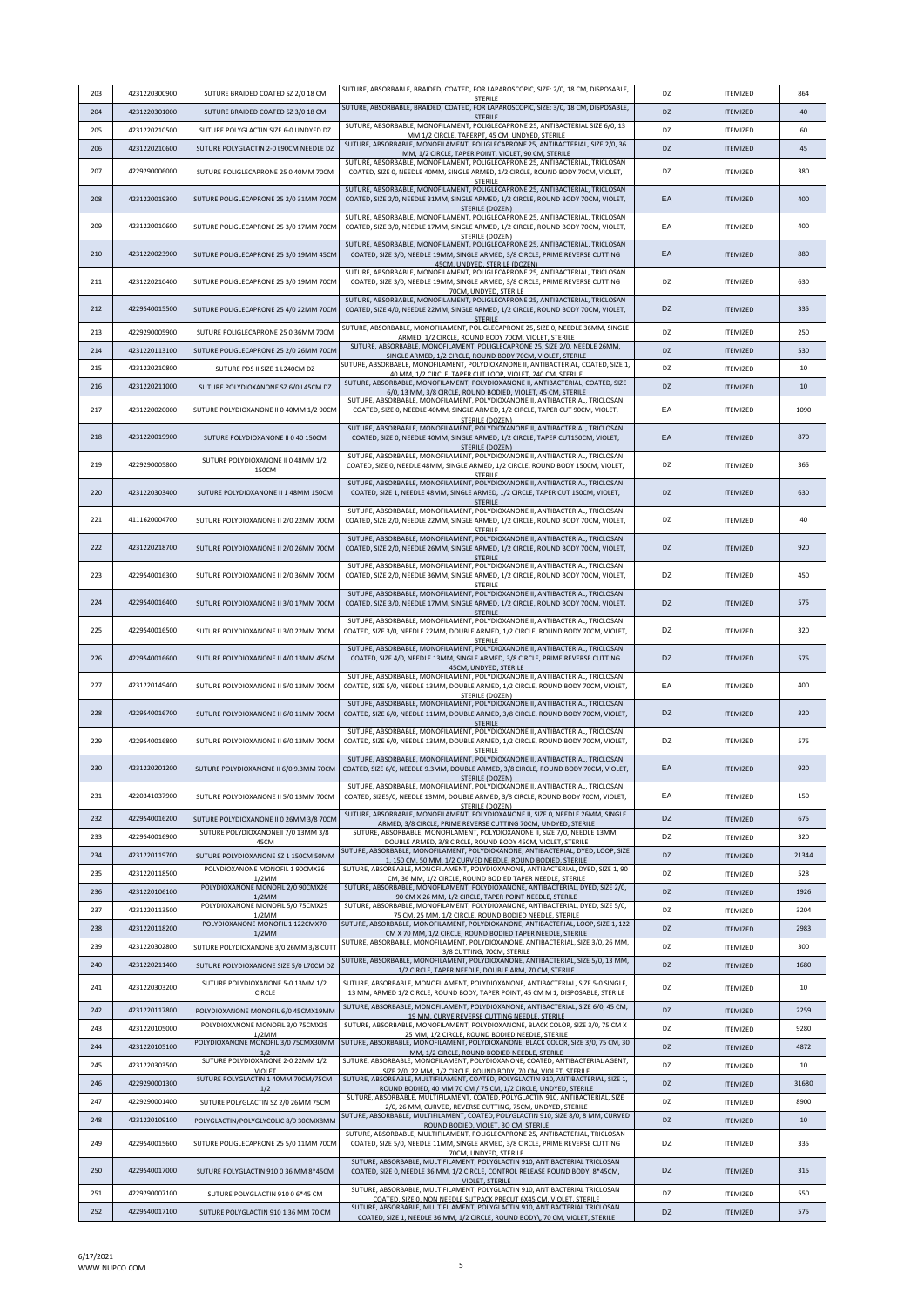| 253 | 4229540017200 | SUTURE POLYGLACTIN 910 2 36 MM 70 CM               | SUTURE, ABSORBABLE, MULTIFILAMENT, POLYGLACTIN 910, ANTIBACTERIAL TRICLOSAN                                                                                                                                                                                       | DZ | <b>ITEMIZED</b> | 320  |
|-----|---------------|----------------------------------------------------|-------------------------------------------------------------------------------------------------------------------------------------------------------------------------------------------------------------------------------------------------------------------|----|-----------------|------|
| 254 | 4231220014600 | SUTURE POLYGLACTIN 910 2 40 MM 70 CM               | COATED, SIZE 2, NEEDLE 36 MM, 1/2 CIRCLE, TAPER CUT, 70 CM, VIOLET, STERILE<br>SUTURE, ABSORBABLE, MULTIFILAMENT, POLYGLACTIN 910, ANTIBACTERIAL TRICLOSAN                                                                                                        | EA | <b>ITEMIZED</b> | 670  |
|     |               |                                                    | COATED, SIZE 2, NEEDLE 40 MM, 1/2 CIRCLE, ROUND BODY, 70 CM, VIOLET, STERILE<br>SUTURE, ABSORBABLE, MULTIFILAMENT, POLYGLACTIN 910, ANTIBACTERIAL TRICLOSAN                                                                                                       |    |                 |      |
| 255 | 4229290007800 | SUTURE POLYGLACTIN 910 2/0 22MM 70 CM              | COATED, SIZE 2/0, NEEDLE 22MM, 1/2 CIRCLE, VISI-BLACK, ROUND BODY, 70 CM, VIOLET,<br><b>STERILE</b>                                                                                                                                                               | DZ | <b>ITEMIZED</b> | 395  |
| 256 | 4231220157600 | SUTURE POLYGLACTIN 910 2/0 26MM 70CM               | SUTURE, ABSORBABLE, MULTIFILAMENT, POLYGLACTIN 910, ANTIBACTERIAL TRICLOSAN<br>COATED, SIZE 2/0, NEEDLE 26 MM, 1/2 CIRCLE, TAPER CUT, 70 CM, VIOLET, STERILE (DOZEN)                                                                                              | EA | <b>ITEMIZED</b> | 1510 |
| 257 | 4229540017700 | SUTURE POLYGLACTIN 910 2/0 36 MM 70 CM             | SUTURE, ABSORBABLE, MULTIFILAMENT, POLYGLACTIN 910, ANTIBACTERIAL TRICLOSAN<br>COATED, SIZE 2/0, NEEDLE 36 MM, 1/2 CIRCLE, REVERSE CUTTING, 70 CM, VIOLET, STERILE                                                                                                | DZ | <b>ITEMIZED</b> | 575  |
| 258 | 4229290007400 | SUTURE POLYGLACTIN 910 3/0 22 MM 8*45CM            | SUTURE, ABSORBABLE, MULTIFILAMENT, POLYGLACTIN 910, ANTIBACTERIAL TRICLOSAN<br>COATED, SIZE 3/0, NEEDLE 22 MM, 1/2 CIRCLE, CONTROL RELEASE ROUND BODY, 8*45CM,                                                                                                    | DZ | <b>ITEMIZED</b> | 395  |
| 259 | 4229290002600 | SUTURE POLYGLACTIN 910 3/0 26 MM 70 CM             | VIOLET, STERILE<br>SUTURE, ABSORBABLE, MULTIFILAMENT, POLYGLACTIN 910, ANTIBACTERIAL TRICLOSAN                                                                                                                                                                    | DZ | <b>ITEMIZED</b> | 170  |
| 260 | 4229290006900 | SUTURE POLYGLACTIN 910 4/0 17 MM 70 CM             | COATED, SIZE 3/0, NEEDLE 26 MM, 1/2 CIRCLE, TAPER CUT, 70 CM, VIOLET, STERILE<br>SUTURE, ABSORBABLE, MULTIFILAMENT, POLYGLACTIN 910, ANTIBACTERIAL TRICLOSAN<br>COATED, SIZE 4/0, NEEDLE 17 MM, 1/2 CIRCLE, VICI-BLACK, ROUND BODY, 70 CM, VIOLET,                | DZ | <b>ITEMIZED</b> | 365  |
| 261 | 4231220022000 | SUTURE POLYGLACTIN 910 4/0 19 MM 45 CM             | <b>STERILE</b><br>SUTURE, ABSORBABLE, MULTIFILAMENT, POLYGLACTIN 910, ANTIBACTERIAL TRICLOSAN<br>COATED, SIZE 4/0, NEEDLE 19 MM, 3/8 CIRCLE, REVERSE CUTTING, 45 CM, VIOLET, STERILE                                                                              | EA | <b>ITEMIZED</b> | 1360 |
| 262 |               |                                                    | (DOZEN)<br>SUTURE, ABSORBABLE, MULTIFILAMENT, POLYGLACTIN 910, ANTIBACTERIAL, TRICLOSAN                                                                                                                                                                           |    |                 | 1360 |
|     | 4231220014500 | SUTURE POLYGLACTIN 910 0 36MM 90CM                 | COATED, SIZE 0, NEEDLE 36MM, SINGLE ARMED, 1/2 CIRCLE, TAPER CUT 90CM, VIOLET,<br>STERILE (DOZEN)<br>SUTURE, ABSORBABLE, MULTIFILAMENT, POLYGLACTIN 910, ANTIBACTERIAL, TRICLOSAN                                                                                 | EA | <b>ITEMIZED</b> |      |
| 263 | 4229290006800 | SUTURE POLYGLACTIN 910 1 36MM 90CM                 | COATED, SIZE 1, NEEDLE 36MM, SINGLE ARMED, 1/2 CIRCLE, TAPER CUT 90CM, VIO--<br>>VIOLET, STERILE<br>SUTURE, ABSORBABLE, MULTIFILAMENT, POLYGLACTIN 910, ANTIBACTERIAL, TRICLOSAN                                                                                  | DZ | <b>ITEMIZED</b> | 395  |
| 264 | 4229290007600 | SUTURE POLYGLACTIN 910 3/0 16MM 45CM               | COATED, SIZE 3/0, NEEDLE 16MM, SINGLE ARMED, 3/8 CIRCLE, PRIME REVERSE CUTTING45CM,<br>UNDYED, STERILE                                                                                                                                                            | DZ | <b>ITEMIZED</b> | 395  |
| 265 | 4229540018000 | SUTURE POLYGLACTIN 910 3/0 17MM 70CM<br>VIO        | SUTURE, ABSORBABLE, MULTIFILAMENT, POLYGLACTIN 910, ANTIBACTERIAL, TRICLOSAN<br>COATED, SIZE 3/0, NEEDLE 17MM, SINGLE ARMED, 1/2 CIRCLE, ROUND BODY 70CM, VIOLET,<br><b>STERILE</b>                                                                               | DZ | <b>ITEMIZED</b> | 575  |
| 266 | 4229540017400 | SUTURE POLYGLACTIN 910 2/0 22MM 70CM<br><b>PRC</b> | SUTURE, ABSORBABLE, MULTIFILAMENT, POLYGLACTIN 910, ANTIBACTERIAL, TRICLOSAN<br>COATED, SIZE2/0, NEEDLE 22MM, SINGLE ARMED, 1/2 CIRCLE, PRIME REVERSE CUTTING70CM,<br>UNDYED, STERILE                                                                             | DZ | <b>ITFMIZED</b> | 575  |
| 267 | 4229540017800 | SUTURE POLYGLACTIN 910 2/0 36MM 70CM RB            | SUTURE, ABSORBABLE, MULTIFILAMENT, POLYGLACTIN 910, ANTIBACTERIAL, TRICLOSAN<br>COATED, SIZE2/0, NEEDLE 36MM, SINGLE ARMED, 5/8 CIRCLE, ROUND BODY 70CM, VIOLET,<br><b>STERILE</b>                                                                                | DZ | <b>ITEMIZED</b> | 320  |
| 268 | 4229540018100 | SUTURE POLYGLACTIN 910 3/0 17MM 70CM<br><b>UND</b> | SUTURE, ABSORBABLE, MULTIFILAMENT, POLYGLACTIN 910, ANTIBACTERIAL, TRICLOSAN<br>COATED, SIZE3/0, NEEDLE 17MM, SINGLE ARMED, 1/2 CIRCLE, ROUND BODY 70CM, UNDYED,<br><b>STERILE</b>                                                                                | DZ | <b>ITEMIZED</b> | 320  |
| 269 | 4231220306000 | SUTURE POLYGLACTIN 3/0 NEEDLE 22MM RND             | SUTURE, ABSORBABLE, MULTIFILAMENT, POLYGLACTIN 910, COATED, ANTIBACTERIAL AGENT,<br>SIZE 3/0, 22 MM, 1/2 CIRCLE, ROUND BODY, 45CM, VIOLET, STERILE                                                                                                                | DZ | <b>ITEMIZED</b> | 10   |
| 270 | 4231220306100 | SUTURE POLYGLACTIN SZ 4/0 16MM 45CM                | SUTURE, ABSORBABLE, MULTIFILAMENT, POLYGLACTIN 910, COATED, ANTIBACTERIAL AGENT,                                                                                                                                                                                  | DZ | <b>ITEMIZED</b> | 10   |
| 271 | 4231220306200 | SUTURE POLYGLACTIN 910 4 8MM 1/2                   | SIZE 4/0, 16 MM, COMPOUND CUTTING, 45 CM, UNDYED, STERILE<br>SUTURE, ABSORBABLE, MULTIFILAMENT, POLYGLACTIN 910, COATED, ANTIBACTERIAL AGENT,                                                                                                                     | DZ | <b>ITEMIZED</b> | 10   |
| 272 | 4231220212100 | <b>UNDYED</b><br>SUTURE POLYGLACTIN 5-0 L45CM DZ   | SIZE 4/0, 8 MM, 1/2 CIRCLE CUTTING, 45 CM, UNDYED, STERILE<br>SUTURE, ABSORBABLE, MULTIFILAMENT, POLYGLACTIN 910, COATED, ANTIBACTERIAL AGENT,                                                                                                                    | DZ | <b>ITEMIZED</b> | 10   |
|     |               |                                                    | SIZE 5/0, 11 MM, 3/8 REVERSE CUTTING, 45 CM, UNDYED, STERILE<br>SUTURE, ABSORBABLE, MULTIFILAMENT, POLYGLACTIN 910, COATED, ANTIBACTERIAL AGENT,                                                                                                                  |    |                 |      |
| 273 | 4229290002100 | SUTURE POLYGLACTIN SZ 6/0 8MM                      | SIZE 6/0, 8 MM, 1/4 CIRCLE, SPATULATED DOUBLE, 30 CM, VIOLET, STERILE<br>SUTURE, ABSORBABLE, MULTIFILAMENT, POLYGLACTIN 910, DYED, SIZE 9/0, 3/8 CIRCLE, 6 MM,                                                                                                    | DZ | <b>ITEMIZED</b> | 2592 |
| 274 | 4231220306400 | SUTURE POLYGLACTIN 9/0 3/8 CIRCLE 6MM              | <b>STERILE</b>                                                                                                                                                                                                                                                    | DZ | <b>ITEMIZED</b> | 120  |
| 275 | 4229290007000 | SUTURE POLYGLACTIN 910 0 45MM 75CM                 | SUTURE, ABSORBABLE, MULTIFILAMENT, POLYGLACTIN 910, SIZE 0, NEEDLE 45MM, SINGLE<br>ARMED, 1/2 CIRCLE, ROUND BODY 75CM, VIOLET, STERILE                                                                                                                            | DZ | <b>ITEMIZED</b> | 305  |
| 276 | 4229540017300 | SUTURE POLYGLACTIN 910 2 65MM 70CM                 | SUTURE, ABSORBABLE, MULTIFILAMENT, POLYGLACTIN 910, SIZE 2, NEEDLE 65MM, SINGLE<br>ARMED, 1/2 CIRCLE, ROUND BODY 70CM, VIOLET, STERILE                                                                                                                            | DZ | <b>ITEMIZED</b> | 315  |
| 277 | 4229290007300 | SUTURE POLYGLACTIN 910 2/0 36MM 75CM               | SUTURE, ABSORBABLE, MULTIFILAMENT, POLYGLACTIN 910, SIZE 2/0, NEEDLE 36MM, SINGLE<br>ARMED, O CIRCLE, ROUND BODY 75CM, VIOLET, STERILE                                                                                                                            | DZ | <b>ITEMIZED</b> | 550  |
| 278 | 4229540017900 | SUTURE POLYGLACTIN 910 2/0 36MM 75CM TO            | SUTURE, ABSORBABLE, MULTIFILAMENT, POLYGLACTIN 910, SIZE 2/0, NEEDLE 36MM, SINGLE<br>ARMED, O CIRCLE, TAPER CUT 75CM, VIOLET, STERILE                                                                                                                             | DZ | <b>ITEMIZED</b> | 315  |
| 279 | 4229540017500 | SUTURE POLYGLACTIN 910 2/0 250 CM                  | SUTURE, ABSORBABLE, MULTIFILAMENT, POLYGLACTIN 910, SIZE 2/0, NON NEEDLE LIGAPAK<br>DISPENSER REEL LIGAPACK RADIO OPAQUE 250 CM, VIOLET, STERILE                                                                                                                  | DZ | <b>ITEMIZED</b> | 320  |
| 280 | 4229290007700 | SUTURE POLYGLACTIN 910 3/0 22 MM 45 CM             | SUTURE, ABSORBABLE, MULTIFILAMENT, POLYGLACTIN 910, SIZE 3/0, NEEDLE 22 MM, 1/2<br>CIRCLE, CONVENTIONAL CUTTING, 45 CM, VIOLET, STERILE                                                                                                                           | DZ | <b>ITEMIZED</b> | 550  |
| 281 | 4229540018300 | SUTURE POLYGLACTIN 910 3/0 40MM 90CM               | SUTURE, ABSORBABLE, MULTIFILAMENT, POLYGLACTIN 910, SIZE 3/0, NEEDLE 40MM, SINGLE                                                                                                                                                                                 | DZ | <b>ITEMIZED</b> | 280  |
| 282 | 4229540018200 | SUTURE POLYGLACTIN 910 3/0 250 CM                  | ARMED, 1/2 CIRCLE, ROUND BODY 90CM, VIO--> VIOLET, STERILE<br>SUTURE, ABSORBABLE, MULTIFILAMENT, POLYGLACTIN 910, SIZE 3/0, NON NEEDLE LIGAPAK                                                                                                                    | DZ | <b>ITEMIZED</b> | 315  |
| 283 | 4229540018500 | SUTURE POLYGLACTIN 910 5/0 16MM 45CM               | DISPENSER REEL LIGAPACK RADIO OPAQUE 250 CM, VIOLET, STERILE<br>SUTURE, ABSORBABLE, MULTIFILAMENT, POLYGLACTIN 910, SIZE 5/0, NEEDLE 16MM, SINGLE                                                                                                                 | DZ | <b>ITEMIZED</b> | 315  |
|     |               |                                                    | ARMED, 3/8 CIRCLE, PRIME REVERSE CUTTING45CM, UNDYED, STERILE<br>SUTURE, ABSORBABLE, MULTIFILAMENT, POLYGLACTIN 910, SIZE 5/0, NEEDLE 8MM, DOUBLE                                                                                                                 |    |                 |      |
| 284 | 4229540018600 | SUTURE POLYGLACTIN 910 5/0 8MM 45CM                | ARMED, 1/2 CIRCLE, SPATULA, 45CM, VIOLET, STERILE<br>SUTURE, ABSORBABLE, MULTIFILAMENT, POLYGLACTIN 910, SIZE 6/0, NEEDLE 8MM, DOUBLE                                                                                                                             | DZ | <b>ITEMIZED</b> | 280  |
| 285 | 4229540018700 | SUTURE POLYGLACTIN 910 6/0 8MM 20CM                | ARMED, 1/2 CIRCLE, SPATULA, 20CM, VIOLET, STERILE<br>SUTURE, ABSORBABLE, MULTIFILAMENT, POLYGLACTIN 910, SIZE 6/0, NEEDLE 8MM, DOUBLE                                                                                                                             | DZ | <b>ITEMIZED</b> | 320  |
| 286 | 4229540018800 | SUTURE POLYGLACTIN 910 6/0 8MM 45CM                | ARMED, 1/2 CIRCLE, SPATULA, 45CM, VIOLET, STERILE                                                                                                                                                                                                                 | DZ | <b>ITEMIZED</b> | 315  |
| 287 | 4231220042900 | SUTURE POLYGLACTIN 910 8/0 6.5MM 45CM              | SUTURE, ABSORBABLE, MULTIFILAMENT, POLYGLACTIN 910, SIZE 8/0, NEEDLE 6.5MM, DOUBLE<br>ARMED, 3/8 CIRCLE, SPATULA, 45CM, VIOLET, STERILE (DOZEN)                                                                                                                   | EA | <b>ITEMIZED</b> | 475  |
| 288 | 4229540018900 | SUTURE POLYGLACTIN 910 8/0 6.5MM 15CM              | SUTURE, ABSORBABLE, MULTIFILAMENT, POLYGLACTIN 910, SIZE 8/0, NEEDLE 6.5MM, SINGLE<br>ARMED, 3/8 CIRCLE, SPATULA, 15CM, VIOLET, STERILE                                                                                                                           | DZ | <b>ITEMIZED</b> | 280  |
| 289 | 4229540019000 | SUTURE POLYGLACTIN 910 8/0 9.3MM30CM               | SUTURE, ABSORBABLE, MULTIFILAMENT, POLYGLACTIN 910, SIZE 8/0, NEEDLE 9.3MM, SINGLE<br>ARMED, 3/8 CIRCLE, ROUND BODY 30CM, VIOLET, STERILE                                                                                                                         | DZ | <b>ITEMIZED</b> | 190  |
| 290 | 4231220307200 | SUTURE POLYGLACTIN 910 2-0 22MM VIOLET             | SUTURE, ABSORBABLE, POLYGLACTIN 910, ANTIBACTERIAL, COATED, MULTIFILAMENT, SIZE 2/0<br>NEEDLE, 22 MM, ROUND BODIED, VIOLET, 20 CM, STERILE                                                                                                                        | DZ | <b>ITEMIZED</b> | 10   |
| 291 | 4231220213000 | SUTURE POLYGLACTIN SIZE 3-0 L75CM DZ               | SUTURE, ABSORBABLE, POLYGLACTIN 910, ANTIBACTERIAL, COATED, MULTIFILAMENT, SIZE 3/0<br>NEEDLE, 26 MM, 3/8 REVERSE CUTTING, UNDYED, 75 CM, STERILE                                                                                                                 | DZ | <b>ITEMIZED</b> | 10   |
| 292 | 4231220317300 | SUTURE POLYGLACTIN SZ 4-0 L45CM 13MM               | SUTURE, ABSORBABLE, POLYGLACTIN 910, ANTIBACTERIAL, COATED, MULTIFILAMENT, SIZE 4/0<br>NEEDLE, 13 MM, 1/2, VIOLET, CONTROL RELEASE, 45 CM, STERILE                                                                                                                | DZ | <b>ITEMIZED</b> | 10   |
| 293 | 4231220307500 | SUTURE POLYGLACTIN 910 9-0 6.5MM 3/8               | SUTURE, ABSORBABLE, POLYGLACTIN 910, COATED, MULTIFILAMENT, SIZE 9/0, 6.5 MM, 3/8<br>SPATULATED DOUBLE, 30 CM, VIOLET, STERILE                                                                                                                                    | DZ | <b>ITEMIZED</b> | 10   |
| 294 | 4231150011800 | SUTURE POLYGLACTIN 910 2/0 26MM 70CM<br><b>UND</b> | SUTURE, ABSORBABLE, POLYGLACTIN 910, RAPID ABSORPTION, COATED, MULTIFILAMENT, SIZE<br>2/0, 26 MM, 1/2 CIRCLE SH, ROUND BODIED, UNDYED, 70CM, STERILE                                                                                                              | DZ | <b>ITEMIZED</b> | 1700 |
| 295 | 4229540017600 | SUTURE POLYGLACTIN 910 2/0 26 MM 90CM              | SUTURE, ABSORBABLE, POLYGLACTIN 910, RAPID ABSORPTION, COATED, MULTIFILAMENT, SIZE                                                                                                                                                                                | DZ | ITEMIZED        | 315  |
| 296 | 4229290007200 | SUTURE POLYGLACTIN 910 2/0 26 MM 75CM              | 2/0, 26 MM, 1/2 CIRCLE V-7, TAPERCUT, UNDYED, 90CM, STERILE<br>SUTURE, ABSORBABLE, POLYGLACTIN 910, RAPID ABSORPTION, COATED, MULTIFILAMENT, SIZE<br>2/0, 26 MM, 3/8 CIRCLE FS, REVERSE CUTTING, UNDYED, 75CM, STERILE                                            | DZ | <b>ITEMIZED</b> | 395  |
| 297 | 4231220158200 | SUTURE POLYGLACTIN 910 2/0 36MM 90CM               | SUTURE, ABSORBABLE, POLYGLACTIN 910, RAPID ABSORPTION, COATED, MULTIFILAMENT, SIZE<br>2/0, 36MM, 1/2 CIRCLE V-34, TAPERCUT, UNDYED, 90CM, STERILE (DOZEN)                                                                                                         | EA | <b>ITEMIZED</b> | 940  |
| 298 | 4231220022800 | SUTURE POLYGLACTIN 910 3/0 19 MM 70CM              | SUTURE, ABSORBABLE, POLYGLACTIN 910, RAPID ABSORPTION, COATED, MULTIFILAMENT, SIZE<br>3/0, 19 MM, 3/8 CIRCLE PS-2, REVERSE CUTTING MULTIPASS, UNDYED, 70CM, STERILE (DOZEN)                                                                                       | EA | <b>ITEMIZED</b> | 1000 |
| 299 | 4229290007500 | SUTURE POLYGLACTIN 910 3/0 22MM 1/2<br>45CM        | SUTURE, ABSORBABLE, POLYGLACTIN 910, RAPID ABSORPTION, COATED, MULTIFILAMENT, SIZE<br>3/0, 22 MM, 1/2 CIRCLE PC-22, CONVENTIONAL CUTTING, UNDYED, 45CM, STERILE                                                                                                   | DZ | <b>ITEMIZED</b> | 550  |
| 300 | 4222150114000 | SUTURE POLYGLACTIN 910 3/0 26 MM 75CM              | SUTURE, ABSORBABLE, POLYGLACTIN 910, RAPID ABSORPTION, COATED, MULTIFILAMENT, SIZE                                                                                                                                                                                | DZ | <b>ITEMIZED</b> | 105  |
| 301 | 4229540018400 | SUTURE POLYGLACTIN 910 4/0 16 MM 70CM              | 3/0, 26 MM, 3/8 CIRCLE FS, REVERSE CUTTING, UNDYED, 75CM, STERILE<br>SUTURE, ABSORBABLE, POLYGLACTIN 910, RAPID ABSORPTION, COATED, MULTIFILAMENT, SIZE                                                                                                           | DZ | <b>ITEMIZED</b> | 320  |
| 302 | 4231220022700 | SUTURE POLYGLACTIN 910 4/0 19 MM 70CM              | 4/0, 16 MM, 3/8 CIRCLE PC-3, CONVENTIONAL CUTTING MULTIPASS, UNDYED, 70CM, STERILE<br>SUTURE, ABSORBABLE, POLYGLACTIN 910, RAPID ABSORPTION, COATED, MULTIFILAMENT, SIZE<br>4/0, 19 MM, 3/8 CIRCLE PS-2, REVERSE CUTTING MULTIPASS, UNDYED, 70CM, STERILE (DOZEN) | EA | <b>ITEMIZED</b> | 940  |
| 303 | 4231220108800 | POLYGLACTIN/POLYGLYCOLIC 4/0                       | SUTURE, ABSORBABLE, POLYGLACTIN OR POLYGLYCOLIC ACID MULTIFILAMENT, COATED, 4/0,                                                                                                                                                                                  | DZ | <b>ITEMIZED</b> | 350  |
|     |               | 45CMX13MM                                          | 13 MM, 1/2 CURVED REVERSE CUTTING, 45 CM, STERILE                                                                                                                                                                                                                 |    |                 |      |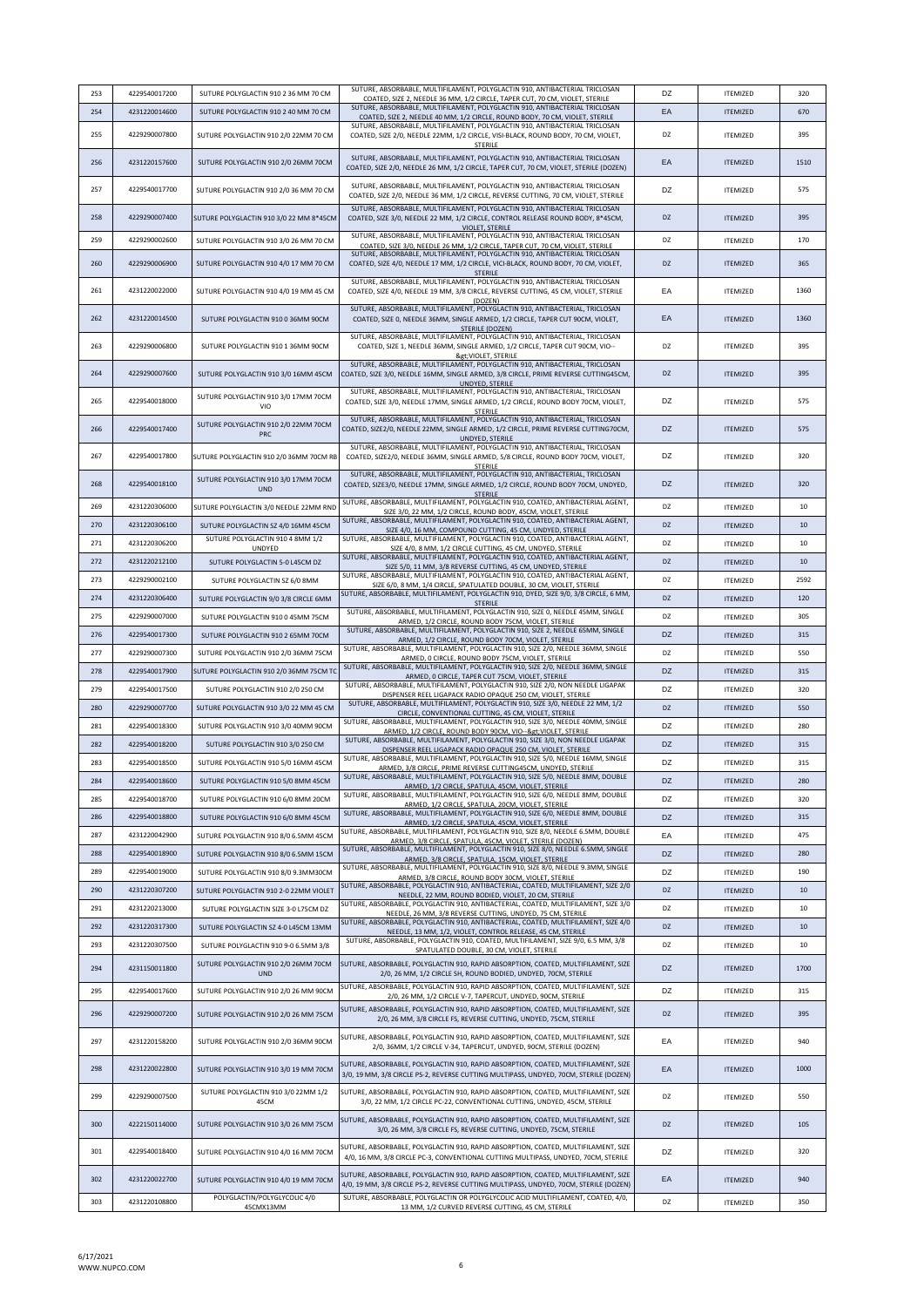| 304 | 4229290002900 | SUTURE POLYGLACTIN PA 0 75CMX65MM                  | SUTURE, ABSORBABLE, POLYGLACTIN OR POLYGLYCOLIC ACID, ANTIBACTERIAL, COATED.                                                                                                                                                                    | DZ        | <b>ITEMIZED</b> | 2344  |
|-----|---------------|----------------------------------------------------|-------------------------------------------------------------------------------------------------------------------------------------------------------------------------------------------------------------------------------------------------|-----------|-----------------|-------|
| 305 | 4229290003000 | <b>ROUND</b><br>SUTURE POLYGLACTIN PA 1 75CMX30MM  | MULTIFILAMENT, SIZE 0, 75 CM X 65 MM, CURVED ROUND BODIED NEEDLE, STERILE<br>SUTURE, ABSORBABLE, POLYGLACTIN OR POLYGLYCOLIC ACID, ANTIBACTERIAL, COATED,                                                                                       | DZ        | <b>ITEMIZED</b> | 9000  |
|     |               | ROUND<br>SUTURE POLYGLACTIN PA 1 75CMX35MM         | MULTIFILAMENT, SIZE 1, 75 CM X 30 MM, 1/2 CIRCLE, ROUND BODIED NEEDLE, STERILE<br>SUTURE, ABSORBABLE, POLYGLACTIN OR POLYGLYCOLIC ACID, ANTIBACTERIAL, COATED,                                                                                  |           |                 |       |
| 306 | 4229290003100 | <b>TAPER</b><br>SUTURE POLYGLACTIN SZ 1 75CMX45MM  | MULTIFILAMENT, SIZE 1, 75 CM X 35 MM, 1/2 CIRCLE, TAPER CUT HEAVY NEEDLE, STERILE<br>SUTURE, ABSORBABLE, POLYGLACTIN OR POLYGLYCOLIC ACID, ANTIBACTERIAL, COATED,                                                                               | <b>DZ</b> | <b>ITFMIZED</b> | 9000  |
| 307 | 4229290003200 | ROUND                                              | MULTIFILAMENT, SIZE 1, 75 CM X 45 MM, 1/2 CIRCLE, ROUND BODIED NEEDLE, STERILE                                                                                                                                                                  | DZ        | <b>ITEMIZED</b> | 5600  |
| 308 | 4229290003300 | SUTURE POLYGLACTIN PA 1 75CMX65-75MM               | SUTURE, ABSORBABLE, POLYGLACTIN OR POLYGLYCOLIC ACID, ANTIBACTERIAL, COATED,<br>MULTIFILAMENT, SIZE 1, 75 CM, 65-75 MM, 1/2 CIRCLE, ROUND BODIED BLUNT HEAVY<br>NEEDLE, STERILE                                                                 | DZ        | <b>ITEMIZED</b> | 2200  |
| 309 | 4231220307600 | SUTURE POLYGLACTIN PA 2 75CMX75MM<br>HEAVY         | SUTURE, ABSORBABLE, POLYGLACTIN OR POLYGLYCOLIC ACID, ANTIBACTERIAL, COATED,<br>MULTIFILAMENT, SIZE 2, 75 CM, 75 MM, 1/2 CIRCLE, ROUND BODIED HEAVY NEEDLE, STERILE                                                                             | DZ        | <b>ITEMIZED</b> | 11198 |
| 310 | 4229290003600 | SUTURE POLYGLACTIN PA 3/0 75X16MM<br><b>CURVED</b> | SUTURE, ABSORBABLE, POLYGLACTIN OR POLYGLYCOLIC ACID, ANTIBACTERIAL, COATED,<br>MULTIFILAMENT, SIZE 3/0, 75 CM, 16 MM, CURVED CUTTING NEEDLE, STERILE                                                                                           | <b>DZ</b> | <b>ITEMIZED</b> | 21142 |
| 311 | 4229290004000 | SUTURE POLYGLACTIN PA 5/0 45X8MM 1/4 CIR           | SUTURE, ABSORBABLE, POLYGLACTIN OR POLYGLYCOLIC ACID, ANTIBACTERIAL, COATED,<br>MULTIFILAMENT, SIZE 5/0, 45 CM, 8 MM, 1/4 CIRCLE, SPATULATED BODIED DOUBLE NEEDLE,                                                                              | DZ        | <b>ITEMIZED</b> | 5766  |
| 312 | 4229290004100 | SUTURE POLYGLACTIN PA 6/0 30X8MM                   | STERILE<br>SUTURE, ABSORBABLE, POLYGLACTIN OR POLYGLYCOLIC ACID, ANTIBACTERIAL, COATED,                                                                                                                                                         | <b>DZ</b> | <b>ITEMIZED</b> | 7890  |
| 313 | 4229290004200 | <b>ROUND</b><br>SUTURE POLYGLACTIN PA 6/0 45X12MM  | MULTIFILAMENT, SIZE 6/0, 30 CM X 8 MM, CURVED ROUND BODIED NEEDLE, STERILE<br>SUTURE, ABSORBABLE, POLYGLACTIN OR POLYGLYCOLIC ACID, ANTIBACTERIAL, COATED,                                                                                      | DZ        | <b>ITEMIZED</b> | 4286  |
|     |               | CURVED<br>SUTURE AUTOSUTURING FOR LAPAROSCOPIC     | MULTIFILAMENT, SIZE 6/0, 45 CM, 12 MM CURVED CUTTING NEEDLE, STERILE                                                                                                                                                                            |           |                 |       |
| 314 | 4231220308100 | DEV                                                | SUTURE, AUTO SUTURING, FOR LAPAROSCOPIC DEVICE, DISPOSABLE, STERILE                                                                                                                                                                             | DZ        | <b>ITEMIZED</b> | 48    |
| 315 | 4111620004800 | SUTURE POLYPROPELENE 0 45 CM 27 MM                 | SUTURE, BUTYLENE TEREPHTHALATE OR POLYPROPYLENE, UNI-DIRECTIONAL BARBED WOUND<br>CLOSURE DEVICE, WITH LOOP LOCK OR ADJUSTABLE BARBED STRAND, SIZE 0, 45 CM, WITH 27<br>MM, 1/2 CIRCLE TAPER POINT, STERILE                                      | DZ        | <b>ITEMIZED</b> | 25    |
| 316 | 4229540019100 | SUTURE POLYPROPELENE 1 45 CM 37 MM                 | SUTURE, BUTYLENE TETREPHTHALATE OR POLYPROPELENE, UNI-DIRECTIONAL BARBED<br>WOUND CLOSURE DEVICE, WITH LOOP LOCK OR ADJUSTABLE BARBED STRAND, SIZE 1, 45 CM,<br>WITH 37 MM, 1/2 CIRCLE TAPER POINT, STERILE                                     | DZ        | <b>ITEMIZED</b> | 315   |
| 317 | 4229540019200 | SUTURE POLYPROPELENE 2-0 30 CM 26 MM               | SUTURE, BUTYLENE TETREPHTHALATE OR POLYPROPELENE, UNI-DIRECTIONAL BARBED<br>WOUND CLOSURE DEVICE, WITH LOOP LOCK OR ADJUSTABLE BARBED STRAND, SIZE 2-0, 30<br>CM. WITH 26 MM, 1/2 CIRCLE TAPER POINT, STERILE                                   | DZ        | <b>ITEMIZED</b> | 280   |
| 318 | 4231220214100 | SUTURE PDS II 3-0 L70CM CT NEEDLE DZ               | SUTURE, ENDOSCOPIC, PDS II, SIZE: 0, 107 CM, STRAIGHT, TAPER NEEDLE, STERILE<br>SUTURE, GLYCOLIC ACIDE OR POLYDIOXANINE, UNI-DIRECTIONAL BARBED WOUND CLOSURE                                                                                   | DZ        | <b>ITEMIZED</b> | 10    |
| 319 | 4229540014900 | SUTURE GLYCOLIC ACIDE 3/0 15 CM 17 MM              | DEVICE, WITH LOOP LOCK OR ADJUSTABLE BARBED STRAND, SIZE 3/0, 15 CM, WITH 17 MM,<br>1/2 CIRCLE TAPER POINT, STERILE                                                                                                                             | DZ        | <b>ITEMIZED</b> | 210   |
| 320 | 4229540015300 | SUTURE POLIGELCAPRONE 25 3/0 23 CM 27<br><b>MM</b> | SUTURE, GLYCOLIDE DIOXANONE OR POLIGELCAPRONE 25, UNI-DIRECTIONAL BARBED WOUND<br>CLOSURE DEVICE, WITH LOOP LOCK OR ADJUSTABLE BARBED STRAND, SIZE 3/0, 23 CM, WITH<br>27 MM, 5/8 CIRCLE TAPER POINT, STERILE                                   | DZ        | <b>ITEMIZED</b> | 335   |
| 321 | 4229540015400 | SUTURE POLIGELCAPRONE25 2/0 15 CM 37<br>MM         | SUTURE, GLYCOLIDE DIOXANONE OR POLIGELCAPRONE25, UNI-DIRECTIONAL BARBED WOUND<br>CLOSURE DEVICE, WITH LOOP LOCK OR ADJUSTABLE BARBED STRAND, SIZE 2/0, 15 CM, WITH<br>37 MM, 1/2 CIRCLE TAPER POINT, STERILE                                    | DZ        | <b>ITEMIZED</b> | 390   |
| 322 | 4229540015200 | SUTURE NYLON SIZE 2/0 31MM 1/2 CIRCLE              | SUTURE, NON-ABSORBABLE, MONOFILAMENT, NYLON SIZE 2/0, 31MM, 1/2 CIRCLE NEEDLE MH-<br>1 LOOP SINGLE ARMER, STERILE                                                                                                                               | DZ        | <b>ITEMIZED</b> | 345   |
| 323 | 4231220026500 | SUTURE POLYAMIDE 6NYLON 1 36MM 1/2                 | SUTURE, NON-ABSORBABLE, MONOFILAMENT, POLYAMIDE 6 6/6 NYLON, SIZE 1, NEEDLE                                                                                                                                                                     | EA        | <b>ITEMIZED</b> | 1000  |
| 324 | 4231220117500 | 150CM<br>SUTURE POLYAMIDE 6 NYLON 10/0 12.5CM      | 36MM, SINGLE ARMED, 1/2 CIRCLE, ROUND BODY 150CM, BLACK, STERILE (DOZEN)<br>SUTURE, NON-ABSORBABLE, MONOFILAMENT, POLYAMIDE 6 6/6 NYLON, SIZE 10/0, NEEDLE                                                                                      | <b>DZ</b> | <b>ITEMIZED</b> | 530   |
| 325 | 4231220026100 | SUTURE POLYAMIDE 6 NYLON 10/0 5.1MM<br>13CM        | 3.8MM, SINGLE ARMED, 3/8 CIRCLE, ROUND BODY 12.5CM, BLACK, STERILE<br>SUTURE, NON-ABSORBABLE, MONOFILAMENT, POLYAMIDE 6 6/6 NYLON, SIZE 10/0, NEEDLE<br>5.1MM, SINGLE ARMED, 3/8 CIRCLE, ROUND BODY 13CM, BLACK, STERILE (DOZEN)                | EA        | <b>ITEMIZED</b> | 1340  |
| 326 | 4229540015700 | SUTURE POLYAMIDE 6 NYLON 5/0 8MM 45CM              | SUTURE, NON-ABSORBABLE, MONOFILAMENT, POLYAMIDE 6 6/6 NYLON, SIZE 5/0, NEEDLE                                                                                                                                                                   | DZ        | <b>ITEMIZED</b> | 390   |
| 327 | 4231220025900 | SUTURE POLYAMIDE 6 6/6 NYLON 8/0 13CM              | 8MM, DOUBLE ARMED, 1/4 CIRCLE, PRIME REVERSE CUTTING 45CM, BLACK, STERILE<br>SUTURE, NON-ABSORBABLE, MONOFILAMENT, POLYAMIDE 6 6/6 NYLON, SIZE 8/0, NEEDLE                                                                                      | EA        | <b>ITEMIZED</b> | 1000  |
|     |               |                                                    | 6.5MM, SINGLE ARMED, 3/8 CIRCLE, ROUND BODY 13CM, BLACK, STERILE (DOZEN)                                                                                                                                                                        |           |                 |       |
| 328 | 4231220228200 | SUTURE POLYAMIDE6 NYLON 9/0 5.1MM<br>12.5CM        | SUTURE, NON-ABSORBABLE, MONOFILAMENT, POLYAMIDE 6 6/6 NYLON, SIZE 9/0, NEEDLE<br>5.1MM, SINGLE ARMED, 3/8 CIRCLE, ROUND BODY 12.5CM, BLACK, STERILE (DOZEN)<br>SUTURE, NON-ABSORBABLE, MONOFILAMENT, POLYBUTESTER, SIZE 3/0, 24 MM, 3/8 CIRCLE, | EA        | <b>ITEMIZED</b> | 920   |
| 329 | 4231220214600 | SUTURE 3-0 24MM 3/8C C-14 CUT 45CM DZ              | CUTTING, SLIM BLADE, 45 CM, STERILE                                                                                                                                                                                                             | DZ        | <b>ITEMIZED</b> | 1600  |
| 330 | 4231220214700 | SUTURE 16MM 4-0 L45CM P NEEDLE DZ                  | SUTURE, NON-ABSORBABLE, MONOFILAMENT, POLYBUTESTER, SIZE 4/0, 16 MM, 3/8 CIRCLE,<br>CUTTING, SLIM BLADE, 45 CM, STERILE                                                                                                                         | <b>DZ</b> | <b>ITEMIZED</b> | 1800  |
| 331 | 4231220311900 | SUTURE POLYBUTESTER SZ 5/0 13MM                    | SUTURE, NON-ABSORBABLE, MONOFILAMENT, POLYBUTESTER, SIZE 5/0, 13 MM, 3/8 CIRCLE,<br>CUTTING, SLIM BLADE, 45 CM, STERILE                                                                                                                         | DZ        | <b>ITEMIZED</b> | 912   |
| 332 | 4231220312000 | SUTURE POLYBUTESTER SZ 6/0 13MM                    | SUTURE, NON-ABSORBABLE, MONOFILAMENT, POLYBUTESTER, SIZE 6/0, 13 MM, 3/8 CIRCLE,<br>CUTTING, SLIM BLADE, 45 CM, STERILE                                                                                                                         | <b>DZ</b> | <b>ITEMIZED</b> | 950   |
| 333 | 4231221100500 | SUTURE POLYPROPYLENE 3/0 26MM 90CM                 | SUTURE, NON-ABSORBABLE, MONOFILAMENT, POLYPROPYLENE, RATIO 1 TO 1 TECHNOLOGY<br>SIZE 3/0, NEEDLE 26MM, DOUBLE ARMED, 1/2 CIRCLE, ROUND BODY 90CM, BLUE, STERILE<br>(DOZEN)                                                                      | EA        | <b>ITEMIZED</b> | 375   |
| 334 | 4229290006400 | SUTURE POLYPROPYLENE 4/0 20MM 90CM                 | SUTURE, NON-ABSORBABLE, MONOFILAMENT, POLYPROPYLENE, RATIO 1 TO 1 TECHNOLOGY,<br>SIZE 4/0, NEEDLE 20MM, DOUBLE ARMED, 1/2 CIRCLE, ROUND BODY 90CM, BLUE, STERILE                                                                                | <b>DZ</b> | <b>ITEMIZED</b> | 380   |
| 335 | 4231220037900 | SUTURE POLYPROPYLENE 4/0 26MM 90CM                 | SUTURE, NON-ABSORBABLE, MONOFILAMENT, POLYPROPYLENE, RATIO 1 TO 1 TECHNOLOGY,<br>SIZE 4/0, NEEDLE 26MM, DOUBLE ARMED, 1/2 CIRCLE, ROUND BODY 90CM, BLUE, STERILE                                                                                | EA        | <b>ITEMIZED</b> | 1510  |
| 336 | 4231220116200 | SUTURE POLYPROPYLENE 5/0 13MM 75CM                 | (DOZEN)<br>SUTURE, NON-ABSORBABLE, MONOFILAMENT, POLYPROPYLENE, RATIO 1 TO 1 TECHNOLOGY,<br>SIZE 5/0, NEEDLE 13MM, DOUBLE ARMED, 1/2 CIRCLE, TUNGSTEN- RHENIUM ALLOY NEEDLE,                                                                    | DZ        | <b>ITEMIZED</b> | 475   |
| 337 | 4231220040000 | SUTURE POLYPROPYLENE 5/0 13MM 60CM                 | 75CM, BLUE, STERILE<br>SUTURE, NON-ABSORBABLE, MONOFILAMENT, POLYPROPYLENE, RATIO 1 TO 1 TECHNOLOGY,<br>SIZE 5/0, NEEDLE 13MM, DOUBLE ARMED, 3/8 CIRCLE, TUNGSTEN- RHENIUM ALLOY NEEDLE,                                                        | EA        | <b>ITEMIZED</b> | 1510  |
| 338 | 4229290006500 | SUTURE POLYPROPYLENE 5/0 17MM 90CM                 | 60CM, BLUE, STERILE (DOZEN)<br>SUTURE, NON-ABSORBABLE, MONOFILAMENT, POLYPROPYLENE, RATIO 1 TO 1 TECHNOLOGY.                                                                                                                                    | DZ        | <b>ITEMIZED</b> | 550   |
|     |               |                                                    | SIZE 5/0, NEEDLE 17MM, DOUBLE ARMED, 1/2 CIRCLE, ROUND BODY 90CM, BLUE, STERILE<br>SUTURE, NON-ABSORBABLE, MONOFILAMENT, POLYPROPYLENE, SIZE 0, 45 CM, 1/2 CIRCLE, 27                                                                           |           |                 |       |
| 339 | 4231220312300 | SUTURE POLYPROPYLENE 0 45 CM 1/2 27 MM             | MM. BLUE. STERILE<br>SUTURE, NON-ABSORBABLE, MONOFILAMENT, POLYPROPYLENE, SIZE 0, NEEDLE 40MM,                                                                                                                                                  | DZ        | <b>ITEMIZED</b> | 380   |
| 340 | 4229290006100 | SUTURE POLYPROPYLENE 0 40MM 100CM                  | SINGLE ARMED, 1/2 CIRCLE, ROUND BODY 100CM, BLUE, STERILE                                                                                                                                                                                       | DZ        | <b>ITEMIZED</b> | 365   |
| 341 | 4231220215100 | SUTURE POLYPROPYLENE 1 L75CM L50-64MM<br>DZ        | SUTURE, NON-ABSORBABLE, MONOFILAMENT, POLYPROPYLENE, SIZE 1, 75 CM LONG, WITH 50-<br>65 MM, 1/2 CIRCLE, ROUND BODIED, BLUNT HEAVY NEEDLE, STERILE                                                                                               | DZ        | <b>ITEMIZED</b> | 840   |
| 342 | 4229290006200 | SUTURE POLYPROPYLENE 1 40MM 100CM                  | SUTURE, NON-ABSORBABLE, MONOFILAMENT, POLYPROPYLENE, SIZE 1, NEEDLE 40MM,<br>SINGLE ARMED, 1/2 CIRCLE, ETHIGAURD BLUNT POINT 100CM, BLUE, STERILE                                                                                               | DZ        | <b>ITEMIZED</b> | 365   |
| 343 | 4231220119200 | SUTURE POLYPROPYLENE 1 48MM 75CM                   | SUTURE, NON-ABSORBABLE, MONOFILAMENT, POLYPROPYLENE, SIZE 1, NEEDLE 48MM,<br>SINGLE ARMED, 1/2 CIRCLE, ROUND BODY 75CM, BLUE, STERILE                                                                                                           | DZ        | <b>ITEMIZED</b> | 530   |
| 344 | 4229540019300 | SUTURE POLYPROPYLENE 10 10CM 13 MM                 | SUTURE, NON-ABSORBABLE, MONOFILAMENT, POLYPROPYLENE, SIZE 10, 10CM, 13 MM, 1/4<br>ULTIMA SPATULA NEEDLE, BLUE, STERILE                                                                                                                          | DZ        | <b>ITEMIZED</b> | 190   |
| 345 | 4231220312600 | SUTURE POLYPROPYLENE 10 5.5MM                      | SUTURE, NON-ABSORBABLE, MONOFILAMENT, POLYPROPYLENE, SIZE 10/0, 5.5 MM,                                                                                                                                                                         | DZ        | <b>ITEMIZED</b> | 144   |
| 346 | 4231220219600 | SPATULATED<br>SUTURE POLYPROPYLENE 10/0 6.5MM 30CM | SPATULATED, STRAIGHT, 30 CM, STERILE<br>SUTURE, NON-ABSORBABLE, MONOFILAMENT, POLYPROPYLENE, SIZE 10/0, NEEDLE 6.5MM,<br>DOUBLE ARMED, 3/8 CIRCLE, SPATULA MICROPOINT NEEDLE 30CM, BLUE, STERILE (DOZEN)                                        | EA        | <b>ITEMIZED</b> | 630   |
| 347 | 4231220215300 | SUTURE MONOFIL 2-0 L75CM DZ                        | SUTURE, NON-ABSORBABLE, MONOFILAMENT, POLYPROPYLENE, SIZE 2/0, 75 CM, 40 MM,                                                                                                                                                                    | DZ        | <b>ITEMIZED</b> | 680   |
| 348 | 4231220037000 |                                                    | CURVED ROUND BODIED NEEDLE, STERILE<br>SUTURE, NON-ABSORBABLE, MONOFILAMENT, POLYPROPYLENE, SIZE 2/0, NEEDLE 26MM,                                                                                                                              | EA        |                 | 1510  |
|     |               | SUTURE POLYPROPYLENE 2/0 26MM 90CM                 | DOUBLE ARMED, 1/2 CIRCLE, ROUND BODY 90CM, BLUE, STERILE (DOZEN)<br>SUTURE, NON-ABSORBABLE, MONOFILAMENT, POLYPROPYLENE, SIZE 3/0 NEEDLE, 19 MM,                                                                                                |           | <b>ITEMIZED</b> |       |
| 349 | 4231220215400 | SUTURE CHROMIC 3-0 L75CM CE-13 NEEDLE DZ           | CUTTING, 75 CM, CLEAR, STERILE<br>SUTURE, NON-ABSORBABLE, MONOFILAMENT, POLYPROPYLENE, SIZE 3/0, NEEDLE 26MM,                                                                                                                                   | DZ        | <b>ITEMIZED</b> | 10    |
| 350 | 4231220190200 | SUTURE POLYPROPYLENE 3/0 26MM 90CM                 | DOUBLE ARMED, 1/2 CIRCLE, ROUND BODY 90CM, BLUE, STERILE (DOZEN)<br>SUTURE, NON-ABSORBABLE, MONOFILAMENT, POLYPROPYLENE, SIZE 3/0, NEEDLE 26MM,                                                                                                 | EA        | <b>ITEMIZED</b> | 630   |
| 351 | 4229290006300 | SUTURE POLYPROPYLENE 3/0 26MM 45CM                 | SINGLE ARMED, 3/8 CIRCLE, PRIME REVERSE CUTTING 45CM, BLUE, STERILE                                                                                                                                                                             | DZ        | <b>ITEMIZED</b> | 250   |
| 352 | 4231220104200 | POLYPROPYLENE MONOFIL 4/0 45CMX19MM                | SUTURE, NON-ABSORBABLE, MONOFILAMENT, POLYPROPYLENE, SIZE 4/0, 45 CM, 19 MM,<br>CURVED ROUND BODIED NEEDLE, STERILE                                                                                                                             | DZ        | <b>ITEMIZED</b> | 2680  |
| 353 | 4229290006700 | SUTURE POLYPROPYLENE 4/0 19MM 45CM                 | SUTURE, NON-ABSORBABLE, MONOFILAMENT, POLYPROPYLENE, SIZE 4/0, NEEDLE 19MM,<br>SINGLE ARMED, 3/8 CIRCLE, PRIME REVERSE CUTTING 45CM, BLUE, STERILE                                                                                              | DZ        | <b>ITEMIZED</b> | 550   |
| 354 | 4231220033000 | SUTURE POLYPROPYLENE 4/0 26MM 45CM                 | SUTURE, NON-ABSORBABLE, MONOFILAMENT, POLYPROPYLENE, SIZE 4/0, NEEDLE 26MM,<br>SINGLE ARMED, 3/8 CIRCLE, PRIME REVERSE CUTTING 45CM, BLUE, STERILE (DOZEN)                                                                                      | EA        | <b>ITEMIZED</b> | 1510  |
| 355 | 4231220166700 | SUTURE POLYGLYTONE SIZE 5/0 L45CM UNDYE            | SUTURE, NON-ABSORBABLE, MONOFILAMENT, POLYPROPYLENE, SIZE 5/0, 45 CM LONG, WITH<br>19 MM, CURVED REVERSE CUTTING BODIED NEEDLE, UNDYED, STERILE                                                                                                 | DZ        | <b>ITEMIZED</b> | 680   |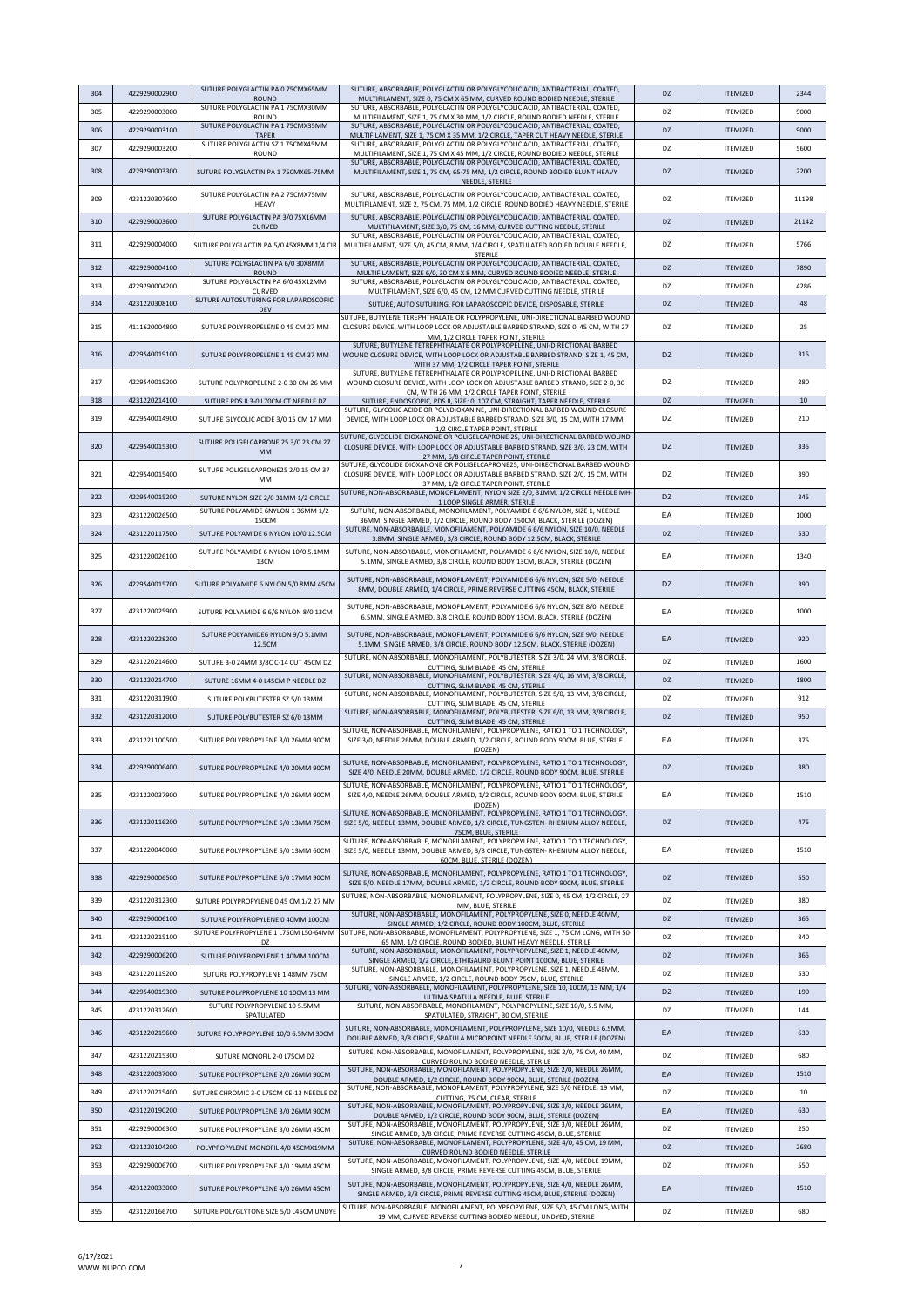| 356        | 4231220312900                  | 1/2                                                                             | SUTURE POLYPROPYLENE SZ5-0 10MM 60CM SUTURE, NON-ABSORBABLE, MONOFILAMENT, POLYPROPYLENE, SIZE 5/0, NEEDLE 10 MM, 1/2<br>CIRCLE, LENGTH 60 CM, NEEDLE STERILE                                                                                                                                                                                                                                   | DZ        | <b>ITEMIZED</b>            | 10         |
|------------|--------------------------------|---------------------------------------------------------------------------------|-------------------------------------------------------------------------------------------------------------------------------------------------------------------------------------------------------------------------------------------------------------------------------------------------------------------------------------------------------------------------------------------------|-----------|----------------------------|------------|
| 357        | 4231220033400                  | SUTURE POLYPROPYLENE 5/0 16MM 45CM                                              | SUTURE, NON-ABSORBABLE, MONOFILAMENT, POLYPROPYLENE, SIZE 5/0, NEEDLE 16MM,<br>SINGLE ARMED, 3/8 CIRCLE, PRIME REVERSE CUTTING 45CM, BLUE, STERILE (DOZEN)                                                                                                                                                                                                                                      | EA        | <b>ITEMIZED</b>            | 1510       |
| 358        | 4229540019400                  | SUTURE POLYPROPYLENE 5/0 26MM 75CM                                              | SUTURE, NON-ABSORBABLE, MONOFILAMENT, POLYPROPYLENE, SIZE 5/0, NEEDLE 26MM,<br>DOUBLE ARMED, 1/2 CIRCLE, ROUND BODY 75CM, BLUE, STERILE                                                                                                                                                                                                                                                         | DZ        | <b>ITEMIZED</b>            | 315        |
| 359        | 4229290006600                  | SUTURE POLYPROPYLENE 6/0 9.3MM 60CM                                             | SUTURE, NON-ABSORBABLE, MONOFILAMENT, POLYPROPYLENE, SIZE 6/0, NEEDLE 9.3MM,                                                                                                                                                                                                                                                                                                                    | DZ        | <b>ITEMIZED</b>            | 395        |
| 360        | 4229540006500                  | SUTURE POLYPROPYLENE 4/0 20MM 90CM VISI                                         | DOUBLE ARMED, 3/8 CIRCLE, ROUND BODY 60CM, BLUE, STERILE<br>SUTURE, NON-ABSORBABLE, MONOFILAMENT, POLYPROPYLENE, VISIBLACK NEEDLE SIZE 4/0,                                                                                                                                                                                                                                                     | <b>DZ</b> | <b>ITEMIZED</b>            | 550        |
| 361        | 4231220029900                  | SUTURE SILK 2/0 26MM 75CM                                                       | NEEDLE 20MM, DOUBLE ARMED, 1/2 CIRCLE, ROUND BODY 90CM, BLUE, STERILE<br>SUTURE, NON-ABSORBABLE, MONOFILAMENT, SILK, SIZE 2/0, NEEDLE 26MM, SINGLE ARMED,                                                                                                                                                                                                                                       | EA        | <b>ITEMIZED</b>            | 870        |
| 362        | 4229540019500                  | SUTURE SILK 5/0 17MM 75CM                                                       | 1/2 CIRCLE, ROUND BODY 75CM, BLACK, STERILE (DOZEN)<br>SUTURE, NON-ABSORBABLE, MONOFILAMENT, SILK, SIZE 5/0, NEEDLE 17MM, SINGLE ARMED,                                                                                                                                                                                                                                                         | DZ        | <b>ITEMIZED</b>            | 280        |
|            |                                | SUTURE MONOFILAMENT 5/0 L75CM SZ13MM                                            | 3/8 CIRCLE, ROUND BODY 75CM, BLACK, STERILE<br>SUTURE, NON-ABSORBABLE, MONOFILAMENT, SIZE 5/0, ROUND BODIED, BLUE, 13 MM, 75 CM,                                                                                                                                                                                                                                                                |           |                            |            |
| 363        | 4231220216200                  | DZ                                                                              | 1/2 CIRCLE, TAPER POINT, STERILE<br>SUTURE, NON-ABSORBABLE, MULTIFILAMENT, BRAIDED, SILK, FOR LAPAROSCOPIC, SIZE 0, 18                                                                                                                                                                                                                                                                          | DZ        | <b>ITEMIZED</b>            | 7920       |
| 364        | 4231220313500                  | SUTURE BRAIDED SILK 0 18 CM                                                     | CM, DISPOSABLE, STERILE<br>SUTURE, NON-ABSORBABLE, MULTIFILAMENT, BRAIDED, SILK, FOR LAPAROSCOPIC, SIZE: 2/0,                                                                                                                                                                                                                                                                                   | <b>DZ</b> | <b>ITEMIZED</b>            | 10         |
| 365        | 4231220313600                  | SUTURE BRAIDED SILK SZ 2/0 18 CM                                                | 18 CM, DISPOSABLE, STERILE                                                                                                                                                                                                                                                                                                                                                                      | DZ        | <b>ITEMIZED</b>            | 720        |
| 366        | 4231220216300                  | SUTURE POLYGLACTIN 0 75CM VIOLET 40MM<br>DZ                                     | SUTURE, NON-ABSORBABLE, MULTIFILAMENT, BRAIDED, SILK, SIZE 0, 40 MM, 1/2 CIRCLE,<br>TAPER POINT, 75CM, STERILE                                                                                                                                                                                                                                                                                  | DZ        | <b>ITEMIZED</b>            | 3800       |
| 367        | 4231220314500                  | SUTURE BRAIDED SILK SZ 2 48IN 19CM                                              | SUTURE, NON-ABSORBABLE, MULTIFILAMENT, BRAIDED, SILK, SIZE 2, TAPER, EN-S SKI OR ANY<br>EQUIVALENT, 48 INCH, 19 CM, STERILE                                                                                                                                                                                                                                                                     | DZ        | <b>ITEMIZED</b>            | 10         |
| 368        | 4231220315500                  | SUTURE BRAIDED SILK 3-0 36MM 3/8 REVERSE                                        | SUTURE, NON-ABSORBABLE, MULTIFILAMENT, BRAIDED, SILK, SIZE: 3/0, 36 MM, 3/8 CIRCLE,<br>REVERSE CUTTING, BLACK, 75 CM, STERILE                                                                                                                                                                                                                                                                   | DZ        | <b>ITEMIZED</b>            | 10         |
| 369        | 4229540015000                  | SUTURE MERSILENE 5/0 8MM 45CM                                                   | SUTURE, NON-ABSORBABLE, MULTIFILAMENT, MERSILENE SIZE 5/0, NEEDLE 8MM, DOUBLE<br>ARMED, 1/4 CIRCLE, SPATULA, 45CM, WHITE, STERILE                                                                                                                                                                                                                                                               | DZ        | <b>ITEMIZED</b>            | 345        |
| 370        | 4229540015800                  | SUTURE POLYBUTILATE 0 26MM 75CM                                                 | SUTURE, NON-ABSORBABLE, MULTIFILAMENT, POLYBUTILATE, COATED POLYESTER, SIZE 0,                                                                                                                                                                                                                                                                                                                  | DZ        | <b>ITEMIZED</b>            | 335        |
| 371        | 4231150011700                  | SUTURE POLYBUTILATE 2/0 26MM 90CM                                               | NEEDLE 26MM, SINGLE ARMED, 1/2 CIRCLE, ROUND BODY 75CM, GREEN, STERILE<br>SUTURE, NON-ABSORBABLE, MULTIFILAMENT, POLYBUTILATE, COATED POLYESTER, SIZE 2/0,                                                                                                                                                                                                                                      | DZ        | <b>ITEMIZED</b>            | 2200       |
|            |                                |                                                                                 | NEEDLE 26MM, DOUBLE ARMED, 1/2 CIRCLE, ROUND BODY 90CM, GREEN, STERILE<br>SUTURE, NON-ABSORBABLE, MULTIFILAMENT, POLYBUTILATE, COATED POLYESTER, SIZE 2/0,                                                                                                                                                                                                                                      |           |                            |            |
| 372        | 4220341039000                  | SUTURE POLYBUTILATE 2/0 26MM 90CM                                               | NEEDLE 26MM, DOUBLE ARMED, 1/2 CIRCLE, TAPER CUT 90CM, GREEN, STERILE (DOZEN)                                                                                                                                                                                                                                                                                                                   | EA        | <b>ITEMIZED</b>            | 115        |
| 373        | 4229540015900                  | SUTURE POLYBUTILATE 2/0 36MM 75CM                                               | SUTURE, NON-ABSORBABLE, MULTIFILAMENT, POLYBUTILATE, COATED POLYESTER, SIZE 2/0,<br>NEEDLE 36MM, SINGLE ARMED, 1/2 CIRCLE, ROUND BODY 75CM, GREEN, STERILE                                                                                                                                                                                                                                      | DZ        | <b>ITEMIZED</b>            | 450        |
| 374        | 4231220164400                  | SUTURE POLYBUTILATE 3/0 17MM 90CM                                               | SUTURE, NON-ABSORBABLE, MULTIFILAMENT, POLYBUTILATE, COATED POLYESTER, SIZE 3/0,<br>NEEDLE 17MM, DOUBLE ARMED, 1/2 CIRCLE, ROUND BODY 90CM, GREEN, STERILE                                                                                                                                                                                                                                      | DZ        | <b>ITEMIZED</b>            | 920        |
| 375        | 4229540016000                  | SUTURE POLYBUTILATE 3/0 22MM 90CM                                               | SUTURE, NON-ABSORBABLE, MULTIFILAMENT, POLYBUTILATE, COATED POLYESTER, SIZE 3/0,<br>NEEDLE 22MM, DOUBLE ARMED, 1/2 CIRCLE, ROUND BODY 90CM, GREEN, STERILE                                                                                                                                                                                                                                      | DZ        | <b>ITEMIZED</b>            | 335        |
| 376        | 4229540016100                  | SUTURE POLYBUTILATE 5/0 8MM 45CM                                                | SUTURE, NON-ABSORBABLE, MULTIFILAMENT, POLYBUTILATE, COATED POLYESTER, SIZE 5/0,<br>NEEDLE 8MM, DOUBLE ARMED, 1/4 CIRCLE, SPATULA, 45CM, WHITE, STERILE                                                                                                                                                                                                                                         | DZ        | <b>ITEMIZED</b>            | 450        |
| 377        | 4231220316400                  | SUTURE POLYESTER SZ 5/0 45CM                                                    | SUTURE, NON-ABSORBABLE, MULTIFILAMENT, POLYESTER FIBER, SIZE 5/0, SPATULA, DOUBLE<br>ARMED, 45 CM, STERILE                                                                                                                                                                                                                                                                                      | DZ        | <b>ITEMIZED</b>            | 48         |
| 378        | 4229540015100                  | SUTURE NN SIZE 2/0 17-60MM 60CM                                                 | SUTURE, NON-ABSORBABLE, NN SIZE 2/0, NEEDLE 17 AND 60MM, DOUBLE ARMED, 1/2 AND                                                                                                                                                                                                                                                                                                                  | DZ        | <b>ITEMIZED</b>            | 345        |
| 379        | 4229540019600                  | SUTURE TEMPORARY PACING WIRE 2/0 17                                             | STRAIGHT CIRCLE, ROUND BODY 60CM, BLUE, STERILE<br>SUTURE, NON-ABSORBABLE, TEMPORARY PACING WIRE SIZE 2/0, NEEDLE 17, 60MM, DOUBLE                                                                                                                                                                                                                                                              | DZ        | <b>ITEMIZED</b>            | 315        |
|            |                                | 60MM                                                                            | ARMED, 3/8 CIRCLE, STRAIGHT NEEDLE 60CM, BLUE, STERILE<br>SUTURE, POLYGLYCONATE, GREEN OR POLIGLECAPRONE (CLEAR) NI-DIRECTIONAL BARBED                                                                                                                                                                                                                                                          |           |                            |            |
| 380        | 4231220217900                  | SUTURE POLYGLYCONATE 2-0 L20CM CLEAR DZ                                         | WOUND CLOSURE DEVICE, CIRCUMFERENCE BARBED STRAND 20 CM, SIZE 2/ 0, 30 MM, 1/2<br>CIRCLE TAPER POINT, SINGLE NEEDLE, STERILE<br>SUTURE, POLYGLYCONATE, GREEN OR POLIGLECAPRONE (CLEAR) NI-DIRECTIONAL BARBED                                                                                                                                                                                    | DZ        | <b>ITEMIZED</b>            | 1291       |
| 381        | 4231220218000                  | SUTURE POLYGLYCONATE 3/0 L20CM CLEAR DZ                                         | WOUND CLOSURE DEVICE, CIRCUMFERENCE BARBED STRAND 20 CM, SIZE 3/ 0, 19 MM<br>CURVED, PREMIUM REVERSE CUTTING, SINGLE NEEDLE, STERILE<br>SUTURE, POLYGLYCONATE, GREEN OR POLIGLECAPRONE (CLEAR) UNI-DIRECTIONAL BARBED                                                                                                                                                                           | DZ        | <b>ITEMIZED</b>            | 1480       |
| 382        | 4229290005600                  | SUTURE POLYGLYCONATE 2-0 26MM CIRC<br>20CM                                      | WOUND CLOSURE DEVICE, CIRCUMFERENCE BARBED STRAND 20 CM, SIZE: 2/0, 26 MM HALF,<br>CIRCLE BODIED, TAPER POINT, SINGLE NEEDLE, STERILE                                                                                                                                                                                                                                                           | DZ        | <b>ITEMIZED</b>            | 1425       |
| 383        | 4229540019700                  | SYSTEM ARTIFICIAL ANAL SPHINCTER                                                | SYSTEM, ARTIFICIAL ANAL SPHINCTER, WITH SELF-EXPANDABLE PROSTHESES, DISPOSABLE,<br><b>STERILE</b>                                                                                                                                                                                                                                                                                               | KIT       | <b>ITEMIZED</b>            | 280        |
| 384        | 4229492402000                  | TELESCOPIC DIATHERMY SMOKE EVACUATION                                           | TELESCOPIC FINGER SWITCH FOR DIATHERMY WITH SMOKE EVACUATION TUBE SUPERVAC,<br>EXTENDABLE FROM 20MM TO 85MM, COMES WITH NON STICK BLADE 70MM, TERMINALLY<br>STERILE, EASY TO USE, COMPATIBLE WITH MULTIPLE DIATHERMY MACHINES CABLE 4M                                                                                                                                                          | EA        | <b>ITEMIZED</b>            | 400        |
| 385        | 4229530602900                  | TIE VESSEL SILICONE RADIOPAQUE MAXI RED                                         | TIE, VESSEL, SILICONE, RADIOPAQUE, MAXI RED, STERILE                                                                                                                                                                                                                                                                                                                                            | EA        | <b>ITEMIZED</b>            | 6960       |
| 386        | 4229530602000                  | LOOP VESSEL MAXI YELLOW                                                         | TIE, VESSEL, SILICONE, RADIOPAQUE, MAXI YELLOW, STERILE<br>TIP, CLEANER, FOR ELECTROSURGICAL, RADIOPAQUE, ADHESIVE BACKING, SIZE 2 X 2 INCH,                                                                                                                                                                                                                                                    | EA        | <b>ITEMIZED</b>            | 5040       |
| 387        | 4228200100300                  | TIP CLEANER FOR ELECTROSURGICAL STER                                            | <b>STERILE</b><br>TIP, ELECTROSURGICAL, MODIFIED WITH PTFE COATED, NON STICK, SIZE 2.5 INCH (6.35CM),                                                                                                                                                                                                                                                                                           | EA        | <b>ITEMIZED</b>            | 110480     |
| 388        | 4229514303100                  | BLADE ELECTRODE WITH PTFE COATED 2.5 IN                                         | <b>STERILE</b>                                                                                                                                                                                                                                                                                                                                                                                  | EA        | <b>ITEMIZED</b>            | 400        |
| 389        | 4229540019800                  | TOPICAL SKIN ADHESIVE 2-OCTYL 0.7ML                                             | TOPICAL SKIN ADHESIVE, HIGH VISCOSITY 2-OCTYL CYANOCRYLATE 0.7ML MICROBIAL BARRIER,<br>DISPOSABLE, STERILE                                                                                                                                                                                                                                                                                      | EA        | <b>ITEMIZED</b>            | 690        |
| <b>390</b> | 4229540019900                  | TRANSANAL HEMORRHOIDAL<br><b>DEARTERIALIZATION</b>                              | TRANSANAL HEMORRHOIDAL DEARTERIALIZATION KIT, CUSTOMIZED SURGICAL ANOSCOPE<br>WITH PIVOT FOR THE CONTROL OF THE ROTATION AND PENETRATION OF THE NEEDLE (5MM),<br>AND SLIDING OPERATIVE WINDOW AND DOPPLER TRANSDUCER SLOT, LENGTH 170-175MM,<br>DISPOSABLE, STERILE                                                                                                                             | KIT       | <b>ILEMILED</b>            | <b>280</b> |
| 391        | 4229497806100                  | TROCAR ADVANCED ACCESS SYSTEM<br>11MMX100MM                                     | TROCAR, ADVANCED ACCESS SYSTEM, WITH HOLE IN THE TIP, 3MM INTRUSION, HELIX<br>TECHNOLOGY, DIRECT INSUFFLATION UNDER VISION, 11MM X100MM, STERILE                                                                                                                                                                                                                                                | EA        | <b>ITEMIZED</b>            | 1000       |
| 392        | 4229540020000                  | TROCAR ADVANCED ACCESS SYSTEM<br>12MMX100MM                                     | TROCAR, ADVANCED ACCESS SYSTEM, WITH HOLE IN THE TIP, 3MM INTRUSION, HELIX<br>TECHNOLOGY, DIRECT INSUFFLATION UNDER VISION, 12MM X100MM, STERILE                                                                                                                                                                                                                                                | EA        | <b>ITEMIZED</b>            | 2000       |
| 393        | 4229497806000                  | TROCAR ADVANCED ACCESS SYSTEM<br>5MMX100MM                                      | TROCAR, ADVANCED ACCESS SYSTEM, WITH HOLE IN THE TIP, 3MM INTRUSION, HELIX<br>TECHNOLOGY, DIRECT INSUFFLATION UNDER VISION, 5MM X100MM, STERILE                                                                                                                                                                                                                                                 | EA        | <b>ITEMIZED</b>            | 2000       |
| 394        | 4229497810100                  | TROCAR ADVANCED ACCESS SYSTEM<br>5MMX150MM                                      | TROCAR, ADVANCED ACCESS SYSTEM, WITH HOLE IN THE TIP, 3MM INTRUSION, HELIX<br>TECHNOLOGY, DIRECT INSUFFLATION UNDER VISION, 5MM X150MM, STERILE                                                                                                                                                                                                                                                 | EA        | <b>ITFMIZED</b>            | 500        |
| 395        | 4229497808900                  | TROCAR FLOW SYSTEM 12MM BLADELESS                                               | TROCAR, INTELLIGENT FLOW SYSTEM-12MM ACCESS PORT BLADELESS OPTICAL TIP                                                                                                                                                                                                                                                                                                                          | EA        | GROUP <sub>1</sub>         | 120        |
| 396        | 4229540020100                  | 100MM<br>TROCAR FLOW SYSTEM 12MM BLADELESS                                      | OBTURATOR UNOBSTRUCTED 100MM, RELATED TO SECTOR MACHINE<br>TROCAR, INTELLIGENT FLOW SYSTEM-12MM ACCESS PORT BLADELESS OPTICAL TIP                                                                                                                                                                                                                                                               | EA        | GROUP <sub>1</sub>         | 120        |
| 397        | 4229540020200                  | 120MM<br>TROCAR FLOW SYSTEM 5MM BLADELESS                                       | OBTURATOR UNOBSTRUCTED 120MM, RELATED TO SECTOR MACHINE<br>TROCAR, INTELLIGENT FLOW SYSTEM-5MM ACCESS PORT BLADELESS OPTICAL TIP OBTURATOR                                                                                                                                                                                                                                                      | EA        | GROUP <sub>1</sub>         | 120        |
| 398        | 4229497809300                  | 120MM<br>TROCAR FLOW SYSTEM 5MM BLADELESS                                       | UNOBSTRUCTED 120MM, RELATED TO SECTOR MACHINE<br>TROCAR, INTELLIGENT FLOW SYSTEM-5MM ACCESS PORT BLADELESS OPTICAL TIP OBTURATOR                                                                                                                                                                                                                                                                | EA        |                            | 120        |
|            |                                | 75MM<br>TROCAR FLOW SYSTEM 8MM BLADELESS                                        | UNOBSTRUCTED 75MM, RELATED TO SECTOR MACHINE<br>TROCAR, INTELLIGENT FLOW SYSTEM-8MM ACCESS PORT BLADELESS OPTICAL TIP OBTURATOR                                                                                                                                                                                                                                                                 |           | GROUP <sub>1</sub>         |            |
| 399        | 4229540020300                  | 100MM<br>TROCAR FLOW SYSTEM 8MM BLADELESS                                       | UNOBSTRUCTED 100MM, RELATED TO SECTOR MACHINE<br>TROCAR, INTELLIGENT FLOW SYSTEM-8MM ACCESS PORT BLADELESS OPTICAL TIP OBTURATOR                                                                                                                                                                                                                                                                | EA        | GROUP <sub>1</sub>         | 120        |
| 400        | 4229540020400                  | 120MM                                                                           | UNOBSTRUCTED 120MM, RELATED TO SECTOR MACHINE<br>TUBE SET, TRI LUMEN FILTERED, FOR GAS FLOW, STABLE PNEUMOPERITONEUM, SMOKE                                                                                                                                                                                                                                                                     | EA        | <b>GROUP 1</b>             | 120        |
| 401<br>402 | 4229540020500<br>4227192600100 | TUBE SET TRI LUMEN FILTERED FOR GAS FLOW<br>SUCTION TUBING 12IN FOR LIPOSUCTION | EVACUATION, FILTRATION WITH 0, 01 UL ULPA FILTER, RELATED TO SECTOR MACHINE<br>TUBE, SUCTION TUBE, 12 INCH, FOR LIPOSUCTION SYSTEM, STERILE                                                                                                                                                                                                                                                     | EA<br>EA  | GROUP 1<br><b>ITEMIZED</b> | 120<br>500 |
| 403        | 4229351506000                  | TUBING INFILTRATION AUTOFUSE 9IN                                                | TUBING, INFILTRATION, AUTO FUSE, 9 INCH, FOR LIPOSUCTION SYSTEM, STERILE                                                                                                                                                                                                                                                                                                                        | EA        | <b>ITEMIZED</b>            | 510        |
| 404        | 4229540020700                  | VAGINAL SPECULUM CLICK FREE<br>ENGAGEMENT                                       | VAGINAL SPECULUM CLICK FREE ENGAGEMENT, BY ELIMINATING THE CLICKING SOUND AND<br>DISCOMFORT, SMOOTH LOCK AND RELEASE, READY FOR USE, ULTRA-BRIGHT AND TARGETED<br>CORDLESS BATTERY-OPERATED LED LIGHT OPTIMAL VISUALIZATION, HANDLE WITH 105 *<br>ANGLE EXTRA SPACE BETWEEN HCP HAND AND PATIENT BODY, ERGONOMICALLY DESIGNED<br>HANDLE, SINGLE USE, STERILE                                    | EA        | <b>ITEMIZED</b>            | 1000       |
| 405        | 4229540020800                  | WOUND MATRIX STABILIZED PURIFIED 5X5CM                                          | WOUND MATRIX STABILIZED PURIFIED TYPE I COLLAGEN EQUINE TENDON WITH SEMI<br>CROSSLINKED HYDROPHILIC AND POROUS SCAFFOLD SINGLE CHRONIC WOUNDS APPLICATION,<br>SIZE 5X5 CM                                                                                                                                                                                                                       | EA        | <b>ITEMIZED</b>            | 50         |
| 406        | 4213160800800                  | SCRUB SUIT FEMALE LARGE SINGLE USE                                              | "SCRUB SUIT (SHIRT AND PANTS) FOR FEMALE, SIZES LARGE, WITH COMFORT FIT DESIGN AND<br>SHORT SLEEVES<br>ROUND SHAPE COLLAR WITH BACK NECK SNAP BOTTONS, TIES AROUND THE WASTE,<br>RESISTANCE TO MICROBIAL PENETRATION DRY, RESISTANCE TO TENSILE AND BURST WET AND<br>DRY, CLEAN (NON-STERILE), SOULD BE FLAME RESISTANCE, BLUE COLOR, NOT SEE THROUGH<br>MATERIALS, SINGLE PACK, SINGLE LISE"   | PC        | <b>ITEMIZED</b>            | 2000       |
| 407        | 4213160800700                  | SCRUB SUIT FEMALE MEDIUM SINGLE USE                                             | "SCRUB SUIT (SHIRT AND PANTS) FOR FEMALE, SIZES MEDIUM, WITH COMFORT FIT DESIGN<br>AND SHORT SLEEVES<br>ROUND SHAPE COLLAR WITH BACK NECK SNAP BOTTON S, TIES AROUND THE WASTE,<br>RESISTANCE TO MICROBIAL PENETRATION DRY, RESISTANCE TO TENSILE AND BURST WET AND<br>DRY, CLEAN (NON-STERILE), SOULD BE FLAME RESISTANCE, BLUE COLOR, NOT SEE THROUGH<br>MATERIALS. SINGLE PACK. SINGLE LISE" | PC        | <b>ITEMIZED</b>            | 2000       |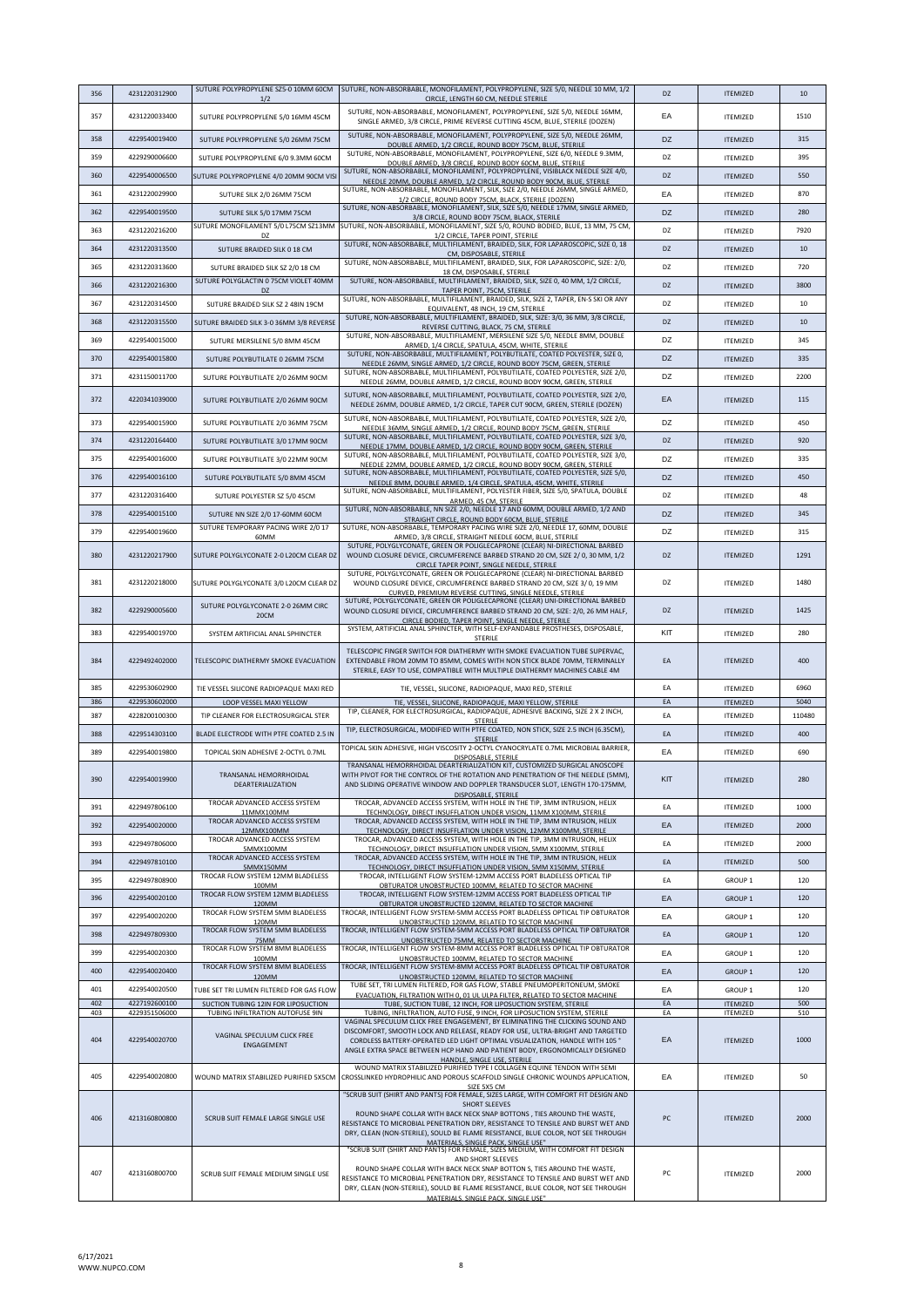| 408        | 4213160800500                  | SCRUB SUIT FEMALE SMALL SINGLE USE                                               | "SCRUB SUIT (SHIRT AND PANTS) FOR FEMALE, SIZES SMALL, WITH COMFORT FIT DESIGN AND<br><b>SHORT SLEEVES</b><br>ROUND SHAPE COLLAR WITH BACK NECK SNAP BOTTONS, TIES AROUND THE WASTE,<br>RESISTANCE TO MICROBIAL PENETRATION DRY, RESISTANCE TO TENSILE AND BURST WET AND<br>DRY, CLEAN (NON-STERILE), SOULD BE FLAME RESISTANCE, BLUE COLOR, NOT SEE THROUGH<br>MATERIALS. SINGLE PACK. SINGLE USE"                                                                                                                                                                                                                                                    | PC              | <b>ITEMIZED</b>                    | 2000         |
|------------|--------------------------------|----------------------------------------------------------------------------------|--------------------------------------------------------------------------------------------------------------------------------------------------------------------------------------------------------------------------------------------------------------------------------------------------------------------------------------------------------------------------------------------------------------------------------------------------------------------------------------------------------------------------------------------------------------------------------------------------------------------------------------------------------|-----------------|------------------------------------|--------------|
| 409        | 4213160800900                  | SCRUB SUIT FEMALE XL SINGLE USE                                                  | "SCRUB SUIT (SHIRT AND PANTS) FOR FEMALE, SIZES XL, WITH COMFORT FIT DESIGN AND<br>SHORT SLEEVES<br>ROUND SHAPE COLLAR WITH BACK NECK SNAP BOTTONS, T IES AROUND THE WASTE,<br>RESISTANCE TO MICROBIAL PENETRATION DRY, RESISTANCE TO TENSILE AND BURST WET AND<br>DRY, CLEAN (NON-STERILE), SOULD BE FLAME RESISTANCE, BLUE COLOR, NOT SEE THROUGH<br>MATERIALS. SINGLE PACK. SINGLE USE"                                                                                                                                                                                                                                                             | PC              | <b>ITEMIZED</b>                    | 2000         |
| 410        | 4213160801000                  | SCRUB SUIT FEMALE XXL SINGLE USE                                                 | "SCRUB SUIT (SHIRT AND PANTS) FOR FEMALE, SIZES XXL, WITH COMFORT FIT DESIGN AND<br><b>SHORT SLEEVES</b><br>ROUND SHAPE COLLAR WITH BACK NECK SNAP BOTTONS, TIES AROUND THE WASTE,<br>RESISTANCE TO MICROBIAL PENETRATION DRY, RESISTANCE TO TENSILE AND BURST WET AND<br>DRY, CLEAN (NON-STERILE), SOULD BE FLAME RESISTANCE, BLUE COLOR, NOT SEE THROUGH<br>MATERIALS, SINGLE PACK, SINGLE USE"<br>"SCRUB SUIT (SHIRT AND PANTS) FOR FEMALE, SIZES XXXL, WITH COMFORT FIT DESIGN AND                                                                                                                                                                 | PC              | <b>ITEMIZED</b>                    | 2000         |
| 411        | 4213160800600                  | SCRUB SUIT FEMALE XXXL SINGLE USE                                                | SHORT SLEEVES<br>ROUND SHAPE COLLAR WITH BACK NECK SNAP BOTTONS, TIES AROUND THE WASTE,<br>RESISTANCE TO MICROBIAL PENETRATION DRY, RESISTANCE TO TENSILE AND BURST WET AND<br>DRY, CLEAN (NON-STERILE), SOULD BE FLAME RESISTANCE, BLUE COLOR, NOT SEE THROUGH<br>MATERIALS, SINGLE PACK, SINGLE LISE"                                                                                                                                                                                                                                                                                                                                                | PC              | <b>ITEMIZED</b>                    | 2000         |
| 412        | 4231210501100                  | PASTE OSTOMY ADULT                                                               | ADULT OSTOMY PASTE, COHESIVE PASTE, CONTAINS ALCOHOL, SUITABLE FOR ILEOSTOMIES,<br>COLOSTOMIES AND UROSTOMIES, USED WITH ALL TYPES AND BRANDS OF POUCH, 50-60 G                                                                                                                                                                                                                                                                                                                                                                                                                                                                                        | EA              | <b>ITEMIZED</b>                    | 2550         |
| 413        | 4231150008900                  | ANTI-MICROBIAL VIRAL DRESSING KIT 1.5MM                                          | ANTI-MICROBIAL AND VIRAL DRESSING KIT, INDICATED TO REDUCE THE CRBSI AND LOCAL SITE<br>INFECTION, CONTAINS CHG IMPREGNATED SOFT SPONGE DISK (SIZE 1.5 MM HOLE AND<br>CONTAIN MORE THAN 50 MG CHG, ABLE TO ABSORB 8 TIMES OF ITS WEIGHT, COVER THE SITE<br>360, CAN STAY FOR 7 DAYS, CAN PROTECT THE EXIT SITE, FDA CLEARED FOR THE INDICATION)<br>3 LAYERS FACE MASK LOOP, PAIRS OF EXAMINATION GLOVES MEDIUM, YELLOW WASTE BAG,<br>DISPOSABLE TOWEL SIZE 50X50, IV TRANSPARENT SECUREMENT DRESSING 7 X 9 CM<br>(BREATHABLE, CAN STAY FOR 7 DAYS, PORTED AND HYPOALLERGIC), APPLICATOR 2%<br>CHLORHEXIDINE WITH 70% ISOPROPYL ALCOHOL 3 ML, STERILE.   | KIT             | <b>ITEMIZED</b>                    | 2500         |
| 414        | 4231150009000                  | ANTI-MICROBIAL VIRAL DRESSING KIT 4MM                                            | ANTI-MICROBIAL AND VIRAL DRESSING KIT, INDICATED TO REDUCE THE CRBSI AND LOCAL SITE<br>INFECTION, CONTAINS CHG IMPREGNATED SOFT SPONGE DISK (SIZE 4MM HOLE AND CONTAIN<br>MORE THAN 90 MG CHG, ABLE TO ABSORB 8 TIMES OF ITS WEIGHT, COVER THE SITE 360, CAN<br>STAY FOR 7 DAYS, CAN PROTECT THE EXIT SITE, FDA CLEARED FOR THE INDICATION), 3 LAYERS<br>FACE MASK LOOP, PAIRS OF EXAMINATION GLOVES MEDIUM, YELLOW WASTE BAG,<br>DISPOSABLE TOWEL SIZE 50X50, IV TRANSPARENT SECUREMENT DRESSING 10 X 12 CM<br>(BREATHABLE, CAN STAY FOR 7 DAYS, , PORTED AND HYPOALLERGIC), APPLICATOR 2%<br>CHLORHEXIDINE WITH 70% ISOPROPYL ALCOHOL 3 ML, STERILE. | KIT             | <b>ITEMIZED</b>                    | 2500         |
| 415        | 4231150009100                  | ANTI-MICROBIAL VIRAL DRESSING KIT 7MM                                            | ANTI-MICROBIAL AND VIRAL DRESSING KIT, INDICATED TO REDUCE THE CRBSI AND LOCAL SITE<br>INFECTION, CONTAINS CHG IMPREGNATED SOFT SPONGE DISK (SIZE 7MM HOLE AND CONTAIN<br>MORE THAN 80 MG CHG, ABLE TO ABSORB 8 TIMES OF ITS WEIGHT, COVER THE SITE 360, CAN<br>STAY FOR 7 DAYS, CAN PROTECT THE EXIT SITE, FDA CLEARED FOR THE INDICATION), 3 LAYERS<br>FACE MASK LOOP, PAIRS OF EXAMINATION GLOVES MEDIUM, YELLOW WASTE BAG,<br>DISPOSABLE TOWEL SIZE 50X50, IV TRANSPARENT SECUREMENT DRESSING 10 X 12 CM(<br>BREATHABLE, CAN STAY FOR 7 DAYS, PORTED AND HYPOALLERGIC), APPLICATOR 2%<br>CHLORHEXIDINE WITH 70% ISOPROPYL ALCOHOL 3 ML, STERILE.   | KIT             | <b>ITEMIZED</b>                    | 2500         |
| 416        | 5110270703200                  | ANTISEPTIC CHG 0.05% 100ML SACHET                                                | ANTISEPTIC CHLORHEXIDINE SOLUTION 0.05%, 100ML SACHET<br>APPLICATOR, CHLORHEXIDINE, CLEAR GLUCONATE, WITH CHLORHEXIDINE GLUCONATE 2 %                                                                                                                                                                                                                                                                                                                                                                                                                                                                                                                  | EA              | <b>ITEMIZED</b>                    | 70000        |
| 417        | 4214150400500                  | APPLICATOR CHG 2 % 70 % ALCOHOL 1 ML                                             | WITH 70 % V/V ISOPROPYL ALCOHOL, LATEX FREE, DEHP FREE, SIZE: 1 ML FOR PATIENTS PRE-<br>OPERATIVE SKIN PREPARATION, INDIVIDUALLY PACKED, DISPOSABLE, STERILE                                                                                                                                                                                                                                                                                                                                                                                                                                                                                           | BOX             | <b>ITEMIZED</b>                    | 1000         |
| 418<br>419 | 4214150001000<br>4111620000800 | APPLICATOR COTTON TIP 7.5 CM 2/PK STER<br>APPLICATOR CHG 0.5% ALCOHOL 70% 3ML    | APPLICATOR, COTTON TIP, 7.5 CM (3 INCH), 2 PACK, IN PEEL BACK WRAPPER, STERILE<br>APPLICATOR, FOR PATIENTS PRE-OPERATIVE SKIN PREPARATION, WITH CHLORHEXIDINE 0.5%                                                                                                                                                                                                                                                                                                                                                                                                                                                                                     | EA<br>EA        | <b>ITEMIZED</b><br><b>ITEMIZED</b> | 10000<br>700 |
| 420        | 4111620000900                  | APPLICATOR CHG 1% ALCOHOL 70% 3ML                                                | WITH ISOPROPYL ALCOHOL 70%, 3ML<br>APPLICATOR, FOR PATIENTS PRE-OPERATIVE SKIN PREPARATION, WITH CHLORHEXIDINE 1%,                                                                                                                                                                                                                                                                                                                                                                                                                                                                                                                                     | EA              | <b>ITEMIZED</b>                    | 500          |
| 421        | 4214150404700                  | APPLICATOR IODINE 10% ALCOHOL 70% 3ML                                            | WITH ISOPROPYL ALCOHOL 70%, 3MI<br>APPLICATOR, FOR PATIENTS PRE-OPERATIVE SKIN PREPARATION, WITH IODINE 10%, WITH                                                                                                                                                                                                                                                                                                                                                                                                                                                                                                                                      | EA              | <b>ITEMIZED</b>                    | 2500         |
| 422        | 4229542500200                  |                                                                                  | ISOPROPYL ALCOHOL 70%, 3ML<br>APPLICATOR, WOODEN, 75 % SILVER NITRATE, 25 % POTASSIUM NITRATE, SIZE 6 INCH                                                                                                                                                                                                                                                                                                                                                                                                                                                                                                                                             | EA              | <b>ITEMIZED</b>                    | 3600         |
|            |                                | APPLICATOR STICK 75% SILVER NITRATE                                              |                                                                                                                                                                                                                                                                                                                                                                                                                                                                                                                                                                                                                                                        |                 |                                    |              |
| 423<br>424 | 4215161001700<br>4226160201100 | APRON LAMINATED SIZE 75 X 145CM                                                  | APRON LAMINATED, SIZE 75 X 145CM, DISPOSABLE                                                                                                                                                                                                                                                                                                                                                                                                                                                                                                                                                                                                           | EA<br>EA        | <b>ITEMIZED</b>                    | 4000<br>1850 |
| 425        | 4213211200200                  | BAG BODY/ WITH ZIP INFANT SIZE L=45CM<br>BAG LAUNDRY SOLUBLE IN WATER 36 X 39 IN | BAG BODY/CADAVER PLASTIC WITH ZIP, DISPOSABLE, INFANT SIZE L=45CM<br>BAG LAUNDRY, SOLUBLE IN WATER, APPROX. 36 X 39 INCH                                                                                                                                                                                                                                                                                                                                                                                                                                                                                                                               | EA              | <b>ITEMIZED</b><br><b>ITEMIZED</b> | 4500         |
| 426        | 4110410503100                  | CHEMOTHERAPY TRANSPORTATION BAGS                                                 | BAG, CHEMOTHERAPY DRUG TRANSPORT BAG, 4 MIL THICK, ZIP-LOCK CLOSURE, YELLOW AND<br>BLACK CHEMOTHERAPY LABEL PROVIDES EASY IDENTIFICATION DURING SHIPPING, SIZE 12 X 15                                                                                                                                                                                                                                                                                                                                                                                                                                                                                 | EA              | <b>ITEMIZED</b>                    | 1800         |
| 427        | 4229494103000                  | BAG BILE COLLECTION 350ML VINYL BOTTOM                                           | <b>INCH</b><br>BAG, FOR BILE COLLECTION, 350 ML, VINYL BOTTOM, OUTLET NYLON CONNECTOR, 2 RUBBER<br>BELT, STERILE                                                                                                                                                                                                                                                                                                                                                                                                                                                                                                                                       | EA              | <b>ITEMIZED</b>                    | 10100        |
| 428        | 4810161400200                  | BAG ICE PLASTIC 7 INCH X 3 INCH                                                  | BAG, ICE, PLASTIC, APPROX. 7 INCH X 3 INCH, WITH OPEN NECK (TO FILL ICE AND CLOSE WITH                                                                                                                                                                                                                                                                                                                                                                                                                                                                                                                                                                 | EA              | <b>ITEMIZED</b>                    | 1450         |
| 429        | 4810161400000                  | BAG ICE PLASTIC 9.5 INCH X 18 INCH                                               | TABS), RESEALABLE, LEAK PROOF, DISPOSABLE<br>BAG, ICE, PLASTIC, APPROX. 9.5 INCH X 18 INCH, WITH OPEN NECK (TO FILL ICE AND CLOSE                                                                                                                                                                                                                                                                                                                                                                                                                                                                                                                      | EA              | <b>ITEMIZED</b>                    | 1300         |
| 430<br>431 | 4222170100500<br>4111620001100 | <b>BAG PRESSURE INFUSER 1000 CC</b><br>BAG SPECIMEN LAB BIOHAZARD 14 X 16 CM     | WITH TABS), RESEALABLE, LEAK PROOF, DISPOSABLE<br>BAG, PRESSURE INFUSER, 1000 CC, WITH MANUAL, HAND PUMP<br>BAG, SPECIMEN, LAB BIOHAZARD, DOCUMENT POCKET, WITH FLAP, SIZE: 14 X 16 CM                                                                                                                                                                                                                                                                                                                                                                                                                                                                 | EA<br>EA        | <b>ITEMIZED</b><br><b>ITEMIZED</b> | 750<br>5000  |
| 432        | 4214270404000                  | BAG SPECIMEN URINE COLLECTION 350 ML                                             | BAG, SPECIMEN, URINE COLLECTION, 350 ML WITH 20-30 CM TUBING AND STRAPS AND DRAIN<br>VALVE                                                                                                                                                                                                                                                                                                                                                                                                                                                                                                                                                             | EA              | <b>ITEMIZED</b>                    | 50           |
| 433        | 4214270403600                  | BAG TELEMETRY TELGUARD SOFT FOAM                                                 | BAG, TELEMETRY POUCH, SOFT FOAM CONSTRUCTION WITH TORSO STRAP, FOR TRANSMITTER<br>PROTECTION AND PATIENT COMFORT, SIZE 6X5 INCH                                                                                                                                                                                                                                                                                                                                                                                                                                                                                                                        | EA              | <b>ITEMIZED</b>                    | 2000         |
| 434        | 4231211900500                  | <b>BAG WATER SAMPLING</b>                                                        | BAG, WATER, SAMPLING, WHIRL PAK, THIO OR EQUIVALENT, 100ML                                                                                                                                                                                                                                                                                                                                                                                                                                                                                                                                                                                             | EA              | <b>ITEMIZED</b>                    | 3799         |
| 435<br>436 | 4231150006100<br>4231150608400 | BANDAGE MODULAR TRAUMA 15CM X 7.5M<br>BANDAGE ELASTIC GAUZE 0.5 CM X 4.5 M       | BANDAGE MODULAR TRAUMA FOR COMBAT, SIZE 15CM X 7.5M<br>BANDAGE, ELASTIC GAUZE CONFORMING 0.5 CM X 4.5 M, PEEL PACK, STERILE                                                                                                                                                                                                                                                                                                                                                                                                                                                                                                                            | EA<br>EA        | <b>ITEMIZED</b><br><b>ITEMIZED</b> | 2300<br>2100 |
| 437<br>438 | 4231150608800<br>4231150001800 | BANDAGE RUBBER ELASTIC 20 CM X 4.6 M<br>BANDAGE TRIANGULAR SZ 96X135 CM          | BANDAGE, RUBBER ELASTIC, STRETCH, 20 CM X 4.6 M (2 INCH X 5 YD)<br>BANDAGE, TRIANGULAR, SIZE: 96 X 135 CM                                                                                                                                                                                                                                                                                                                                                                                                                                                                                                                                              | EA<br>EA        | <b>ITEMIZED</b><br><b>ITEMIZED</b> | 2400<br>4100 |
| 439<br>440 | 4231210701000<br>4229541413800 | BASE PLATE OSTOMY SIZE: 90-100 MM<br>CUTTER SUTURE DISPOSABLE STERILE            | BASE PLATE, OSTOMY, SIZE: 90-100 MM, WITH SWISS ROLL, ADHESIVE, DISPOSABLE<br>BLADE, STITCH CUTTER WITH PLASTIC HANDLE, DISPOSABLE, STERILE                                                                                                                                                                                                                                                                                                                                                                                                                                                                                                            | EA<br>EA        | <b>ITEMIZED</b><br><b>ITEMIZED</b> | 1200<br>5000 |
| 441        | 4214210604200                  | BLANKET EMERGENCY HYPOTHERMIA INFANT                                             | BLANKET THERMAL SPACE EMERGENCY HYPOTHERMIA (INFANT)                                                                                                                                                                                                                                                                                                                                                                                                                                                                                                                                                                                                   | EA              | <b>ITEMIZED</b>                    | 2500         |
| 442        | 4213210700000                  | BLANKET FOR AMBULANCE120-150CMX200-<br>230CM                                     | BLANKET, WHITE PATIENT BLANKET FOR AMBULANCE MADE OF COTTON, WASHABLE, SIZE<br>(WIDTH 120-150CM) (LENGTH 200-230CM)                                                                                                                                                                                                                                                                                                                                                                                                                                                                                                                                    | EA              | <b>ITEMIZED</b>                    | 100          |
| 443        | 4222180200200                  | BOARD CUSHION PADDED I.V. ARM 3CM X<br>5CM                                       | BOARD, CUSHION PADDED, I.V. ARM, WITH PLASTIC COVER, WASHABLE, MRI COMPATIBILITY,<br>SIZE: APPROX. 3CM X 5CM (NEONATE SIZE)                                                                                                                                                                                                                                                                                                                                                                                                                                                                                                                            | EA              | <b>ITEMIZED</b>                    | 100          |
| 444        | 4112181802900                  | BODY OIL BOTTLE 50 ML                                                            | BODY OIL BOTTLE, 50 ML<br>BODY WASH, CHLORHEXIDINE GLUCONATE SOLUTION 2% ANTISEPTIC FOR BODY CLEANSING                                                                                                                                                                                                                                                                                                                                                                                                                                                                                                                                                 | EA              | <b>ITEMIZED</b>                    | 900          |
| 445<br>446 | 4229542103400<br>4229351100400 | CHLORHEXIDINE 2% BODY WASH 250 ML<br>BOTTLE CAP FOR SUCTION BOTTLE 1.5 5L        | <b>WASH, 250 ML</b><br>BOTTLE CAP, FOR SUCTION BOTTLE 1.5 AND 5L, STERILIZABLE                                                                                                                                                                                                                                                                                                                                                                                                                                                                                                                                                                         | EA<br>EA        | <b>ITEMIZED</b><br><b>ITEMIZED</b> | 1200<br>10   |
| 447<br>448 | 4223180800700<br>4110350600400 | BOTTLE FEEDING WITH NIPPLE 60 ML                                                 | BOTTLE FEEDING WITH NIPPLE, 60 ML<br>BOTTLE GLASSES, MEDICINE, AMBER, GRADUATED, EMPTY, WITH CHILD RESISTANT, PLASTIC                                                                                                                                                                                                                                                                                                                                                                                                                                                                                                                                  | EA<br><b>BT</b> | <b>ITEMIZED</b>                    | 2450<br>1000 |
| 449        | 4223180800500                  | BOTTLE MEDICINE AMBER 1000 ML<br>BOTTLE INFANT FEEDING PLASTIC 35 ML             | SCREW CAP, 1000 ML<br>BOTTLE, INFANT FEEDING, PLASTIC WITH SCREW CAP, 35 ML, DISPOSABLE, STERILE                                                                                                                                                                                                                                                                                                                                                                                                                                                                                                                                                       | EA              | <b>ITEMIZED</b><br><b>ITEMIZED</b> | 2300         |
| 450<br>451 | 4224180801900                  | BRA THERAPORT POST SURGICAL BRA XXL                                              | BRA, THERAPORT POST SURGICAL BRA, SIZE XXL                                                                                                                                                                                                                                                                                                                                                                                                                                                                                                                                                                                                             | EA<br>EA        | <b>ITEMIZED</b>                    | 200<br>300   |
| 452        | 4224180801700<br>4111620001300 | BRA THERAPORT POST-SURGICAL BRA LARGE<br>BRA THERAPORT POST-SURGICAL BRA         | BRA, THERAPORT POST-SURGICAL BRA, SIZE LARGE                                                                                                                                                                                                                                                                                                                                                                                                                                                                                                                                                                                                           |                 | <b>ITEMIZED</b>                    |              |
| 453        | 4224180801800                  | <b>MEDIUM</b><br>BRA THERAPORT POST-SURGICAL BRA XL                              | BRA, THERAPORT POST-SURGICAL BRA, SIZE MEDIUM<br>BRA, THERAPORT POST-SURGICAL BRA, SIZE XL                                                                                                                                                                                                                                                                                                                                                                                                                                                                                                                                                             | EA<br>EA        | <b>ITEMIZED</b><br><b>ITEMIZED</b> | 100<br>200   |
| 454        | 4231151016800                  | BURN SHEET SPUN BOUNDED SHEET 60 X 90IN                                          | BURN SHEET, SPUN BOUNDED SHEET THAT CAN BE USED TO PROVIDE A STERILE<br>ENVIRONMENT TO PROTECT A PATIENT FROM INFECTION. ITS DURABLE CONSTRUCTION<br>RESISTS TEARING, SIZE 60IN X 90IN (+ - 3IN), STERILE, DISPOSABLE                                                                                                                                                                                                                                                                                                                                                                                                                                  | EA              | <b>ITEMIZED</b>                    | 1300         |
| 455        | 4222151200600                  | CANNULA INTRAVENOUS TEFLON G24 SHORT                                             | CANNULA INTRAVENOUS TEFLON SHEATH WITH WINGS, INTRODUCER AND LUER FITTING FOR<br>EASY CONTINUOUS TRANSFUSION, WITHOUT INJECTION PORT, DISPOSABLE, STERILE SIZE: G 24<br>SHORT                                                                                                                                                                                                                                                                                                                                                                                                                                                                          | PC              | <b>ITEMIZED</b>                    | 2000         |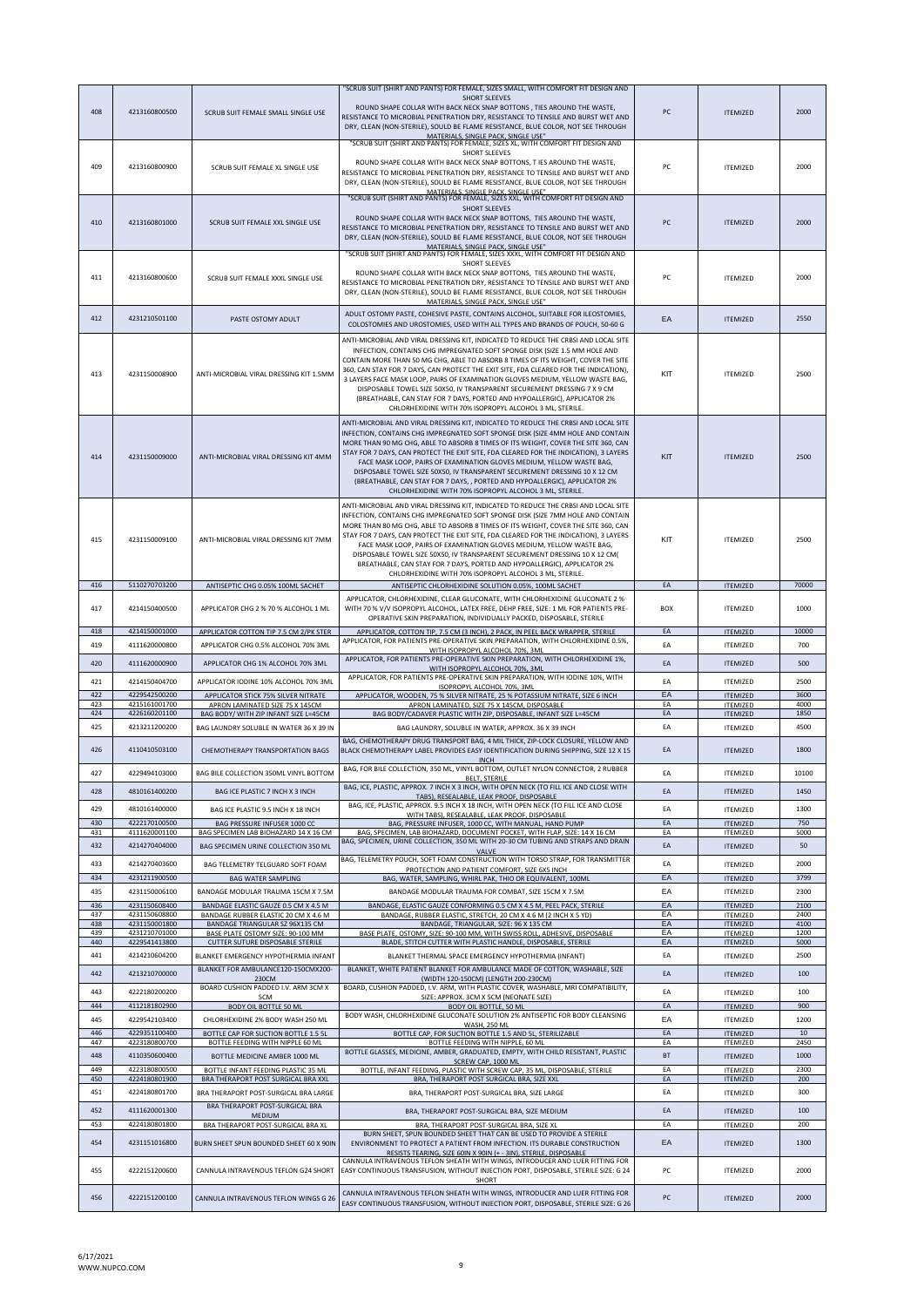|            |                                |                                                                                | CANNULA INTRAVENOUS TEFLON WITH WINGS, INTRODUCER AND LUER FITTING FOR EASY                                                                                        |          |                                    |              |
|------------|--------------------------------|--------------------------------------------------------------------------------|--------------------------------------------------------------------------------------------------------------------------------------------------------------------|----------|------------------------------------|--------------|
| 457        | 4222151200400                  | CANNULA INTRAVENOUS TEFLON WINGS G 16                                          | CONTINUOUS TRANSFUSION, WITHOUT INJECTION PORT, DISPOSABLE, STERILE SIZE: G 16                                                                                     | PC       | <b>ITEMIZED</b>                    | 2000         |
| 458        | 4222151200500                  | CANNULA INTRAVENOUS TEFLON WINGS G 18                                          | CANNULA INTRAVENOUS TEFLON WITH WINGS, INTRODUCER AND LUER FITTING FOR EASY                                                                                        | PC       | <b>ITEMIZED</b>                    | 1700         |
|            |                                |                                                                                | CONTINUOUS TRANSFUSION, WITHOUT INJECTION PORT, DISPOSABLE, STERILE SIZE: G 18                                                                                     |          |                                    |              |
| 459        | 4222151200000                  | CANNULA INTRAVENOUS TEFLON WINGS G 20                                          | CANNULA INTRAVENOUS TEFLON WITH WINGS, INTRODUCER AND LUER FITTING FOR EASY                                                                                        | PC       | <b>ITEMIZED</b>                    | 1500         |
|            |                                |                                                                                | CONTINUOUS TRANSFUSION, WITHOUT INJECTION PORT, DISPOSABLE, STERILE SIZE: G 20                                                                                     |          |                                    |              |
| 460        | 4222151200300                  | CANNULA INTRAVENOUS TEFLON WINGS G 22                                          | CANNULA INTRAVENOUS TEFLON WITH WINGS, INTRODUCER AND LUER FITTING FOR EASY<br>CONTINUOUS TRANSFUSION, WITHOUT INJECTION PORT, DISPOSABLE, STERILE SIZE: G 22      | PC       | <b>ITEMIZED</b>                    | 2400         |
|            |                                |                                                                                | CANNULA INTRAVENOUS TEFLON WITH WINGS, INTRODUCER AND LUER FITTING FOR EASY                                                                                        |          |                                    |              |
| 461        | 4222151200200                  | CANNULA INTRAVENOUS TEFLON WINGS G 24                                          | CONTINUOUS TRANSFUSION, WITHOUT INJECTION PORT, DISPOSABLE, STERILE SIZE: G 24                                                                                     | PC       | <b>ITEMIZED</b>                    | 1900         |
| 462        | 4222151212700                  | CANNULA INTRAVENOUS VIALON 22FGX25MM                                           | CANNULA INTRAVENOUS VIALON 22FGX25MM STERILE WITH FLEXIBLE WING AND NOTCH<br>NEEDLE                                                                                | EA       | <b>ITEMIZED</b>                    | 1300         |
| 463        | 4222160408000                  | CONNECTOR PORT CANNULA 22 FR/270 MM                                            | CANNULA, CONNECTOR PORT TWIN DOUBLE LUMEN CANNULA 22 FR/270 MM                                                                                                     | EA       | <b>ITEMIZED</b>                    | 1000         |
| 464        | 4222160407900                  | CONNECTOR PORT CANNULA 24 FR/270 MM                                            | CANNULA, CONNECTOR PORT TWIN DOUBLE LUMEN CANNULA 24 FR/270 MM                                                                                                     | EA       | <b>ITEMIZED</b>                    | 1000         |
| 465        | 4214160103700                  |                                                                                |                                                                                                                                                                    | EA       |                                    | 2500         |
| 466        | 4213161100500                  | CAP WASH CONTAINS OCTENIDINE HCL 0.1%<br>CAP IV ADDITIVE GLASS BOTTLE 28MM DIA | CAP WASH, CONTAINS OCTENIDINE HCL 0.1% FOR DECONTAMINATION<br>CAP, IV ADDITIVE, GLASS BOTTLE, 28 MM, DIAMETER, STERILE                                             | FA       | <b>ITEMIZED</b><br><b>ITEMIZED</b> | 1000         |
| 467        | 4231260500100                  | VACUUM TUBING CAP NEGATIVE PRESSURE                                            | CAP, VACUUM TUBING CAP FOR NEGATIVE PRESSURE SYSTEM, STERILE                                                                                                       | EA       | ITEMIZED                           | 500          |
| 468        | 4214361200000                  | CARDBOARD SPLINT FOREARM ADULT                                                 | CARDBOARD SPLINT, CARDBOARD SPLINTS OFFER A LIGHTWEIGHT OPTION TO IMMOBILIZE<br>INJURIES DURING AN EMERGENCY, FOR FOREARM, ADULT                                   | EA       | <b>ITEMIZED</b>                    | 100          |
| 469        | 4214361200100                  | CARDBOARD SPLINT FOREARM PEDIATRIC                                             | CARDBOARD SPLINT, CARDBOARD SPLINTS OFFER A LIGHTWEIGHT OPTION TO IMMOBILIZE<br>INJURIES DURING AN EMERGENCY, FOR FOREARM, PEDIATRIC                               | EA       | <b>ITEMIZED</b>                    | 100          |
| 470        | 4214361200200                  | CARDBOARD SPLINT LEG ADULT                                                     | CARDBOARD SPLINT, CARDBOARD SPLINTS OFFER A LIGHTWEIGHT OPTION TO IMMOBILIZE<br>INJURIES DURING AN EMERGENCY, FOR LEG, ADULT                                       | EA       | <b>ITEMIZED</b>                    | 100          |
| 471        | 4214361200300                  | CARDBOARD SPLINT LEG PEDIATRIC                                                 | CARDBOARD SPLINT, CARDBOARD SPLINTS OFFER A LIGHTWEIGHT OPTION TO IMMOBILIZE                                                                                       | EA       | <b>ITEMIZED</b>                    | 100          |
| 472        | 4222150113900                  | CATHETER I.V FEP POLYMER 22G X 1"                                              | INJURIES DURING AN EMERGENCY, FOR LEG, PEDIATRIC<br>CATHETER I.V, RADIOPAQUE, FEP POLYMER, STRAIGHT HUB, SIZE 22G X 1", DISPOSABLE,                                | EA       | <b>ITEMIZED</b>                    | 1500         |
|            |                                |                                                                                | <b>STERILE</b><br>CATHETER INSERTION KIT, INDWELLING PLEURAL AND PERITONEAL CATHETER, SIZE 16FR X                                                                  |          |                                    |              |
| 473        | 4111620004900                  | CATHETER INSERTION KIT 16FR X 40CM                                             | 40CM, WITH METAL TUNNELLER, STERILE, DISPOSABLE                                                                                                                    | KIT      | <b>ITEMIZED</b>                    | 25           |
| 474        | 4222150001400                  | CATHETER PERIPHERAL IV 18G 7 ML/SEC                                            | CATHETER PERIPHERAL IV, 18G, LENGTH 10 CM, FLOW RATE 7 ML/SEC, DISPOSABLE, STERILE                                                                                 | EA       | <b>ITEMIZED</b>                    | 3500         |
| 475        | 4222150001500                  | CATHETER PERIPHERAL IV 20G 5 ML/SEC                                            | CATHETER PERIPHERAL IV, 20G, LENGTH 10 CM, FLOW RATE 5 ML/SEC, DISPOSABLE, STERILE                                                                                 | EA       | <b>ITEMIZED</b>                    | 3500         |
| 476        | 4222150001600                  | CATHETER PERIPHERAL IV 22G 2 ML/SEC                                            | CATHETER PERIPHERAL IV, 22G, LENGTH 8 CM, FLOW RATE 2 ML/SEC, DISPOSABLE, STERILE                                                                                  | EA       | <b>ITEMIZED</b>                    | 3500         |
| 477        | 4214270227000                  | CATHETER PLUG SPIGOT PLASTIC 6MMX56 MM                                         | CATHETER PLUG, SPIGOT PLASTIC, 6MM X 56 MM, DISPOSABLE, STERILE                                                                                                    | EA       | <b>ITEMIZED</b>                    | 800          |
| 478        | 4220340011100                  | FOLEY 3-WAY 18 FR 40-60CM COUDE TIP                                            | CATHETER, FOLEY 3-WAY, SILICONE, ELASTOMER COATED, 18 FR, LENGTH 40-60CM, COUDE                                                                                    | EA       | <b>ITEMIZED</b>                    | 200          |
| 479        | 4214270215300                  |                                                                                | TIP, TWO STAGGERED EYES, 30 ML, BALLOON, DISPOSABLE, STERILE<br>CATHETER, FOLEY 3-WAY, SILICONE, ELASTOMER COATED, 22 FR, LENGTH 40-60CM, COUDE                    |          |                                    | 200          |
|            |                                | FOLEY 3-WAY 22 FR 40-60CM COUDE TIP                                            | TIP, TWO STAGGERED EYES, 30 ML, BALLOON, DISPOSABLE, STERILE<br>CATHETER, FOLEY 3-WAY, SILICONE, ELASTOMER COATED, 24 FR, LENGTH 40-60CM, COUDE                    | EA       | <b>ITEMIZED</b>                    |              |
| 480        | 4214270207800                  | FOLEY 3-WAY 24 FR 40-60CM COUDE TIP                                            | TIP, TWO STAGGERED EYES, 30 ML, BALLOON, DISPOSABLE, STERILE                                                                                                       | PC       | <b>ITEMIZED</b>                    | 200          |
| 481        | 4214270202700                  | FOLEY 2-WAY 18 FR 30-50CM COUDE TIP                                            | CATHETER, FOLEY, 2-WAYS, SILICONE, 30-50 CM LONG WITH LATERAL EYES, COUDE TIP,<br>BALLOON SIZE: 5-15 ML, WITH FUNNEL END VALVE SUITABLE TO BE USED WITH SYRINGE LU | PC       | <b>ITEMIZED</b>                    | 200          |
|            |                                |                                                                                | ER, LUER LOCK, CYLINDRICAL, SIZE: CH 18, DISPOSABLE, STERILE<br>CATHETER, FOLEY, 2-WAYS, SILICONE, 30-50 CM LONG WITH LATERAL EYES, COUDE TIP,                     |          |                                    |              |
| 482        | 4214270201900                  | FOLEY 2-WAY 20 FR 30-50CM COUDE TIP                                            | BALLOON SIZE: 5-15 ML, WITH FUNNEL END VALVE SUITABLE TO BE USED WITH SYRINGE LU<br>ER, LUER LOCK, CYLINDRICAL, SIZE: CH 20, DISPOSABLE, STERILE                   | PC       | <b>ITEMIZED</b>                    | 150          |
| 483        | 4214270226900                  | CATHETER MALECOT 2 WINGS 28 FRENCH                                             | CATHETER, MALECOT OR EQUIVALENT, 2 WINGS, LATEX, 28 FRENCH, DISPOSABLE, STERILE                                                                                    | EA       | <b>ITEMIZED</b>                    | 200          |
| 484        | 4220340011800                  | CATHETER SAFETY FOR I.V. 20G X 32 MM                                           | CATHETER, SAFETY, FOR I.V. WITH AUTO GUARD OR SIMILAR TECHNOLOGY, TO REDUCE<br>NEEDLE STICKS, CATHETERS TO BE MADE OF PEU-VIALON, WINGED, 20G X 32 MM,             | EA       | <b>ITEMIZED</b>                    | 2500         |
|            |                                |                                                                                | DISPOSABLE, STERILE<br>CATHETER, SAFETY, FOR I.V. WITH AUTO GUARD OR SIMILAR TECHNOLOGY, TO REDUCE                                                                 |          |                                    |              |
| 485        | 4220340010800                  | CATHETER SAFETY FOR I.V. 22G X 25 MM                                           | NEEDLE STICKS, CATHETERS TO BE MADE OF PEU-VIALON, WINGED, 22G X 25 MM,                                                                                            | EA       | <b>ITEMIZED</b>                    | 2500         |
|            |                                |                                                                                | DISPOSABLE, STERILE<br>CATHETER, SAFETY, FOR I.V. WITH AUTO GUARD OR SIMILAR TECHNOLOGY, TO REDUCE                                                                 |          |                                    |              |
| 486        | 4220340010900                  | CATHETER SAFETY FOR I.V. 24G X 26 MM                                           | NEEDLE STICKS, CATHETERS TO BE MADE OF PEU-VIALON, WINGED, 24G X 26 MM,<br>DISPOSABLE, STERILE                                                                     | EA       | <b>ITEMIZED</b>                    | 2500         |
| 487        | 4222150000800                  | SILVER SOAKER EXPANSION 5 IN (12.5.CM)                                         | CATHETER, SILVER SOAKER EXPANSION KIT, ANTIMICROBIAL, 5 IN (12.5.CM), NEEDLE 6 IN, 17G,<br>STERILE                                                                 | EA       | <b>ITEMIZED</b>                    | 1400         |
| 488        | 4222150000900                  | SILVER SOAKER EXPANSION 7.5IN (19.1CM)                                         | CATHETER, SILVER SOAKER EXPANSION KIT, ANTIMICROBIAL, 7.5 IN (19.1CM), NEEDLE 8 IN,                                                                                | EA       | <b>ITEMIZED</b>                    | 1400         |
| 489        | 4227180700600                  | VALVED HOLDING CHAMBER ADULT BLUE                                              | 17G, STERILE<br>CHAMBER, VALVED HOLDING CHAMBER, MASK FOR AEROSOL INHALERS, ADULT, BLUE                                                                            | EA       | <b>ITEMIZED</b>                    | 250          |
| 490        | 4227180202000                  | VALVED HOLDING CHAMBER CHILD 1-5 YEARS                                         | CHAMBER, VALVED HOLDING CHAMBER, MASK FOR AEROSOL INHALERS, CHILD (1-5 YEARS),<br>YELLOW                                                                           | EA       | <b>ITEMIZED</b>                    | 600          |
| 491        | 4227180700200                  | VALVED HOLDING CHAMBER INFANT 0-18<br><b>MONTH</b>                             | CHAMBER, VALVED HOLDING CHAMBER, MASK FOR AEROSOL INHALERS, INFANT (0-18<br>MONTHS), ORANGE                                                                        | EA       | <b>ITEMIZED</b>                    | 500          |
| 492        | 4229542103500                  | CHLORHEXIDINE SOLUTION 0.05% SACHET                                            | CHLORHEXIDINE GLUCONATE SOLUTION 0.05%, SACHET 25ML                                                                                                                | EA       | <b>ITEMIZED</b>                    | 1500         |
| 493        | 4229180000400                  | 25ML<br>PLASTIC CLAMP TUBE/CATHETER UP TO 19FR                                 | CLAMP, PLASTIC CLAMP SIDE SNAP FOR TUBE/CATHETER, FITS UP TO 19FR                                                                                                  | EA       | <b>ITEMIZED</b>                    | 800          |
| 494        | 4231231300200                  | CLEAN WOUND BENZETHONIUM CHLORIDE                                              | CLEANSER DERMAL WOUND, FIRST-AID ANTISEPTIC CONTAINS BENZETHONIUM CHLORIDE,                                                                                        | EA       |                                    | 370          |
|            |                                | 350 ML                                                                         | APPROX 350 ML SPRAY<br>CLIPS, ALLIGATOR, FOR CONNECTING ELECTRODE OF NEVER CONDUCTION, DISPOSABLE,                                                                 |          | <b>ITEMIZED</b>                    |              |
| 495        | 4229161320900                  | ALLIGATOR CLIPS FOR NERVE CONDUCTION                                           | STERILE<br>CLOSED IV CATHETER SYSTEM ADMINISTRATION, WITH VIALON CATHETER BIOMATERIAL TO BE                                                                        | EA       | <b>ITEMIZED</b>                    | 10           |
| 496        | 4111620004300                  | CLOSED IV CATHETER INJ 20GX1.25                                                | USED FOR POWER INJECTOR FOR HIGH PRESSURE WITH CONTRAST MEDIA, 20GX1.25 INCH,                                                                                      | EA       | <b>ITEMIZED</b>                    | 500          |
|            |                                |                                                                                | <b>STERILE</b><br>CLOSED IV CATHETER SYSTEM ADMINISTRATION, WITH VIALON CATHETER BIOMATERIAL TO BE                                                                 |          |                                    |              |
| 497        | 4222151210100                  | CLOSED IV CATHETER INJ 22GX1                                                   | USED FOR POWER INJECTOR FOR HIGH PRESSURE WITH CONTRAST MEDIA, 22GX1 INCH,<br>STERILE                                                                              | EA       | <b>ITEMIZED</b>                    | 500          |
| 498        | 4222161602900                  | CLOSED IV CATHETER INJ 24GX0.75                                                | CLOSED IV CATHETER SYSTEM ADMINISTRATION, WITH VIALON CATHETER BIOMATERIAL TO BE<br>USED FOR POWER INJECTOR FOR HIGH PRESSURE WITH CONTRAST MEDIA, 24GX0.75 INCH,  | EA       | <b>ITEMIZED</b>                    | 500          |
|            |                                |                                                                                | <b>STERILE</b>                                                                                                                                                     |          |                                    |              |
| 499        | 4222160408100                  | CONNECTOR LEUR LOCK TO LEUR SLIP PLASTIC                                       | CONNECTOR RAPID FILL LEUR LOCK TO LEUR SLIP, PLASTIC, STERILE                                                                                                      | EA       | <b>ITEMIZED</b>                    | 1000         |
| 500        | 4018311000100                  | CONNECTOR STRAIGHT 0.25INX0.25IN<br>CONNECTOR CONICAL W/ LOCK FITTING          | CONNECTOR STRAIGHT 0.25INX0.25IN FOR EXTRA CORPOREAL TUBING, STERILE                                                                                               | EA       | <b>ITEMIZED</b>                    | 1000         |
| 501        | 4227160019200                  | FEMALE<br>CONNECTOR IV BAG TO NON-VENTED                                       | CONNECTOR, CONICAL, WITH LOCK FITTING FEMALE, DISPOSABLE, STERILE                                                                                                  | EA       | <b>ITEMIZED</b>                    | 667          |
| 502        | 4222160408200                  | <b>INFUSION</b>                                                                | CONNECTOR, INFUSION ADAPTOR CONNECTOR IV BAG TO NON-VENTED INFUSION SET                                                                                            | EA       | <b>ITEMIZED</b>                    | 450          |
| 503<br>504 | 4214320301000<br>4111620001600 | ENTERAL FEEDING FLEXITAINER 500ML                                              | CONTAINER, ENTERAL, FEEDING, FLEXITAINER OR EQUIVALENT, 500 ML                                                                                                     | EA       | <b>ITEMIZED</b>                    | 55000<br>300 |
| 505        | 4219260000200                  | CONTAINER MEASURING GRADUATED 300 ML<br>COUNTER STAINLESS STEEL TABLET         | CONTAINER, MEASURING, PLASTIC, GRADUATED, 300 ML<br>COUNTER, TRIANGULAR STAINLESS STEEL TABLET COUNTER WITH CLEAR COUNTING SCALE                                   | EA<br>EA | <b>ITEMIZED</b><br><b>ITEMIZED</b> | 950          |
| 506<br>507 | 4214160103800<br>4229370100200 | CREAM HAND FOR EXTRA DRY SKIN 500 ML                                           | CREAM HAND FOR EXTRA DRY SKIN TREATMENT WITH DISPENSER, 500 ML                                                                                                     | EA<br>EA | <b>ITEMIZED</b>                    | 1300<br>200  |
| 508        | 4111620001700                  | TABLET/PILL CRUSHER WITH DISPENSER<br>CTG FETAL MONITORING BELT 6 CM X 1-1.3 M | CRUSHER PILL AUTOMATIC<br>CTG FETAL MONITORING BELT ABDOMINAL, BUTTON HOLES, PINK AND BLUE COLOR, MADE                                                             | EA       | <b>ITEMIZED</b><br><b>ITEMIZED</b> | 500          |
| 509        | 4218160513300                  | CUFF FOR BLOOD PRESSURE ADULT                                                  | FROM A SOFT BELT MATERIAL, 6 CM X 1-1.3 M<br>CUFF, FOR BLOOD PRESSURE, ADULT, SIZE 35CM X 44CM (+2/-2), REUSABLE FOR LIFEPAK 15                                    | EA       |                                    | 15           |
| 510        | 4111620003300                  | 35CMX44CM<br>TABLET/PILL CUTTER WITH DISPENSER                                 | MONITOR OR EQUIVALENT<br>CUTTER, TABLET/PILL CUTTER, WITH DISPENSER, STAINLESS STEEL BLADE, TRAVEL SIZED                                                           | EA       | <b>ITEMIZED</b><br><b>ITEMIZED</b> | 250          |
| 511        | 4111620002600                  | OVER THE WIRE STOMA MEASURING DEVICE                                           | DEVICE, OVER THE WIRE STOMA MEASURING DEVICE, DISPOSABLE, STERILE                                                                                                  | EA       | <b>ITEMIZED</b>                    | 150          |
| 512        | 5310230501400                  | DIAPER ADULT SIZE: X-LARGE                                                     | DIAPER, ADULT, SIZE: X-LARGE                                                                                                                                       | EA       | <b>ITEMIZED</b>                    | 1000         |
| 513        | 5310230500000                  | DIAPER PRE-MATURE INFANT FROM 1 TO                                             | DIAPER, PRE-MATURE INFANT, FROM 1 TO 2.7 KG, HIGHLY ABSORBENT, ASSURES DRY<br>SURFACE, RE-ADJUSTABLE, ADHESIVE TAPE, ANTI-LEAK BARRIER, PACKING: WRAPPED IN A      | PC       | <b>ITEMIZED</b>                    | 900          |
| 514        | 4214160101800                  | 2.7KG<br>DIAPER WEE PEE XS<800GM                                               | PLASTIC PACK<br>DIAPER, WEE PEE OR EQUIVALENT, EXTRA SMALL (XS), < 800 GM.                                                                                         | EA       | <b>ITEMIZED</b>                    | 15000        |
| 515        | 4231154501800                  | DRESSING 10% IODINE NON ADHERENT 5X5CM                                         | DRESSING, 10% POVIDONE IODINE, NON ADHERENT, 5 CM X 5 CM, DISPOSABLE, STERILE                                                                                      | EA       | <b>ITEMIZED</b>                    | 1050         |
| 516        | 4231152702000                  | DRESSING TRANSPARENT 6X7CM                                                     | DRESSING, 6 CM X 7 CM, TRANSPARENT, W / LABEL AND OPEN SIDE, DISPOSABLE, STERILE                                                                                   | EA       | <b>ITEMIZED</b>                    | 20           |
|            |                                |                                                                                |                                                                                                                                                                    |          |                                    |              |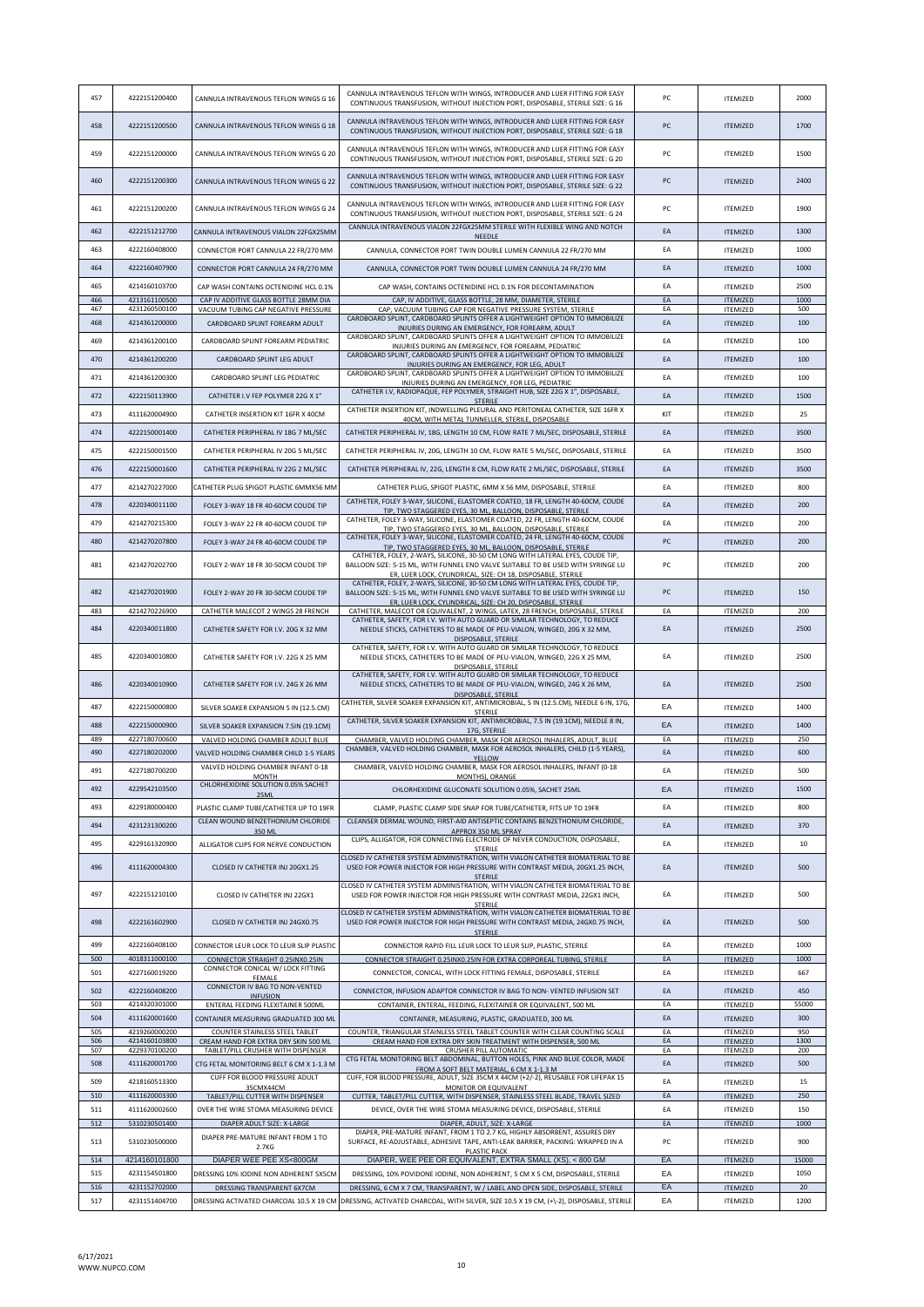| 518        | 4231151302900                  | DRESSING HYDROCELLULAR FOAM                                                    | DRESSING, ADHESIVE, BORDER HYDROCELLULAR FOAM, POLYURETHANE, APPROX 17.5 X 17.5                                                                                                                                                                                       | EA       | <b>ITEMIZED</b>                    | 1400         |
|------------|--------------------------------|--------------------------------------------------------------------------------|-----------------------------------------------------------------------------------------------------------------------------------------------------------------------------------------------------------------------------------------------------------------------|----------|------------------------------------|--------------|
| 519        | 4231150009300                  | 17.5X17.5CM<br>DRESSING ANTI POOLING ALCOHOL 15X15 CM                          | CM, DISPOSABLE, STERILE<br>DRESSING, ANTI POOLING POLY VINYL ALCOHOL MICRO-ENTANGLED SILVER IMPREGNATED                                                                                                                                                               | EA       | <b>ITEMIZED</b>                    | 1250         |
|            |                                |                                                                                | LAYER LATERAL TRANSFER, SIZE 15X15 CM, STERILE<br>DRESSING, ANTI POOLING POLY VINYL ALCOHOL MICRO-ENTANGLED SILVER IMPREGNATED                                                                                                                                        |          |                                    |              |
| 520        | 4231150009400                  | DRESSING ANTI POOLING ALCOHOL 5X5 CM                                           | LAYER LATERAL TRANSFER, SIZE 5X5 CM, STERILE<br>DRESSING, ANTIMICROBIAL ISLAND, IMPREGNATED WITH PHMB (POLYHEXAMETHYLENE                                                                                                                                              | EA       | <b>ITEMIZED</b>                    | 850          |
| 521        | 4231151406100                  | DRESSING ANTIMICROBIAL ISLAND PAD 2X10IN                                       | BIGUANIDE), NON-ADHERENT PAD, SIZE 2X10 INCH, STERILE                                                                                                                                                                                                                 | EA       | <b>ITEMIZED</b>                    | 1450         |
| 522        | 4231151406200                  | DRESSING ANTIMICROBIAL ISLAND PAD 2X12IN                                       | DRESSING, ANTIMICROBIAL ISLAND, IMPREGNATED WITH PHMB (POLYHEXAMETHYLENE<br>BIGUANIDE), NON-ADHERENT PAD, SIZE 2X12 INCH, STERILE                                                                                                                                     | EA       | <b>ITEMIZED</b>                    | 1200         |
| 523        | 4231151406300                  | DRESSING ANTIMICROBIAL ISLAND PAD 2X2 IN                                       | DRESSING, ANTIMICROBIAL ISLAND, IMPREGNATED WITH PHMB (POLYHEXAMETHYLENE<br>BIGUANIDE), NON-ADHERENT PAD, SIZE 2X2 INCH, STERILE                                                                                                                                      | EA       | <b>ITEMIZED</b>                    | 1100         |
| 524        | 4231151406400                  | DRESSING ANTIMICROBIAL ISLAND PAD 2X3 IN                                       | DRESSING, ANTIMICROBIAL ISLAND, IMPREGNATED WITH PHMB (POLYHEXAMETHYLENE<br>BIGUANIDE), NON-ADHERENT PAD, SIZE 2X3 INCH, STERILE                                                                                                                                      | EA       | <b>ITEMIZED</b>                    | 1320         |
| 525        | 4231151406500                  | DRESSING ANTIMICROBIAL ISLAND PAD 2X4 IN                                       | DRESSING, ANTIMICROBIAL ISLAND, IMPREGNATED WITH PHMB (POLYHEXAMETHYLENE                                                                                                                                                                                              | EA       | <b>ITEMIZED</b>                    | 1300         |
| 526        | 4231151406600                  | DRESSING ANTIMICROBIAL ISLAND PAD 2X8IN                                        | BIGUANIDE), NON-ADHERENT PAD, SIZE 2X4 INCH, STERILE<br>DRESSING, ANTIMICROBIAL ISLAND, IMPREGNATED WITH PHMB (POLYHEXAMETHYLENE                                                                                                                                      | EA       | <b>ITEMIZED</b>                    | 1350         |
|            |                                |                                                                                | BIGUANIDE), NON-ADHERENT PAD, SIZE 2X8 INCH, STERILE<br>DRESSING, ANTIMICROBIAL ISLAND, IMPREGNATED WITH PHMB (POLYHEXAMETHYLENE                                                                                                                                      |          |                                    |              |
| 527        | 4231151406700                  | DRESSING ANTIMICROBIAL ISLAND PAD 3X4 IN                                       | BIGUANIDE), NON-ADHERENT PAD, SIZE 3X4 INCH, STERILE<br>DRESSING, ANTIMICROBIAL ISLAND, IMPREGNATED WITH PHMB (POLYHEXAMETHYLENE                                                                                                                                      | EA       | <b>ITEMIZED</b>                    | 1450         |
| 528        | 4231151406800                  | DRESSING ANTIMICROBIAL ISLAND PAD 4X4 IN                                       | BIGUANIDE), NON-ADHERENT PAD, SIZE 4X4 INCH, STERILE                                                                                                                                                                                                                  | EA       | <b>ITEMIZED</b>                    | 1400         |
| 529        | 4231151407500                  | DRESSING WITH NATURAL FATTY ACID 4 X 6CM                                       | DRESSING, ANTIMYCOBACTERIAL, WITH NATURAL FATTY ACID, WORKS BY PHYSICAL<br>ATTRACTION ROPE, 4 X 6 CM (+\-2), DISPOSABLE, STERILE                                                                                                                                      | EA       | <b>ITEMIZED</b>                    | 1490         |
| 530        | 4231154004600                  | DRESSING CALCIUM SODIUM ALGINATE<br>10X12CM                                    | DRESSING, CALCIUM SODIUM ALGINATE, 10 X 12 CM, DISPOSABLE, STERILE                                                                                                                                                                                                    | EA       | <b>ITEMIZED</b>                    | 1500         |
|            |                                |                                                                                | DRESSING, FLEXIBLE AND STRETCHABLE 360 DEGREE Y - CUT 4 LAYER FOAM DRESSING                                                                                                                                                                                           |          |                                    |              |
| 531        | 4231150010300                  | DRESSING FLEXIBLE360 DGREE Y-CUT 15X15CM                                       | POLYURETHAN BORDERED WITH SOFT SILICON AND BARRIER AGAINST THE BACTERIA AND<br>SHOWERPROOF PAD SIZE 11X11 CM AND BORDER SIZE 15X15 CM. STERILE                                                                                                                        | EA       | <b>ITEMIZED</b>                    | 1050         |
| 532        | 4231150010000                  | DRESSING FLEXIBLE 360 Y-CUT 5X12.5CM                                           | DRESSING, FLEXIBLE AND STRETCHABLE 360 DEGREE Y - CUT 4 LAYER FOAM DRESSING<br>POLYURETHAN BORDERED WITH SOFT SILICON AND BARRIER AGAINST THE BACTERIA AND<br>SHOWERPROOF PAD SIZE 2.5X8.5 CM AND TOTAL DRESSING SIZE 5X12.5 CM, STERILE                              | EA       | <b>ITEMIZED</b>                    | 1050         |
| 533        | 4231150010400                  | DRESSING FLEXIBLE360 DGREE Y-CUT 4X5 CM                                        | DRESSING, FLEXIBLE AND STRETCHABLE 360 DEGREE Y - CUT 4 LAYER FOAM DRESSING<br>POLYURETHAN BORDERED WITH SOFT SILICON AND BARRIER AGAINST THE BACTERIA AND<br>SHOWERPROOF PAD SIZE 2X3 CM AND BORDER SIZE 4X5 CM, STERILE                                             | EA       | <b>ITEMIZED</b>                    | 850          |
| 534        | 4229540009300                  | DRESSING CENTRAL VENOUS CATHETER 7X7IN                                         | DRESSING, FOR CENTRAL VENOUS CATHETER, TRANSPARENT, WATER BARRIER, WOUND<br>COVER, SIZE APPROX. 7 X 7 INCH                                                                                                                                                            | EA       | <b>ITEMIZED</b>                    | 240          |
| 535        | 4231260302300                  | DRESSING SYSTEM NEGATIVE PRESSURE HAND                                         | DRESSING, FOR SYSTEM NEGATIVE PRESSURE, FOR HAND, WITH FINGER SEPARATORS,                                                                                                                                                                                             | EA       | <b>ITEMIZED</b>                    | 1100         |
| 536        | 4231260302500                  | DRESSING SYSTEM NEGATIVE PRESSURE 2X2IN                                        | DISPOSABLE, STERILE<br>DRESSING, FOR SYSTEM NEGATIVE PRESSURE, WOUND THERAPY, 2 X 2 INCH, DISPOSABLE,                                                                                                                                                                 | EA       | <b>ITEMIZED</b>                    | 1400         |
|            | 4231260302200                  | DRESSING SYSTEM NEGATIVE                                                       | <b>STERILE</b><br>DRESSING, FOR SYSTEM NEGATIVE PRESSURE, WOUND THERAPY, MEDIUM, VERAFLO OR                                                                                                                                                                           |          |                                    |              |
| 537        |                                | PRESSUREVERAFLO                                                                | EQUIVALENT, DISPOSABLE, STERILE<br>DRESSING, GAUZE PETROLATUM, IMPREGNATED WITH BISMUTH TRIBROMOPHENATE, 7.6 X                                                                                                                                                        | EA       | <b>ITEMIZED</b>                    | 1000         |
| 538        | 4231152401900                  | DRESSING GAUZE PETROLATUM 7.6 X 40.6CM                                         | 40.6 CM (+2/-2), DISPOSABLE, STERILE                                                                                                                                                                                                                                  | EA       | <b>ITEMIZED</b>                    | 1050         |
| 539        | 4231152400800                  | DRESSING PARAFFIN 15CMX2 M ROLL                                                | DRESSING, GAUZE, IMPREGNATED IN PARAFFIN, OPEN WOVEN CONTINUOUS STRIP, NON-<br>ADHERENT, SIZE: 15 CM X 2 M ROLL, DISPOSABLE, STERILE                                                                                                                                  | EA       | <b>ITEMIZED</b>                    | 1400         |
| 540        | 4231150010500                  | DRESSING GENTLE ADHERENCE THICK 10X10<br><b>CM</b>                             | DRESSING, GENTLE ADHERENCE, EFFECTIVE POLYURETHANE, THICK FOAM PAD,<br>POLYURETHANE BACKING FILM WITH LAYER SIZE 10X10 CM                                                                                                                                             | EA       | <b>ITEMIZED</b>                    | 1250         |
| 541        | 4231151001500                  | DRESSING GRANUFOAM SILVER LARGE                                                | DRESSING, GRANUFOAM SILVER, LARGE, DISPOSABLE, STERILE                                                                                                                                                                                                                | EA       | <b>ITEMIZED</b>                    | 1000         |
| 542<br>543 | 4231151001600<br>4231151001700 | DRESSING GRANUFOAM SILVER MEDIUM<br>DRESSING GRANUFOAM SILVER SMALL            | DRESSING, GRANUFOAM SILVER, MEDIUM, DISPOSABLE, STERILE<br>DRESSING, GRANUFOAM SILVER, SMALL, DISPOSABLE, STERILE                                                                                                                                                     | EA<br>EA | <b>ITEMIZED</b><br><b>ITEMIZED</b> | 1200<br>800  |
| 544        | 4231160707600                  | DRESSING HYPOPALLERGENIC TAMPON<br>10CMX5CM                                    | DRESSING, HEMOSTATIC, TAPE - HYPOALLERGENIC ADHESIVE BAND, TAMPON - NON WOVEN<br>POLYETHYLENE, POLYPROPYLENE, TAPE SIZE 10CM X 5CM, TAMPON : 2, 6 CM DIAMETER,<br><b>DISPOSABLE</b>                                                                                   | EA       | <b>ITEMIZED</b>                    | 1500         |
| 545        | 4231160707500                  | DRESSING HYPOPALLERGENIC TAMPON<br>15CMX5CM                                    | DRESSING, HEMOSTATIC, TAPE - HYPOALLERGENIC ADHESIVE BAND, TAMPON - NON WOVEN<br>POLYETHYLENE, POLYPROPYLENE, TAPE SIZE 15CM X 5CM, TAMPON : 2, 6 CM DIAMETER,<br>DISPOSABLE                                                                                          | EA       | <b>ITEMIZED</b>                    | 1800         |
| 546        | 4231151303400                  | DRESSING HYALURONIC ACID FOR BURNS<br><b>4X4IN</b>                             | DRESSING, HYALURONIC ACID BASE FOR BURNS, SIZE 4X4 INCH, STERILE                                                                                                                                                                                                      | EA       | <b>ITEMIZED</b>                    | 1350         |
| 547        | 4231150010600                  | DRESSING HYDRO-CELLULAR 15 X 15CM                                              | DRESSING, HYDRO-CELLULAR FOAM WITH SOFT SILICONE BASED ADHESIVE BORDER AND NON-<br>ABSORBENT, WOVEN, FIBER 5 LAYERS, SIZE 15 X 15CM, STERILE                                                                                                                          | EA       | <b>ITEMIZED</b>                    | 850          |
| 548        | 4231151504000                  | DRESSING HYDROCOLLOID FIBERS 15CMX15CM                                         | DRESSING, HYDROCOLLOID FIBERS, SOFT, NON WOVEN PAD, SIZE 15 CM X 15 CM, DISPOSABLE,<br><b>STERILE</b>                                                                                                                                                                 | EA       | <b>ITEMIZED</b>                    | 1200         |
| 549        | 4231151503800                  | DRESSING HYDROCOLLOID FIBRES 2CM X 45CM                                        | DRESSING, HYDROCOLLOID FIBRES, RIBBON, SIZE 2CM X 45CM, DISPOSABLE, STERILE                                                                                                                                                                                           | EA       | <b>ITEMIZED</b>                    | 1300         |
| 550        | 4231154505300                  | DRESSING HYDROPOLYMER FOAM 35 X 10 CM                                          | DRESSING, HYDROPOLYMER FOAM, WITH BORDER, 35 X 10 CM, DISPOSABLE, STERILE                                                                                                                                                                                             | EA       | <b>ITEMIZED</b>                    | 1400         |
|            |                                |                                                                                | DRESSING, HYDROPOLYMER, ADHESIVE, WITH SILICONE BORDER, 15X15CM, DISPOSABLE,                                                                                                                                                                                          |          |                                    |              |
| 551        | 4231151015800                  | DRESSING HYDROPOLYMER 15X15CM                                                  | <b>STERILE</b><br>DRESSING, HYDROPOLYMER, NON ADHESIVE, WITH SILICONE BORDER, 17.5X17.5CM,                                                                                                                                                                            | EA       | <b>ITEMIZED</b>                    | 1500         |
| 552        | 4231151015500                  | DRESSING HYDROPOLYMER 17.5X17.5CM                                              | DISPOSABLE, STERILE                                                                                                                                                                                                                                                   | EA       | <b>ITEMIZED</b>                    | 1300         |
| 553        | 4231151016100                  | DRESSING HYDROPOLYMER 21X22 CM                                                 | DRESSING, HYDROPOLYMER, NON ADHESIVE, WITH SILICONE BORDER, 21X22 CM, DISPOSABLE,<br>STERILE                                                                                                                                                                          | EA       | <b>ITEMIZED</b>                    | 1500         |
| 554        | 4231150008100                  | DRESSING MULTI TRAUMA 12 INCH X 30 IN                                          | DRESSING, MULTI TRAUMA DRESSING, NON-WOVEN, HIGHLY ABSORBENT FILLINGS, SIZE 12<br>INCH X 30 INCH (+2/-2), INDIVIDUALLY PACKAGE, STERILE                                                                                                                               | EA       | <b>ITEMIZED</b>                    | 1400         |
| 555        | 4231154505600                  | DRESSING PERFORATED 10 X 20 CM                                                 | DRESSING, NON ADHERENT, PERFORATED, FILM, ABSORBENT, 10 X 20 CM, DISPOSABLE,                                                                                                                                                                                          | EA       | <b>ITEMIZED</b>                    | 1200         |
| 556        | 4231154505500                  | DRESSING PERFORATED 5 X 5 CM                                                   | STERILE<br>DRESSING, NON ADHERENT, PERFORATED, FILM, ABSORBENT, 5 X 5 CM, DISPOSABLE, STERILE                                                                                                                                                                         | EA       | <b>ITEMIZED</b>                    | 1350         |
|            |                                | DRESSING ATRAUMATIC ONE-SIDED 10 X 18                                          | DRESSING, NON-ABSORBABLE ATRAUMATIC ONE SIDE SOFT SILICON NON VASELINE                                                                                                                                                                                                |          |                                    |              |
| 557<br>558 | 4111620004500<br>4231151303200 | CM<br>DRESSING HYDROGEL 0.9% GEL 5GM                                           | POLYURETHAN MESH, ALLOWS OBSERVATION WITHOUT REMOVAL SIZE 10X18 CM<br>DRESSING, NORMAL MOISTURE DONATING, HYDROGEL 0.9% ISOTONIC SALINE, GEL 5GM                                                                                                                      | EA<br>EA | <b>ITEMIZED</b>                    | 250<br>1200  |
| 559        | 4231151303300                  | DRESSING OCCLUSIVE HYDROGEL SHEET 6X8 IN                                       | DRESSING, OCCLUSIVE HYDROGEL SHEET DRESSING CONSISTING OF PRESERVED POLYVINYL                                                                                                                                                                                         | EA       | <b>ITEMIZED</b><br><b>ITEMIZED</b> | 1252         |
| 560        | 4231152704600                  | DRESSING POST OP TRANSPARENT 20X 10CM                                          | PYRROLIDONE, SIZE 6X8 INCH<br>DRESSING, POSTOPERATIVE, TRANSPARENT, WATERPROOF WITH HIGHLY ABSORBENT PAD,<br>HIGH MOISTURE VAPOR TRANSMISSION RATE, HYPOALLERGENIC, COMFORTABLE AND<br>UNOBTRUSIVE, ROUND CORNERS / THIN FILM, LOW ADHERENT WOUND CONTACT LAYER, SIZE | EA       | <b>ITEMIZED</b>                    | 1200         |
| 561        | 4231150010800                  | DRESSING RADIOTHERAPY INDUCED 10X25 CM                                         | 20 CM X 10 CM, DISPOSABLE, STERILE<br>DRESSING, RADIOTHERAPY INDUCED SKIN REACTION TRANSPARENT PREVENTIVE SILICONE                                                                                                                                                    | EA       | <b>ITEMIZED</b>                    | 850          |
|            |                                |                                                                                | <b>FILM. 10X25 CM</b><br>DRESSING, RADIOTHERAPY INDUCED SKIN REACTION TRANSPARENT PREVENTIVE SILICONE                                                                                                                                                                 |          |                                    |              |
| 562        | 4231150010900                  | DRESSING RADIOTHERAPY INDUCED 15X20CM                                          | <b>FILM, 15X20 CM</b><br>DRESSING, SELF ADHERENT FIVE LAYERS Y-CUTS SPLITTED BORDERED OVAL SHAPE PAD SIZE                                                                                                                                                             | EA       | <b>ITEMIZED</b>                    | 200          |
| 563        | 4231150011400                  | DRESSING Y-CUT OVAL SHAPE 15X19 CM                                             | 134 SQ CM WITH SOFT SILICONE DRESSING WITH 360 DEGREE STRETCHABLE FLEX<br>TECHNOLOGY FOUR SPLITTED 1 IN BORDER AND BACTERIAL TRAPPING PROPERTY SIZE 15X19<br><b>CM</b>                                                                                                | EA       | <b>ITEMIZED</b>                    | 400          |
| 564        | 4231150011500                  | DRESSING Y-CUT OVAL SHAPE 7.8X10 CM                                            | DRESSING, SELF ADHERENT FIVE LAYERS Y-CUTS SPLITTED BORDERED OVAL SHAPE PAD SIZE 15<br>SQ CM WITH SOFT SILICONE DRESSING WITH 360 DEGREE STRETCHABLE FLEX TECHNOLOGY<br>FOUR SPLITTED 1 IN BORDER AND BACTERIAL TRAPPING PROPERTY SIZE 7.8X10 CM                      | EA       | <b>ITEMIZED</b>                    | 400          |
| 565        | 4231150011300                  | DRESSING Y-CUT OVAL SHAPE 13X16 CM                                             | DRESSING, SELF ADHERENT FIVE LAYERS Y-CUTS SPLITTED BORDERED OVAL SHAPE PAD SIZE 85<br>SQ CM WITH SOFT SILICONE DRESSING WITH 360 DEGREE STRETCHABLE FLEX TECHNOLOGY<br>FOUR SPLITTED 1 IN BORDER AND BACTERIAL TRAPPING PROPERTY SIZE 13X16 CM                       | EA       | <b>ITEMIZED</b>                    | 400          |
| 566        | 4231152704400                  | DRESSING SOFT SILICONE SCAR CARE 6X30CM                                        | DRESSING, SELF ADHERENT, SOFT SILICONE, FOR SCAR CARE, SIZE 6X30CM, STERILE                                                                                                                                                                                           | EA       | <b>ITEMIZED</b>                    | 800          |
| 567        | 4231150011000                  | DRESSING SILICONE BORDER HEEL 22X23 CM                                         | DRESSING, SELF-ADHERENT HEEL SHAPED FIVE SEPARATELY MOVING LAYERS, STRENGTHENED<br>SLIDING/SHEARING DIRECTION WITH FLEXIBLE VERTICAL DIRECTION OVERLAPPING DOUBLE<br>SEAL AND HANDLING PROSPECTION TABS SIZE 22X23 CM (+\-2), STERILE                                 | EA       | <b>ITEMIZED</b>                    | 2200         |
| 568        | 4231151303600                  | DRESSING DURABLE SILICONE SHEET 12X15CM                                        | DRESSING, SELF-ADHESIVE, DURABLE SILICONE SHEET, SIZE 12X15CM, STERILE                                                                                                                                                                                                | EA       | <b>ITEMIZED</b>                    | 1340         |
|            |                                |                                                                                |                                                                                                                                                                                                                                                                       |          |                                    |              |
| 569        | 4231151303700                  | DRESSING DURABLE SILICONE SHEET 6X12CM                                         | DRESSING, SELF-ADHESIVE, DURABLE SILICONE SHEET, SIZE 6X12CM, STERILE<br>DRESSING, SOFT SILICON, SELF ADHESIVE, WATERPROOF, FOR SCAR REDUCTION, SIZE APPROX.                                                                                                          | EA       | <b>ITEMIZED</b>                    | 1240         |
| 570<br>571 | 4231151017000<br>4231150011200 | DRESSING SOFT SILICON WATERPROF 10X18CM<br>DRESSING STRETCH POLYESTER 20X 90CM | 10 X 18CM<br>DRESSING, SOFT WICKING STRETCH POLYESTER FABRIC IMPREGNATED WITH METALLIC SILVER<br>FOR MANAGING SKIN INTERTRIGO, DERMATITIS, MOISTURE, RASH, FOLDS, FRICTION, ODOR                                                                                      | EA<br>EA | <b>ITEMIZED</b><br><b>ITEMIZED</b> | 1900<br>1700 |
| 572        | 4231150009200                  | DRESSING 3% CHLORHEXIDINE 6X25CM                                               | AND MINIMIZE RISK OF PRESSURE INJURIES, SIZE APPROX. 20CM X 90CM, NON STERILE<br>DRESSING, TRANSPARENT, ANTIMICROBIAL, CONTAINING 3% CHLORHEXIDINE ACETATE AND                                                                                                        | EA       | <b>ITEMIZED</b>                    | 850          |
|            |                                |                                                                                | 0.5% SILVER ACETOACETATE, BASED ON CLEAR SILICONE ADHESIVE 6X25CM                                                                                                                                                                                                     |          |                                    |              |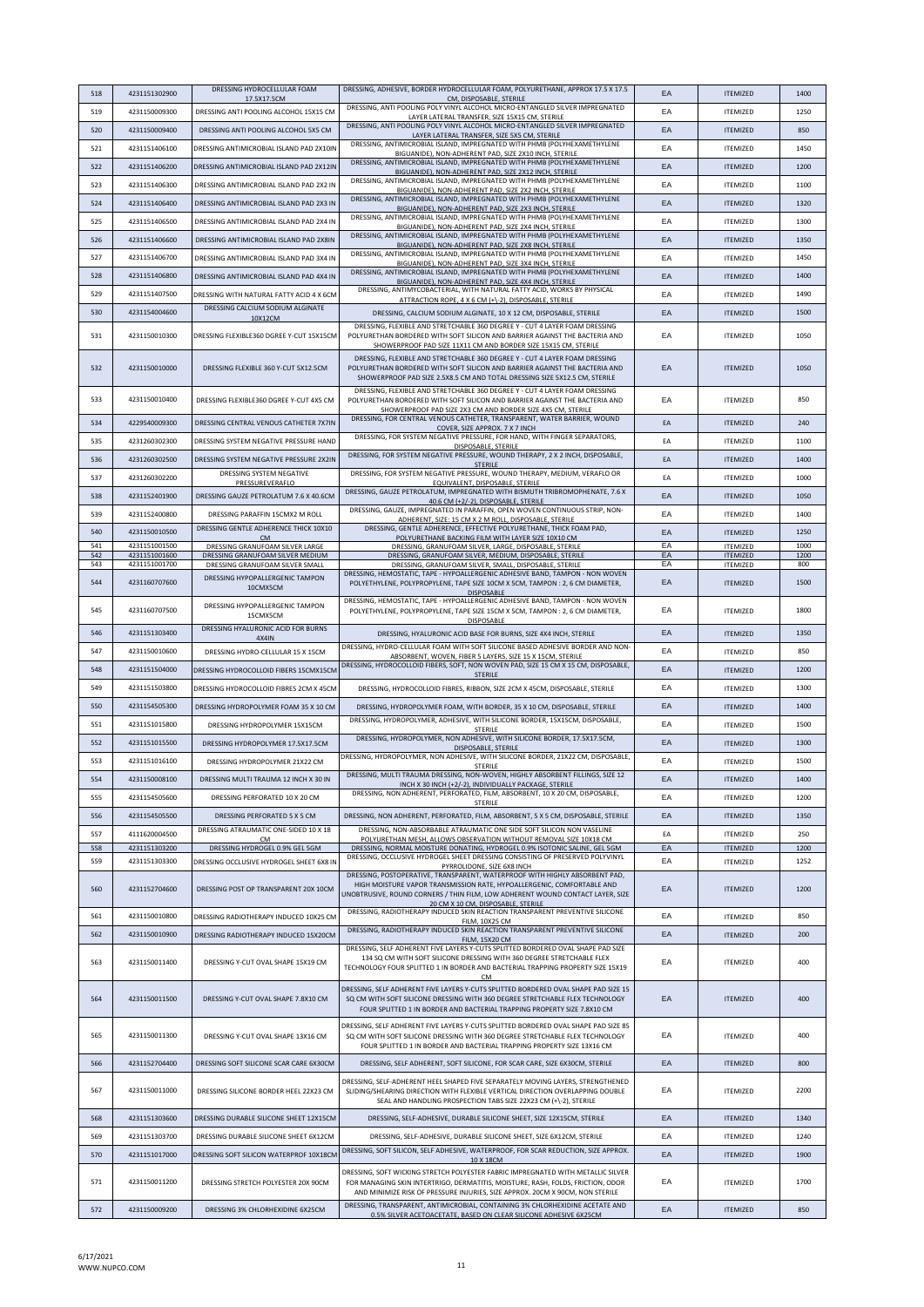| 573        | 4231152702800                  | DRESSING TRANSPARENT SIZE 1X3/4CM                                             | DRESSING, TRANSPARENT, NEONATE, WATERPROOF USED TO SECURE A MULTITUDE OF ITEMS<br>TO SKIN, REMOVABLE WITH ADHESIVE REMOVE, SIZE NANO OR EQUIVALENT, INDIVIDUALLY<br>PACKAGED, DISPOSABLE, STERILE                                                                                                                                                                                                                                                                                                                                                                             | PC       | <b>ITEMIZED</b>                    | 88400       |
|------------|--------------------------------|-------------------------------------------------------------------------------|-------------------------------------------------------------------------------------------------------------------------------------------------------------------------------------------------------------------------------------------------------------------------------------------------------------------------------------------------------------------------------------------------------------------------------------------------------------------------------------------------------------------------------------------------------------------------------|----------|------------------------------------|-------------|
| 574        | 4231150010700                  | DRESSING PAD RINGER LACTATE 4 CM ROUND                                        | DRESSING, WOUND DRESSING PAD FOR WET THERAPY CONTAIN RINGER LACTATE, SAP AND<br>PHMB SIZE 4 CM ROUND. STERILE                                                                                                                                                                                                                                                                                                                                                                                                                                                                 | EA       | <b>ITEMIZED</b>                    | 1250        |
| 575<br>576 | 4214351700000                  | ELECTRODE SNAP SET/3 OTOMETRICS                                               | ELECTRODE SNAP SET/3, DISPOSABLE, FOR OTOMETRICS OR EQUIVALENT                                                                                                                                                                                                                                                                                                                                                                                                                                                                                                                | EA<br>EA | <b>ITEMIZED</b>                    | 450<br>1000 |
| 577        | 4111620001900<br>4111620002000 | EMPTY IV EVACUATED GLASS JAR 1000 MI<br>EMPTY IV EVACUATED GLASS JAR 250 ML   | EVACUATED CONTAINER, EMPTY IV EVACUATED GLASS JAR, CLEAR, 1000 ML, STERILE<br>EVACUATED CONTAINER, EMPTY IV EVACUATED GLASS JAR, CLEAR, 250 ML, STERILE                                                                                                                                                                                                                                                                                                                                                                                                                       | EA       | <b>ITEMIZED</b><br><b>ITEMIZED</b> | 1000        |
| 578        | 4111620002100                  | EMPTY IV EVACUATED GLASS JAR 500 ML                                           | EVACUATED CONTAINER, EMPTY IV EVACUATED GLASS JAR, CLEAR, 500 ML, STERILE                                                                                                                                                                                                                                                                                                                                                                                                                                                                                                     | EA       | <b>ITEMIZED</b>                    | 1000        |
| 579        | 4229540010200                  | EXPANDER TISSUE SMOOTH ROUND 700CC                                            | EXPANDER, TISSUE, SMOOTH, ROUND, 700CC                                                                                                                                                                                                                                                                                                                                                                                                                                                                                                                                        | EA       | <b>ITEMIZED</b>                    | 40          |
| 580<br>581 | 4223160922800<br>4223160923000 | TUBE FEEDING NASO ENTERAL Y PURPLE 75CM<br>WIDE BORE TUBE FEEDING NASO Y 15CM | EXTENSION SET, TUBE FEEDING NASO ENTERAL, Y SET, PURPLE, SIZE 75CM, STERILE<br>EXTENSION SET, WIDE BORE, TUBE FEEDING NASO ENTERAL, Y SET, PURPLE, SIZE 15CM,                                                                                                                                                                                                                                                                                                                                                                                                                 | EA<br>EA | <b>ITEMIZED</b><br><b>ITEMIZED</b> | 1270<br>500 |
| 582        | 4223160923100                  | WIDE BORE TUBE FEEDING NASO Y 75CM                                            | <b>STERILE</b><br>EXTENSION SET, WIDE BORE, TUBE FEEDING NASO ENTERAL, Y SET, PURPLE, SIZE 75CM,                                                                                                                                                                                                                                                                                                                                                                                                                                                                              | EA       | <b>ITEMIZED</b>                    | 500         |
|            |                                | GASTROSTOMY BOLUS FEEDING EXTENSION                                           | <b>STERILE</b><br>EXTENSION, GASTROSTOMY BOLUS FEEDING EXTENSION SET, WITH CATH TIP, SECURE-LOC,                                                                                                                                                                                                                                                                                                                                                                                                                                                                              |          |                                    |             |
| 583        | 4111620002300                  | <b>12IN</b>                                                                   | STRAIGHT CONNECTOR AND CLAMP, 12 INCH, DISPOSABLE, STERILE                                                                                                                                                                                                                                                                                                                                                                                                                                                                                                                    | EA       | <b>ITEMIZED</b>                    | 50          |
| 584<br>585 | 4111620002200<br>4214272001900 | FACE MASK 3-LAYERS BLACK WITH EARLOOP<br>FEMALE EXTERNAL CATHETER             | FACE MASK, 3-LAYERS, BLACK, WITH EAR LOOP<br>FEMALE EXTERNAL CATHETER, FOR EXTERNAL URINE MANAGEMENT SYSTEM                                                                                                                                                                                                                                                                                                                                                                                                                                                                   | EA<br>EA | <b>ITEMIZED</b><br><b>ITEMIZED</b> | 5000<br>360 |
|            |                                |                                                                               | FOLEY CATHETER TRAY, CONSISTENT OF: FOLEY CATHETER 2-WAYS PURE SILICON CH 14, 30-50                                                                                                                                                                                                                                                                                                                                                                                                                                                                                           |          |                                    |             |
| 586        | 4214270202500                  | FOLEY CATHETER TRAY 2-WAYS SILICON CH 14                                      | CM LONG WITH TWO LATERAL EYES, BALLOON SIZE: 5-15 ML WITH VALVE SUITABLE TO BE<br>USED WITH SYRINGE LUER LOCK, URINE DRAINAGE BAG 2000 ML CAPACITY WITH DOUBLE<br>PLASTIC HANGER AND ABOUT ON E METER LONG TUBE (CLEAR AND FIXED NUMERICAL<br>GRADUATION WITH ANTI-REFLUX VALVE), PACKET POVIDONE-IODINE SWABSTICKS, 2 DRY<br>SWABS, 10CC SYRINGE (PRE-FILLED WITH STERILE WATER), LATEX-FREE AND POWDER-FREE<br>GLOVES REGULAR SIZE, LUBE JELLY, SECUREMENT DEVICE, UNDERPAD, STERILE                                                                                        | PC       | <b>ITEMIZED</b>                    | 350         |
| 587        | 4214270202600                  | FOLEY CATHETER TRAY 2-WAYS SILICON CH 16                                      | FOLEY CATHETER TRAY, CONSISTENT OF: FOLEY CATHETER 2-WAYS PURE SILICON CH 16, 30-50<br>CM LONG WITH TWO LATERAL EYES, BALLOON SIZE: 5-15 ML WITH VALVE SUITABLE TO BE<br>USED WITH SYRINGE LUER LOCK, URINE DRAINAGE BAG 2000 ML CAPACITY WITH DOUBLE<br>PLASTIC HANGER AND ABOUT ON E METER LONG TUBE (CLEAR AND FIXED NUMERICAL<br>GRADUATION WITH ANTI-REFLUX VALVE), PACKET POVIDONE-IODINE SWABSTICKS, 2 DRY<br>SWABS, 10CC SYRINGE (PRE-FILLED WITH STERILE WATER), LATEX-FREE AND POWDER-FREE<br>GLOVES REGULAR SIZE, LUBE JELLY, SECUREMENT DEVICE, UNDERPAD, STERILE | PC       | <b>ITEMIZED</b>                    | 300         |
| 588        | 4111620004200                  | FOLEY CATHETER TRAY 2-WAYS SILICON CH 18                                      | FOLEY CATHETER TRAY, CONSISTENT OF: FOLEY CATHETER 2-WAYS PURE SILICON CH 18, 30-50<br>CM LONG WITH TWO LATERAL EYES, BALLOON SIZE: 5-15 ML WITH VALVE SUITABLE TO BE<br>USED WITH SYRINGE LUER LOCK, URINE DRAINAGE BAG 2000 ML CAPACITY WITH DOUBLE<br>PLASTIC HANGER AND ABOUT ON E METER LONG TUBE (CLEAR AND FIXED NUMERICAL<br>GRADUATION WITH ANTI-REFLUX VALVE), PACKET POVIDONE-IODINE SWABSTICKS, 2 DRY<br>SWABS, 10CC SYRINGE (PRE-FILLED WITH STERILE WATER), LATEX-FREE AND POWDER-FREE<br>GLOVES REGULAR SIZE, LUBE JELLY, SECUREMENT DEVICE, UNDERPAD, STERILE | KIT      | <b>ITEMIZED</b>                    | 350         |
| 589        | 4214270202800                  | FOLEY CATHETER TRAY 2-WAYS SILICON CH 20                                      | FOLEY CATHETER TRAY, CONSISTENT OF: FOLEY CATHETER 2-WAYS PURE SILICON CH 20, 30-50<br>CM LONG WITH TWO LATERAL EYES, BALLOON SIZE: 5-15 ML WITH VALVE SUITABLE TO BE<br>USED WITH SYRINGE LUER LOCK, URINE DRAINAGE BAG 2000 ML CAPACITY WITH DOUBLE<br>PLASTIC HANGER AND ABOUT ON E METER LONG TUBE (CLEAR AND FIXED NUMERICAL<br>GRADUATION WITH ANTI-REFLUX VALVE), PACKET POVIDONE-IODINE SWABSTICKS, 2 DRY<br>SWABS, 10CC SYRINGE (PRE-FILLED WITH STERILE WATER), LATEX-FREE AND POWDER-FREE<br>GLOVES REGULAR SIZE, LUBE JELLY, SECUREMENT DEVICE, UNDERPAD, STERILE | PC       | <b>ITEMIZED</b>                    | 320         |
| 590        | 4214160500400                  | GALLIPOT POLYETHYLENE 250-300 ML                                              | GALLIPOT, POLYETHYLENE, 250-300 ML, NON STERILE                                                                                                                                                                                                                                                                                                                                                                                                                                                                                                                               | EA       | <b>ITEMIZED</b>                    | 890         |
| 164        | 4227160013700                  | SET TUBING SEQUENTIAL COMPRESSION<br>SYSTEM                                   | SET TUBING FOR SEQUENTIAL COMPRESSION SYSTEM (SCD), PAIR, SHOULD BE COMPATIBLE<br>WITH THE DEVICE MANUFACTURE                                                                                                                                                                                                                                                                                                                                                                                                                                                                 | PC       | GROUP <sub>2</sub>                 | 5500        |
| 591        | 4214280210500                  | GARMENTS FOR LEG THIGH LENGTH SMALL                                           | GARMENTS FOR LEG, SINGLE PATIENT USE, THE COMPRESSION SLEEVE CONTAINS NOT<br>MINIMUM OF THREE BLADDERS TO DELIVER CIRCUMFERENTIAL, SEQUENTIAL AND GRADIENT<br>COMPRESSION, THE SLEEVE IS ANATOMICALLY DESIGNED WITH ADJUSTABLE SLEEVE CLOSURE<br>OFFERING A CUSTOMIZED FIT FOR EACH PATIENT, THIGH LENGTH (SMALL), PAIR, COMPATIBLE                                                                                                                                                                                                                                           | EA       | <b>GROUP 2</b>                     | 6000        |
| 592        | 4229540007100                  | GARMENTS FOR LEG KNEE LENGTH SMALL                                            | WITH SEQUENTIAL COMPRESSION DEVICE (SCD)<br>GARMENTS FOR LEG, SINGLE PATIENT USE, THE COMPRESSION SLEEVE CONTAINS NOT<br>MINIMUM OF THREE BLADDERS TO DELIVER CIRCUMFERENTIAL, SEQUENTIAL AND GRADIENT<br>COMPRESSION, THE SLEEVE IS ANATOMICALLY DESIGNED WITH ADJUSTABLE SLEEVE CLOSURE<br>OFFERING A CUSTOMIZED FIT FOR EACH PATIENT, KNEE LENGTH (SMALL), PAIR, COMPATIBLE<br>WITH SEQUENTIAL COMPRESSION DEVICE (SCD)                                                                                                                                                    | EA       | GROUP <sub>2</sub>                 | 6000        |
| 593        | 4229540007200                  | GARMENTS FOR LEG KNEE LENGTH MEDIUN                                           | GARMENTS FOR LEG, SINGLE PATIENT USE, THE COMPRESSION SLEEVE CONTAINS NOT<br>MINIMUM OF THREE BLADDERS TO DELIVER CIRCUMFERENTIAL, SEQUENTIAL AND GRADIENT<br>COMPRESSION, THE SLEEVE IS ANATOMICALLY DESIGNED WITH ADJUSTABLE SLEEVE CLOSURE<br>OFFERING A CUSTOMIZED FIT FOR EACH PATIENT, KNEE LENGTH (MEDIUM), PAIR,<br>COMPATIBLE WITH SEQUENTIAL COMPRESSION DEVICE (SCD)                                                                                                                                                                                               | EA       | <b>GROUP 2</b>                     | 6000        |
| 594        | 4229540007300                  | GARMENTS FOR LEG KNEE LENGTH X-LARGE                                          | GARMENTS FOR LEG, SINGLE PATIENT USE, THE COMPRESSION SLEEVE CONTAINS NOT<br>MINIMUM OF THREE BLADDERS TO DELIVER CIRCUMFERENTIAL, SEQUENTIAL AND GRADIENT<br>COMPRESSION, THE SLEEVE IS ANATOMICALLY DESIGNED WITH ADJUSTABLE SLEEVE CLOSURE<br>OFFERING A CUSTOMIZED FIT FOR EACH PATIENT, KNEE LENGTH (X-LARGE), PAIR, COMPATIBLE<br>WITH SEQUENTIAL COMPRESSION DEVICE (SCD)                                                                                                                                                                                              | EA       | GROUP <sub>2</sub>                 | 6000        |
| 595        | 4229540007400                  | GARMENTS FOR LEG KNEE LENGTH LARGE                                            | GARMENTS FOR LEG. SINGLE PATIENT USE, THE COMPRESSION SLEEVE CONTAINS NOT<br>MINIMUM OF THREE BLADDERS TO DELIVER CIRCUMFERENTIAL, SEQUENTIAL AND GRADIENT<br>COMPRESSION, THE SLEEVE IS ANATOMICALLY DESIGNED WITH ADJUSTABLE SLEEVE CLOSURE<br>OFFERING A CUSTOMIZED FIT FOR EACH PATIENT, KNEE LENGTH (LARGE), PAIR, COMPATIBLE<br>WITH SEQUENTIAL COMPRESSION DEVICE (SCD)                                                                                                                                                                                                | EA       | <b>GROUP 2</b>                     | 6000        |
| 596        | 4229540007500                  | GARMENTS FOR LEG THIGH LENGTH LARGE                                           | GARMENTS FOR LEG, SINGLE PATIENT USE, THE COMPRESSION SLEEVE CONTAINS NOT<br>MINIMUM OF THREE BLADDERS TO DELIVER CIRCUMFERENTIAL, SEQUENTIAL AND GRADIENT<br>COMPRESSION, THE SLEEVE IS ANATOMICALLY DESIGNED WITH ADJUSTABLE SLEEVE CLOSURE<br>OFFERING A CUSTOMIZED FIT FOR EACH PATIENT. THIGH LENGTH (LARGE), PAIR, COMPATIBLE<br>WITH SEQUENTIAL COMPRESSION DEVICE (SCD)                                                                                                                                                                                               | EA       | <b>GROUP 2</b>                     | 6000        |
| 597        | 4229540010300                  | GARMENTS FOR LEG THIGH LENGTH MEDIUM                                          | GARMENTS FOR LEG, SINGLE PATIENT USE, THE COMPRESSION SLEEVE CONTAINS NOT<br>MINIMUM OF THREE BLADDERS TO DELIVER CIRCUMFERENTIAL, SEQUENTIAL AND GRADIENT<br>COMPRESSION, THE SLEEVE IS ANATOMICALLY DESIGNED WITH ADJUSTABLE SLEEVE CLOSURE<br>OFFERING A CUSTOMIZED FIT FOR EACH PATIENT, THIGH LENGTH (MEDIUM), PAIR,<br>COMPATIBLE WITH SEQUENTIAL COMPRESSION DEVICE (SCD)                                                                                                                                                                                              | EA       | <b>GROUP 2</b>                     | 6000        |
| 598        | 4229540010400                  | GARMENTS FOR LEG THIGH LENGTH X-LARGE                                         | GARMENTS FOR LEG, SINGLE PATIENT USE, THE COMPRESSION SLEEVE CONTAINS NOT<br>MINIMUM OF THREE BLADDERS TO DELIVER CIRCUMFERENTIAL, SEQUENTIAL AND GRADIENT<br>COMPRESSION, THE SLEEVE IS ANATOMICALLY DESIGNED WITH ADJUSTABLE SLEEVE CLOSURE<br>OFFERING A CUSTOMIZED FIT FOR EACH PATIENT, THIGH LENGTH (X-LARGE), PAIR,<br>COMPATIBLE WITH SEQUENTIAL COMPRESSION DEVICE (SCD)                                                                                                                                                                                             | EA       | GROUP <sub>2</sub>                 | 6000        |
| 599        | 4231151206300                  | GAUZE SWAB SIZE 30 X 30 CM 12 PLY                                             | GAUZE, SWAB, SIZE 30 X 30 CM, 12 PLY, BULK, FOLDED EDGES, XRAY DETECTABLE, NON-STERILE                                                                                                                                                                                                                                                                                                                                                                                                                                                                                        | EA       | <b>ITEMIZED</b>                    | 4000        |
| 600        | 4111620003800                  | WOUND GEL HOCL AND NAOCL ACID 50 G                                            | GEL NAOCL SODIUM HYPOCHLORITE AND HOCL HYPOCHLOROUS ACID 40:40 PPM NEUTRAL PH<br>7.4 WITH ROTATING CAP LOCK 50 G                                                                                                                                                                                                                                                                                                                                                                                                                                                              | EA       | <b>ITEMIZED</b>                    | 400         |
| 601        | 4214361200800                  | GEL PAD POSITIONER DOMEB 14" X 6"                                             | GEL PAD POSITIONER, DOME SHAPED POSITIONER, SIZE APPROX. 14" L X 6" W (+/-1)                                                                                                                                                                                                                                                                                                                                                                                                                                                                                                  | EA       | <b>ITEMIZED</b>                    | 65          |
| 602        | 4214361201000                  | GEL POSITIONER CLOSED HEAD RING INFANT                                        | GEL POSITIONER, CLOSED HEAD RING INFANT                                                                                                                                                                                                                                                                                                                                                                                                                                                                                                                                       | EA       | <b>ITEMIZED</b>                    | 60          |
| 603        | 4213220304400                  | GLOVES LINER FOR LATEX ALLERGIES                                              | GLOVES, LINER, CLEAR, FOR LATEX ALLERGIES, UNIVERSAL SIZE                                                                                                                                                                                                                                                                                                                                                                                                                                                                                                                     | FA       | <b>ITEMIZED</b>                    | 15600       |
| 604        | 4231231100000                  | 10% CARBAMYLATED HEMOGLOBIN 10-15ML                                           | HIGHLY PURIFIED 10% CARBAMYLATED HEMOGLOBIN, FOR OXYGENATION AND ACTIVE<br>HEALING CHRONIC WOUND, SPRAY 10-15ML                                                                                                                                                                                                                                                                                                                                                                                                                                                               | EA       | <b>ITEMIZED</b>                    | 460         |
| 605        | 4111620003600                  | WOUND GEL HOCL AND NAOCL 100 G GEL                                            | HYPOTONIC GEL SPRAY NAOCL SODIUM HYPOCHLORITE AND HOCL HYPOCHLOROUS ACID                                                                                                                                                                                                                                                                                                                                                                                                                                                                                                      | EA       | <b>ITEMIZED</b>                    | 200         |
| 606        | 4111620001400                  | SPRAY<br>BURN IRRIGATION HOCL AND NAOCL 250 ML                                | 40:40 PPM WITH SILICA NEUTRAL PH 7.4 PACK 100 GM<br>HYPOTONIC SOLUTION NAOCL SODIUM HYPOCHLORITE AND HOCL HYPOCHLOROUS ACID 50:50                                                                                                                                                                                                                                                                                                                                                                                                                                             | EA       | <b>ITEMIZED</b>                    | 480         |
|            |                                |                                                                               | PPM NEUTRAL NON CYTO-TOXIC PH 7.4 ATOMIZER PACK 250 ML<br>HYPOTONIC SOLUTION NAOCL SODIUM HYPOCHLORITE AND HOCL HYPOCHLOROUS ACID 50:50                                                                                                                                                                                                                                                                                                                                                                                                                                       |          |                                    |             |
| 607<br>608 | 4111620001500<br>4111620002500 | BURN IRRIGATION HOCL AND NAOCL 500 ML<br>I.V. PUMP BLOOD SET Y-TUBING 170-210 | PPM NEUTRAL NON CYTO-TOXIC PH 7.4 MECHANICAL REMOVABLE NOZZLE PACK 500 ML<br>I.V. PUMP BLOOD SET, Y-TUBING 170-210 MICRON FILTER, NON PVC, LATEX FREE, NEEDLE                                                                                                                                                                                                                                                                                                                                                                                                                 | EA<br>EA | <b>ITEMIZED</b><br><b>ITEMIZED</b> | 400<br>100  |
|            |                                |                                                                               | FREE, NON DEHP, SPLIT SEPTUM PORTS, NO PORTS BELOW FILTER, STERILE. DISPOSABLE                                                                                                                                                                                                                                                                                                                                                                                                                                                                                                |          |                                    |             |
| 609        | 4223150000300                  | INTRA-VENOUS LIGHT PROTECTIVE COVER # 10                                      | INTRA-VENOUS LIGHT PROTECTIVE COVER, FOR PARENTERAL NUTRITION BAG, # 10 X 18 IN                                                                                                                                                                                                                                                                                                                                                                                                                                                                                               | EA       | <b>ITEMIZED</b>                    | 1300        |
| 610<br>611 | 4231231300700<br>4222151202800 | IRRIGATION OCTENIDINE HCL 0.1% 350ML<br>IV CANNULA 17G W/INJECTION PORT       | IRRIGATION, CONTAINS OCTENIDINE DIHYDROCHLORIDE HCL 0.1%, 350ML, STERILE<br>IV CANNULA 17G W/INJECTION PORT AND FOLDING WING                                                                                                                                                                                                                                                                                                                                                                                                                                                  | EA<br>EA | <b>ITEMIZED</b><br><b>ITEMIZED</b> | 500<br>1000 |
| 612        | 4213160701300                  | JACKET WARM-UP KNIT CUFF COLLAR LARGE                                         | JACKET, WARM-UP, KNIT CUFF COLLAR, MULTI LAYER, LATEX FREE, BLUE, LARGE, DISPOSABLE                                                                                                                                                                                                                                                                                                                                                                                                                                                                                           | EA       | <b>ITEMIZED</b>                    | 3000        |
|            |                                |                                                                               | JACKET, WARM-UP, KNIT CUFF COLLAR, MULTI LAYER, LATEX FREE, BLUE, MEDIUM,                                                                                                                                                                                                                                                                                                                                                                                                                                                                                                     |          |                                    |             |
| 613        | 4213160701400                  | JACKET WARM-UP KNIT CUFF COLLAR MEDIUM                                        | DISPOSABLE                                                                                                                                                                                                                                                                                                                                                                                                                                                                                                                                                                    | EA       | <b>ITEMIZED</b>                    | 3300        |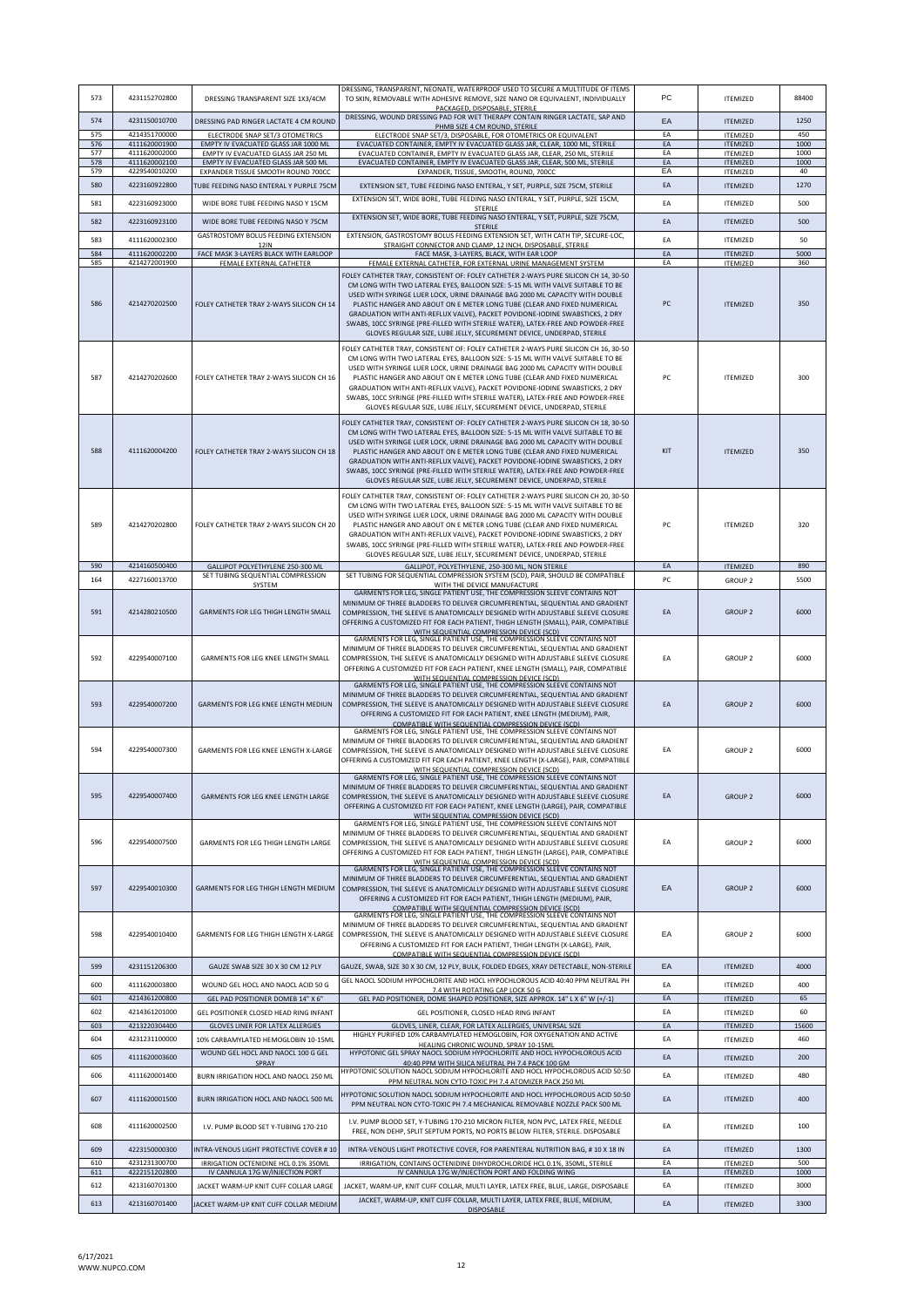| 614        | 4213160701500                  | JACKET WARM-UP KNIT CUFF COLLAR SMALL                                        | JACKET, WARM-UP, KNIT CUFF COLLAR, MULTI LAYER, LATEX FREE, BLUE, SMALL, DISPOSABLE                                                                                                                                                                                                                                                                                                                                               | EA       | <b>ITEMIZED</b>                    | 2500             |
|------------|--------------------------------|------------------------------------------------------------------------------|-----------------------------------------------------------------------------------------------------------------------------------------------------------------------------------------------------------------------------------------------------------------------------------------------------------------------------------------------------------------------------------------------------------------------------------|----------|------------------------------------|------------------|
| 615        | 4213160701600                  |                                                                              | JACKET WARM-UP KNIT CUFF COLLAR X-LARGE  JACKET, WARM-UP, KNIT CUFF COLLAR, MULTI LAYER, LATEX FREE, BLUE, X-LARGE, DISPOSABLE                                                                                                                                                                                                                                                                                                    | EA       | <b>ITEMIZED</b>                    | 2500             |
| 616        | 4214160102500                  | KIT ENEMA W/ SOAP UNDERPAD AND                                               | KIT, ENEMA, FLEXIBLE WITH SOAP UNDERPAD AND LUBRICANT (KIT)                                                                                                                                                                                                                                                                                                                                                                       | EA       | <b>ITEMIZED</b>                    | 2000             |
| 617        | 4214160103300                  | LUBRICANT<br>KIT PERICARDIOCENTESIS DISP STER                                | KIT, PERICARDIOCENTESIS, DISPOSABLE, STERILE (KIT)                                                                                                                                                                                                                                                                                                                                                                                | EA       | <b>ITEMIZED</b>                    | 10 <sub>10</sub> |
| 618        | 4231150011600                  | PORTA. NEG. PRESSURE W/DRESSING<br>10X20CM                                   | KIT, PORTABLE NEGATIVE PRESSURE WOUND THERAPY SYSTEM, IT CAN BE USED UP TO 14<br>DAYS, DOUBLE LUMEN ANTI BLOCK TUBING WITH SILICON DRESSING SIZE 10CM X 20CM,<br>STERILE, DISPOSABLE                                                                                                                                                                                                                                              | KIT      | <b>ITEMIZED</b>                    | 1250             |
| 619        | 4231260200000                  | PORTA. NEG. PRESSURE W/DRESSING<br>10X30CM                                   | KIT, PORTABLE NEGATIVE PRESSURE WOUND THERAPY SYSTEM, IT CAN BE USED UP TO 14<br>DAYS, DOUBLE LUMEN ANTI BLOCK TUBING WITH SILICON DRESSING SIZE 10CM X 30CM,<br><b>STERILE, DISPOSABLE</b>                                                                                                                                                                                                                                       | KIT      | <b>ITEMIZED</b>                    | 30               |
| 620        | 4111620501000                  | KIT SPECIMEN COLLECTION MIDSTREAM URINE                                      | KIT, SPECIMEN, COLLECTION, MID-STREAM URINE, MUST CONTAIN DISINFECTANT WIPE,<br>FUNNEL, AND SPECULUM CUP, STERILE                                                                                                                                                                                                                                                                                                                 | EA       | <b>ITEMIZED</b>                    | 100              |
| 621        | 4224151100600                  | KIT TRANS-VAGINAL MID-URETH TAPE 5MM                                         | KIT, TRANS-VAGINAL, MID-URETHRAL SLING TAPE, POLYPROPYLENE MESH, 5 MM WITH<br>DELIVERY DEVICE                                                                                                                                                                                                                                                                                                                                     | EA       | <b>ITEMIZED</b>                    | 10               |
| 622        | 4214230102300                  | LABEL ADHESIVE TPN LABEL SIZE 4X6 WHITE                                      | LABEL, ADHESIVE TPN LABEL, SIZE 4X6 WHITE<br>LACTINA CONVERSION KIT, TO CONVERT HARMONY MANUAL BREAST PUMP TO SINGLE                                                                                                                                                                                                                                                                                                              | ROL      | <b>ITEMIZED</b>                    | 35               |
| 623        | 4214230103000                  | KIT LACTINA CONVERSION                                                       | ELECTRICAL SYMPHONY BREAST PUMP, 1 X TUBE, 1 X PROTECTIVE MEMBRANE, 1 X<br>MEMBRANE CAP (KIT)<br>LINE, SAMPLE, NITRIC OXIDE DELIVERY: CLEAN, FOR SINGLE PATIENT ONLY, FOR USE WITH                                                                                                                                                                                                                                                | EA       | <b>ITEMIZED</b>                    | 20               |
| 624        | 4227221801300                  | LINE SAMPLE NITRIC OXIDE DELIVERY                                            | AERONOX PORTABLE NITRIC OXIDE TITRATION AND MONITORING SYSTEM                                                                                                                                                                                                                                                                                                                                                                     | EA       | <b>ITEMIZED</b>                    | 310              |
| 625        | 4222201200400                  | MEDICATION CASSETTE RESERVOIR 250ML                                          | MEDICATION, CASSETTE, RESERVOIR, YELLOW, 250ML, FOR PCA INFUSION MACHINE CADD OR<br>EQUIVALENT                                                                                                                                                                                                                                                                                                                                    | EA       | <b>ITEMIZED</b>                    | 400              |
| 626<br>627 | 4223170200200<br>4223170200300 | NASAL FEEDING TUBE 10FRX240CM<br>NASAL FEEDING TUBE 8FRX240CM                | NASAL FEEDING TUBE 10FR X 240CM, STERILE, DISPOSABLE<br>NASAL FEEDING TUBE 8FR X 240CM, STERILE, DISPOSABLE                                                                                                                                                                                                                                                                                                                       | EA<br>EA | <b>ITEMIZED</b><br><b>ITEMIZED</b> | 1400<br>1400     |
| 628<br>629 | 4214253605700<br>4214253605800 | NEEDLES DISPOSABLE 30GX4MM<br>DISPOSABLE NEEDLES 31GX1/2IN                   | NEEDLE, 30G X 4 MM, DISPOSABLE, STERILE<br>NEEDLE, 31G X 1/2 INCH, DISPOSABLE, STERILE                                                                                                                                                                                                                                                                                                                                            | EA<br>EA | <b>ITEMIZED</b><br><b>ITEMIZED</b> | 10<br>10         |
| 630        | 4214253605900                  | DISPOSABLE NEEDLES 33GX1/2IN                                                 | NEEDLE, 33G X 1/2 INCH, FOR SCLEROTHERAPY AND OTHER DERMA INJECTION, DISPOSABLE,<br>STERILE                                                                                                                                                                                                                                                                                                                                       | EA       | <b>ITEMIZED</b>                    | 10               |
| 631        | 4214250100200                  | NEEDLE AMNIOCENTESIS 5.5IN GAUGE 18 22                                       | NEEDLE, AMNIOCENTESIS, SIZE 20G X 15CM, DISPOSABLE, STERILE                                                                                                                                                                                                                                                                                                                                                                       | EA       | <b>ITEMIZED</b>                    | 2310             |
| 632        | 4214252100600                  | NEEDLE BUTTERFLY 21GX3/4 IN TUBE10-14 IN                                     | NEEDLE, BUTTERFLY, SIZE 21G X 3/4 INCH, WITH TUBE 10-14 INCH, RETRACTABLE NEEDLE,                                                                                                                                                                                                                                                                                                                                                 | EA       | <b>ITEMIZED</b>                    | 6000             |
| 633        | 4111620004100                  | NEEDLE BUTTERFLY 25GX3/4 IN TUBE10-14 IN                                     | DISPOSABLE, STERILE<br>NEEDLE, BUTTERFLY, SIZE 25G X 3/4 INCH, WITH TUBE 10-14 INCH, RETRACTABLE NEEDLE,                                                                                                                                                                                                                                                                                                                          | EA       |                                    | 10000            |
|            |                                |                                                                              | DISPOSABLE, STERILE<br>NEEDLE, BUTTERFLY, SIZE 25G X 3/4 INCH, WITH TUBE 6-8 INCH, RETRACTABLE NEEDLE,                                                                                                                                                                                                                                                                                                                            |          | <b>ITEMIZED</b>                    |                  |
| 634<br>635 | 4111620004000<br>4214252313700 | NEEDLE BUTTERFLY 25GX3/4 IN TUBE 6-8 IN<br>NEEDLE HYPODERMIC 30G X 1/2 INCH  | DISPOSABLE, STERILE<br>NEEDLE, HYPODERMIC, 30G X 1/2 INCH, DISPOSABLE, STERILE                                                                                                                                                                                                                                                                                                                                                    | EA<br>EA | <b>ITEMIZED</b><br><b>ITEMIZED</b> | 200<br>700       |
| 636        | 4110410201000                  | NEEDLE INSULIN 31 G X 8 MM                                                   | NEEDLE, INSULIN, 31 G X 8 MM                                                                                                                                                                                                                                                                                                                                                                                                      | EA       | <b>ITEMIZED</b>                    | 4500             |
| 637        | 4214000064700                  | NEEDLE LUER LOCK SZ 26GX1.5IN PLASTIC                                        | NEEDLE, LUER LOCK, SIZE 26 G X 1.5 INCH, PLASTIC HUB, PACKING: INDIVIDUALLY WRAPPED,<br>DISPOSABLE, STERILE                                                                                                                                                                                                                                                                                                                       | EA       | <b>ITEMIZED</b>                    | 10               |
| 638<br>639 | 4222160407000<br>4214252312700 | NEEDLE SAFE PRESSURE MONITOR KIT 20G                                         | NEEDLE, SAFE, FOR USE WITH PRESSURE MONITORING KIT, 20 G, DISPOSABLE, STERILE<br>NEEDLE, SHORT, 14 G, MUST BE COMPATIBLE WITH 2 IN 1 TROCAR, OR ANY EQUIVALENT                                                                                                                                                                                                                                                                    | EA<br>EA | <b>ITEMIZED</b><br><b>ITEMIZED</b> | 10<br>10         |
|            |                                | <b>NEEDLE SHORT 14G</b>                                                      | <b>STERILE</b><br>NEONATE OSTOMY PASTE, COHESIVE PASTE, ALCOHOL-FREE MEANS NO STINGING, SUITABLE                                                                                                                                                                                                                                                                                                                                  |          |                                    |                  |
| 640        | 4231210500700                  | PASTE OSTOMY NEONATE                                                         | FOR ILEOSTOMIES, COLOSTOMIES AND UROSTOMIES, USED WITH ALL TYPES AND BRANDS OF<br><b>POUCH, 50-60 G</b>                                                                                                                                                                                                                                                                                                                           | PC       | <b>ITEMIZED</b>                    | 8600             |
| 641        | 4223180700000                  | NIPPLE NURSING BOTTLE CLEFT ASSEMBLY                                         | NIPPLE, NURSING BOTTLE, CLEFT ASSEMBLY, REUSABLE                                                                                                                                                                                                                                                                                                                                                                                  | EA       | <b>ITEMIZED</b>                    | 10               |
| 642<br>643 | 4214210000400<br>4214210000600 | PACK COLD SINGLE RE-FREEZABLE 28X53CM<br>PACK INSTANT WARM MEDIUM DISPOSABLE | PACK COLD, SINGLE, RE-FREEZABLE, SIZE APPROX. 28X53CM<br>PACK INSTANT WARM, MEDIUM, DISPOSABLE                                                                                                                                                                                                                                                                                                                                    | FA<br>EA | <b>ITEMIZED</b><br><b>ITEMIZED</b> | 1000<br>1300     |
| 644        | 4214160104200                  | PACK OF HYGIENE FOR ADULT                                                    | PACK OF HYGIENE FOR ADULT, PACK INCLUDES: TOOTHBRUSH, TOOTHPASTE, SOAP BATH                                                                                                                                                                                                                                                                                                                                                       | EA       | <b>ITEMIZED</b>                    | 1300             |
|            |                                |                                                                              | WASH, COMB, MOUTH WASH, SLIPPERS, CLEAR TRAVEL BAG TO HOLD ALL THE ITEMS.<br>PACK OF HYGIENE FOR BABY, LOTION 50ML, POWDER 50ML, SHAMPOO 50ML, CLEAR TRAVEL                                                                                                                                                                                                                                                                       |          |                                    |                  |
| 645        | 4214160104300                  | PACK OF HYGIENE FOR BABY                                                     | BAG TO HOLD ALL THE ITEMS.                                                                                                                                                                                                                                                                                                                                                                                                        | EA       | <b>ITEMIZED</b>                    | 1300             |
| 646        | 4231240300900                  | PACKING SURGICAL IODOFORM 1 INCH X 5 YD                                      | PACKING STRIP, SURGICAL, IODOFORM, 1 INCH X 5 YD, STERILE                                                                                                                                                                                                                                                                                                                                                                         | EA       | <b>ITEMIZED</b>                    | 290              |
| 647        | 4229548018400                  | PACKING SURGICAL IODOFORM 1/2INCH X 5 YD                                     | PACKING STRIP, SURGICAL, IODOFORM, 1/2 INCH X 5 YD, STERILE                                                                                                                                                                                                                                                                                                                                                                       | EA       | <b>ITEMIZED</b>                    | 1000             |
| 648        | 4229548018500                  | PACKING SURGICAL IODOFORM 1/4INCH X 5 YD                                     | PACKING STRIP, SURGICAL, IODOFORM, 1/4 INCH X 5 YD, STERILE                                                                                                                                                                                                                                                                                                                                                                       | EA       | <b>ITEMIZED</b>                    | 1000             |
| 649        | 4229548018600                  | PACKING SURGICAL IODOFORM 2 INCH X 5 YD                                      | PACKING STRIP, SURGICAL, IODOFORM, 2 INCH X 5 YD, STERILE                                                                                                                                                                                                                                                                                                                                                                         | EA       | <b>ITEMIZED</b>                    | 1000             |
| 650        | 4231250000100                  | KIDNEY SHAPED FOAM PADDING                                                   | PAD, KIDNEY SHAPED FOAM PADDING FOR COMPRESSION                                                                                                                                                                                                                                                                                                                                                                                   | EA       | <b>ITEMIZED</b>                    | 500              |
| 651        | 4214310600600                  | PADS MICROCLIMATE (XXL) BED 45IN UP                                          | PAD, MICROCLIMATE, BODY, DOUBLE EXTRA LARGE BED, WIDTH 45 INCHES AND UPWARDS                                                                                                                                                                                                                                                                                                                                                      | EA       | <b>ITEMIZED</b>                    | 10               |
| 652        | 4214310600700                  | PADS MICROCLIMATE XLBED WIDTH 40-44IN                                        | PAD, MICROCLIMATE, BODY, EXTRA LARGE BED, WIDTH 40 TO 44 INCHES                                                                                                                                                                                                                                                                                                                                                                   | EA       | <b>ITFMIZED</b>                    | 10               |
| 653        | 4214310600800                  | PADS MICROCLIMATE MED BED WIDTH UPTO<br>40                                   | PAD, MICROCLIMATE, BODY, MEDIUM BED, WIDTH 35 TO 40 INCHES                                                                                                                                                                                                                                                                                                                                                                        | EA       | <b>ITEMIZED</b>                    | 60               |
| 654<br>655 | 4214310600900<br>4214310601000 | PAD OBSTETRICAL INDIVIDUAL WRAPPED<br>PADS PREP FOR ELECTRODE                | PAD, OBSTETRICAL, INDIVIDUALLY WRAPPED, NON-STERILE<br>PAD, PREP FOR ELECTRODE, DISPOSABLE, STERILE                                                                                                                                                                                                                                                                                                                               | EA<br>EA | <b>ITEMIZED</b><br><b>ITEMIZED</b> | 232641<br>10     |
| 656        | 4231150200700                  | PAD WOUND DRESSING ABSORBENT 20X40CM                                         | PAD, WOUND DRESSING PAD, ABSORBENT, 20X40 CM, STERILE                                                                                                                                                                                                                                                                                                                                                                             | EA       | <b>ITEMIZED</b>                    | 1280             |
| 657        | 4213151000000                  | NET PANT L ELASTICT DISPOSABLE                                               | PANTS, NET, LARGE, PLASTIC, DISPOSABLE                                                                                                                                                                                                                                                                                                                                                                                            | EA       | <b>ITEMIZED</b>                    | 10               |
| 658        | 4218172302200                  | PAPER ECG FOR WELCH ALLYN MACHINE<br>CP150                                   | PAPER ECG FOR WELCH ALLYN MACHINE CP150 OR EQUIVALENT                                                                                                                                                                                                                                                                                                                                                                             | EA       | <b>ITEMIZED</b>                    | 1200             |
| 659        | 4218172302500                  | PAPER ECG FOR WELCH ALLYN MACHINE CP50                                       | PAPER ECG FOR WELCH ALLYN MACHINE CP50 OR EQUIVALENT                                                                                                                                                                                                                                                                                                                                                                              | EA       | <b>ITEMIZED</b>                    | 1200             |
| 660        | 4218172302300                  | PAPER ECG A4 FOR MAC 1200 ST ECG<br>MACHINE                                  | PAPER ECG RECORDING CONTRAST A4 FOR MAC 1200 ST ECG MACHINE OR EQUIVALENT                                                                                                                                                                                                                                                                                                                                                         | EA       | <b>ITEMIZED</b>                    | 1200             |
| 661        | 4111620001200                  | BED PAPER MEDICAL EXAMINATION 50CM X<br>40M                                  | PAPER, BED PAPER ROLL MEDICAL EXAMINATION, FLUID ABSORPTION, ONE LAYER, SIZE 50CM<br>$X$ 40M (+2/-2)                                                                                                                                                                                                                                                                                                                              | EA       | <b>ITEMIZED</b>                    | 5000             |
| 662        | 4214170502400                  | PATIENT TRANSFER 2M X 1.2M REUSABLE                                          | PATIENT TRANSFER, SIZE APPROX. 2M X 1.2M, REUSABLE, FLAT SLIDE SHEET WITH HANDLES,<br>TURNING, AND REPOSITIONING IN BED, WEIGHT CAPACITY 150 KG                                                                                                                                                                                                                                                                                   | EA       | <b>ITEMIZED</b>                    | 1300             |
| 663        | 4229541414600                  | PELLET COTTON PELLET REFILL SIZE 0                                           | PELLET, COTTON PELLET, REFILL, SIZE 0                                                                                                                                                                                                                                                                                                                                                                                             | EA       | <b>ITEMIZED</b>                    | 85000            |
| 664<br>665 | 4214150000300<br>4215163209200 | COTTON PELLET SIZE 1 SUPER SOFT<br>COTTON PELLET SIZE 2 SUPER SOFT           | PELLET, COTTON PELLET, SIZE 1<br>PELLET, COTTON PELLET, SIZE 2                                                                                                                                                                                                                                                                                                                                                                    | EA<br>EA | <b>ITEMIZED</b><br><b>ITEMIZED</b> | 200000<br>35000  |
| 666<br>667 | 4214150000400<br>4214150000500 | COTTON PELLET SIZE 3 SUPER SOFT<br>COTTON PELLET SIZE 4 SUPER SOFT           | PELLET, COTTON PELLET, SIZE 3<br>PELLET, COTTON PELLET, SIZE 4                                                                                                                                                                                                                                                                                                                                                                    | EA<br>EA | <b>ITEMIZED</b><br><b>ITEMIZED</b> | 35000<br>130000  |
| 668        | 4222150001300                  | PERIPHERAL IV CATHETER 14 GA X 1.75"                                         | PERIPHERAL IV CATHETER, STRAIGHT HUB, 14 GA X 1.75" (2.1 MM X 45 MM), DISPOSABLE,<br>STERILE                                                                                                                                                                                                                                                                                                                                      | EA       | <b>ITEMIZED</b>                    | 3000             |
| 669        | 4214170501400                  | PILLOW POSITIONING TRIANGULAR ADULT                                          | PILLOW POSITIONING, PILLOW FOR MULTI PURPOSE POSITIONING FOAM (TRIANGULAR<br>SHAPE), ADULT                                                                                                                                                                                                                                                                                                                                        | EA       | <b>ITEMIZED</b>                    | 100              |
| 670        | 4229180220700                  | PLASTIC FORCEP TWEEZERS 15CM                                                 | PLASTIC FORCEP TWEEZERS, 15CM (+\-2), DISPOSABLE, STERILE                                                                                                                                                                                                                                                                                                                                                                         | EA       | <b>ITEMIZED</b>                    | 1900             |
| 671        | 4214252300000                  | SYRINGE 1ML LUER SLIP W/26 GA NEEDLE                                         | PLASTIC SYRINGE, 1ML, GRADUATION EVERY 0.1ML, LUER SLIP TIP WITH DETACHABLE 26<br>GAUGE NEEDLE, DISPOSABLE, STERILE PACKING, INDIVIDUALLY WRAPPED, 100 PIECES/PACK                                                                                                                                                                                                                                                                | PC       | <b>ITEMIZED</b>                    | 100              |
| 672        | 4231151004000                  | DRESSING PORUS WITH SILVER 15X15CM                                           | PORUS SILICONE SILVER CONTROLLED RELEASE LAYER SELF ADHERENT FIVE LAYERS BORDERED<br>WITH BACTERIAL TRAPPING LAYER WITH SOFT SILICON WITH SILVER 15X15 CM, STERILE                                                                                                                                                                                                                                                                | PC       | <b>ITEMIZED</b>                    | 1900             |
| 673        | 4111620002900                  | PRE-ASSEMBLED HANG AND GO<br>HYPERTHERMIC                                    | PRE-ASSEMBLED HANG AND GO KIT, FOR HYPERTHERMIC PERFUSION PERFORMER HT SYSTEM<br>OR EQUIVALENT, COMPLETE SET, DISPOSABLE                                                                                                                                                                                                                                                                                                          | KIT      | <b>ITEMIZED</b>                    | 100              |
| 674        | 4222160500400                  | PRIMARY SELECTOR VALVE WITH 24 INLET                                         | PRIMARY SELECTOR VALVE WITH 24 INLET AND LARGE-BORE OUTLET CONNECTOR FOR BAG                                                                                                                                                                                                                                                                                                                                                      | EA       | <b>ITEMIZED</b>                    | 60               |
| 675        | 4218220500300                  | PROBE COVR PLASTC THERMOMTR FCTORY<br>CLEAN                                  | PROBE, PLASTIC COVERS, FOR THERMOMETER, FACTORY CLEAN, DISPENSER, PACKING /20<br>EACH, DISPOSABLE                                                                                                                                                                                                                                                                                                                                 | PC       | <b>ITEMIZED</b>                    | 100              |
| 676        | 4229548019600                  | SET SYMPHONY PUMP PERSONAL FIT 24MM                                          | PUMP, PERSONAL FIT 24 MM, DOUBLE BREAST PUMP KIT, SYMPHONY MEDELA OR<br><b>EQUIVALENT</b>                                                                                                                                                                                                                                                                                                                                         | EA       | <b>ITEMIZED</b>                    | 100              |
| 677        | 4213160800100                  | AIR SCRUB SUIT MALE LARGE SINGLE USE                                         | SCRUB SUIT (SHIRT AND PANTS) FOR MALE, SIZES LARGE, WITH COMFORT FIT DESIGN AND<br>SHORT SLEEVES ROUND OR V SHAPE COLLAR, TIES AROUND THE WASTE, AND HIGH<br>RESISTANCE TO MICROBIAL PENETRATION DRY, AND CAN REPLACE LAMINER AIR FLOW<br>(COTTON/ POLYSTIR ) RESISTANCE TO TENSILE AND BURST WET AND DRY, CLEAN (NON-<br>STERILE), SOULD BE FLAME RESISTANCE, BLUE COLOR, NOT SEE THROUGH MATERIALS, SINGLE<br>PACK. SINGLE USE  | PC       | <b>ITEMIZED</b>                    | 2000             |
| 678        | 4213160800000                  | AIR SCRUB SUIT MALE MEDIUM SINGLE USE                                        | SCRUB SUIT (SHIRT AND PANTS) FOR MALE, SIZES MEDIUM WITH COMFORT FIT DESIGN AND<br>SHORT SLEEVES ROUND OR V SHAPE COLLAR, TIES AROUND THE WASTE, AND HIGH<br>RESISTANCE TO MICROBIAL PENETRATION DRY, AND CAN REPLACE LAMINAR AIR FLOW<br>(COTTON/ POLYESTER ) RESISTANCE TO TENSILE AND BURST WET AND DRY, CLEAN (NON-<br>STERILE), SOULD BE FLAME RESISTANCE, BLUE COLOR, NOT SEE THROUGH MATERIALS, SINGLE<br>PACK, SINGLE USE | PC       | <b>ITEMIZED</b>                    | 2000             |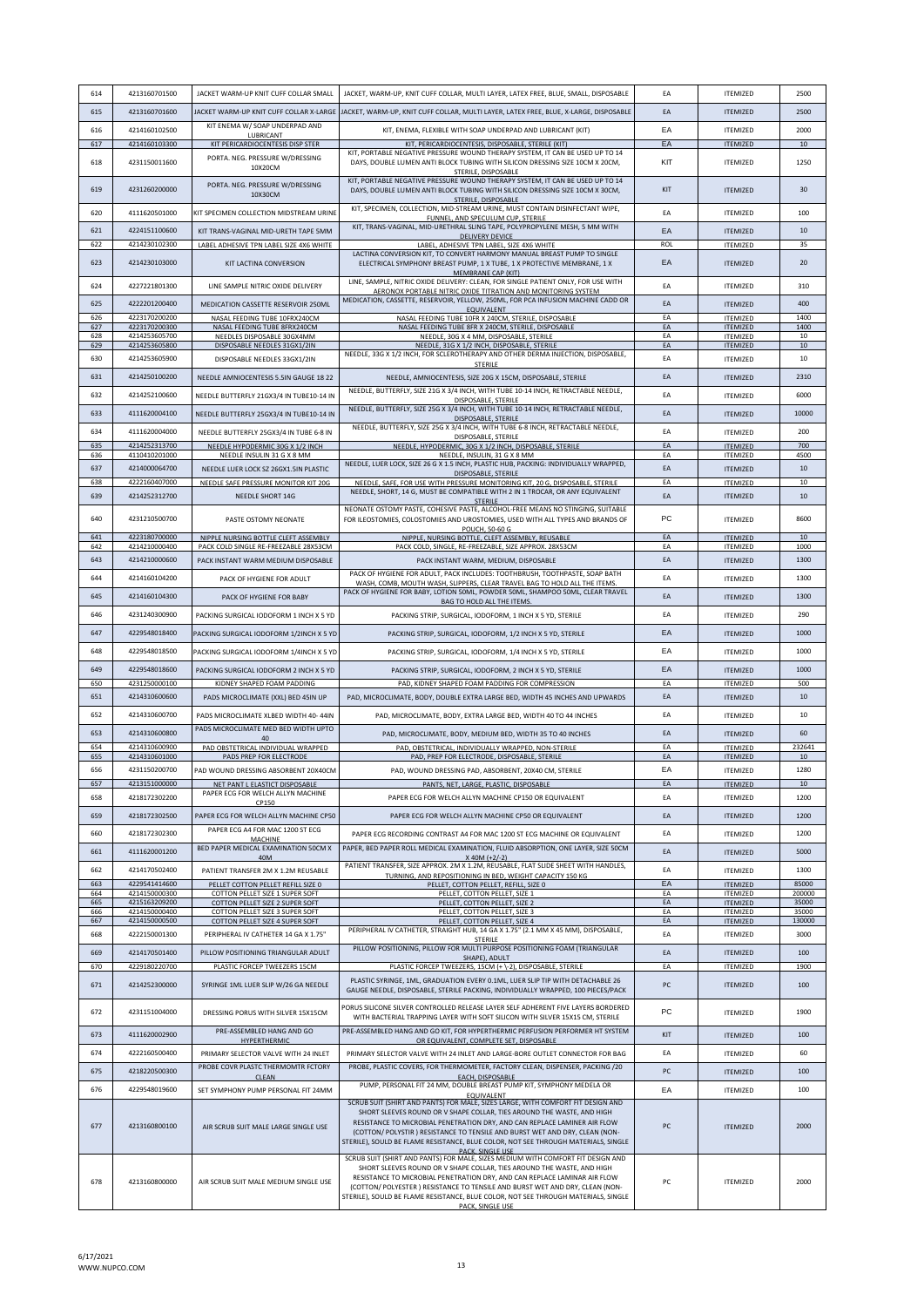| 679        | 4213160800200                  | AIR SCRUB SUIT MALE XL SINGLE USE                                                          | SCRUB SUIT (SHIRT AND PANTS) FOR MALE, SIZES X- LARGE, WITH COMFORT FIT DESIGN AND<br>SHORT SLEEVES ROUND OR V SHAPE COLLAR, TIES AROUND THE WASTE, AND HIGH<br>RESISTANCE TO MICROBIAL PENETRATION DRY, AND CAN REPLACE LAMINER AIR FLOW<br>(COTTON/ POLYSTIR ) RESISTANCE TO TENSILE AND BURST WET AND DRY, CLEAN (NON-<br>STERILE), SOULD BE FLAME RESISTANCE, BLUE COLOR, NOT SEE THROUGH MATERIALS, SINGLE<br>PACK. SINGLE USE                                                                                                                                                                                                                      | PC       | <b>ITEMIZED</b>                    | 2000           |
|------------|--------------------------------|--------------------------------------------------------------------------------------------|----------------------------------------------------------------------------------------------------------------------------------------------------------------------------------------------------------------------------------------------------------------------------------------------------------------------------------------------------------------------------------------------------------------------------------------------------------------------------------------------------------------------------------------------------------------------------------------------------------------------------------------------------------|----------|------------------------------------|----------------|
| 680        | 4213160800300                  | SCRUB SUIT MALE XXL SINGLE USE                                                             | SCRUB SUIT (SHIRT AND PANTS) FOR MALE, SIZES XXL, WITH COMFORT FIT DESIGN AND SHORT<br>SLEEVES ROUND OR V SHAPE COLLAR, TIES AROUND THE WASTE, RESISTANCE TO MICROBIAL<br>PENETRATION DRY, RESISTANCE TO TENSILE AND BURST WET AND DRY, CLEAN (NON-STERILE),<br>SOULD BE FLAME RESISTANCE, BLUE COLOR, NOT SEE THROUGH MATERIALS, SINGLE PACK,<br>SINGLE USE                                                                                                                                                                                                                                                                                             | PC       | <b>ITEMIZED</b>                    | 2000           |
| 681        | 4213160800400                  | SCRUB SUIT MALE XXXL SINGLE USE                                                            | SCRUB SUIT (SHIRT AND PANTS) FOR MALE, SIZES XXXL, WITH COMFORT FIT DESIGN AND<br>SHORT SLEEVES ROUND OR V SHAPE COLLAR, TIES AROUND THE WASTE, RESISTANCE TO<br>MICROBIAL PENETRATION ? DRY, RESISTANCE TO TENSILE AND BURST WET AND DRY, CLEAN<br>(NON-STERILE), SOULD BE FLAME RESISTANCE, BLUE COLOR, NOT SEE THROUGH MATERIALS,<br>SINGLE PACK, SINGLE USE                                                                                                                                                                                                                                                                                          | PC       | <b>ITEMIZED</b>                    | 2000           |
| 682        | 4231150010100                  | DRESSING FLEXIBLE THICK 360 Y-CUT 110X10                                                   | SELF ADHERENT FIVE SEPARATE LAYERS Y-CUTS BORDERED DRESSING WITH 360 DEGREE<br>STRETCHABLE SOFT SILICON FLEX TECHNOLOGY AND BACTERIAL TRAPPING PROPERTY AND<br>EXUDATE TRACKING SYSTEM SIZE 10X10 CM                                                                                                                                                                                                                                                                                                                                                                                                                                                     | EA       | <b>ITEMIZED</b>                    | 850            |
| 683        | 4231151002200                  | DRESSING FLEXIBLE THICK 360 Y-CUT 15X15                                                    | SELF ADHERENT FIVE SEPARATE LAYERS Y-CUTS BORDERED DRESSING WITH 360 DEGREE<br>STRETCHABLE SOFT SILICON FLEX TECHNOLOGY AND BACTERIAL TRAPPING PROPERTY AND<br>EXUDATE TRACKING SYSTEM SIZE 15X15 CM                                                                                                                                                                                                                                                                                                                                                                                                                                                     | EA       | <b>ITEMIZED</b>                    | 1700           |
| 684        | 4231150504500                  | DRESSING FLEXIBLE THICK 360 Y-CUT 15X20                                                    | SELF ADHERENT FIVE SEPARATE LAYERS Y-CUTS BORDERED DRESSING WITH 360 DEGREE<br>STRETCHABLE SOFT SILICON FLEX TECHNOLOGY AND BACTERIAL TRAPPING PROPERTY AND<br>EXUDATE TRACKING SYSTEM SIZE 15X20 CM                                                                                                                                                                                                                                                                                                                                                                                                                                                     | PC       | <b>ITEMIZED</b>                    | 2200           |
| 685        | 4231150010200                  | DRESSING FLEXIBLE THICK 360 Y-CUT7.5X7.5                                                   | SELF ADHERENT FIVE SEPARATE LAYERS Y-CUTS BORDERED DRESSING WITH 360 DEGREE<br>STRETCHABLE SOFT SILICON FLEX TECHNOLOGY AND BACTERIAL TRAPPING PROPERTY AND<br>EXUDATE TRACKING SYSTEM SIZE 7.5X7.5 CM                                                                                                                                                                                                                                                                                                                                                                                                                                                   | EA       | <b>ITEMIZED</b>                    | 200            |
| 686        | 4231151015100                  | DRESSING SACRUM SHAPED 16X20 CM                                                            | SELF-ADHERENT SACRUM SHAPED FIVE SEPARATELY MOVING LAYERS, STRENGTHENED<br>SLIDING/SHEARING DIRECTION WITH FLEXIBLE VERTICAL DIRECTION GLUTEAL SEAL AND<br>HANDLING TABS SIZE 16X20 CM (+\-2), STERILE                                                                                                                                                                                                                                                                                                                                                                                                                                                   | EA       | <b>ITEMIZED</b>                    | 2000           |
| 687        | 4111620001800                  | DRESSING SACRUM SHAPED 22X25 CM                                                            | SELF-ADHERENT SACRUM SHAPED FIVE SEPARATELY MOVING LAYERS, STRENGTHENED<br>SLIDING/SHEARING DIRECTION WITH FLEXIBLE VERTICAL DIRECTION GLUTEAL SEAL AND<br>HANDLING TABS SIZE 22X25 CM                                                                                                                                                                                                                                                                                                                                                                                                                                                                   | EA       | <b>ITEMIZED</b>                    | 2000           |
| 688        | 4222161605200                  | SET EXTENSION 0.2U ELIMINATING FILTER                                                      | SET EXTENSION, 0.2U AIR ELIMINATING FILTER WITH MALE LEUR CLAMP, STERILE                                                                                                                                                                                                                                                                                                                                                                                                                                                                                                                                                                                 | EA       | <b>ITEMIZED</b>                    | 1500           |
| 689<br>690 | 4222200800000<br>4222200800100 | SET INFUSION 19GX22.2MM 12IN TUBE<br>SET INFUSION 27GX9MM 12IN TUBE                        | SET INFUSION, 19GX22.2MM, 12IN TUBE, DISPOSABLE, STERILE<br>SET INFUSION, 27GX9MM, 12IN TUBE, DISPOSABLE, STERILE                                                                                                                                                                                                                                                                                                                                                                                                                                                                                                                                        | EA<br>EA | <b>ITEMIZED</b><br><b>ITEMIZED</b> | 1300<br>1300   |
| 691        | 4222151210900                  | SET I.V SOLN ADMIN.VENTED BURRET TYPE                                                      | SET, I.V. SOLUTION ADMINISTRATION, VENTED WITH Y-INJECTION SITE, BURRED TYPE 150 X 60<br>DROPS FOR ABBOTT, LIFE CARE 5000 XL INFUSION PUMP, OR EQUIVALENT, DISPOSABLE,<br><b>STERILE</b>                                                                                                                                                                                                                                                                                                                                                                                                                                                                 | EA       | <b>ITEMIZED</b>                    | 10             |
| 692        | 4222151211000                  | SET I.V. SOLUTION ADMIN. VENTED Y-INJECT                                                   | SET, I.V. SOLUTION ADMINISTRATION, VENTED WITH Y-INJECTION SITE, FOR ABBOTT, LIFE CARE<br>5000 XL INFUSION PUMP, OR EQUIVALENT DISPOSABLE, STERILE                                                                                                                                                                                                                                                                                                                                                                                                                                                                                                       | EA       | <b>ITEMIZED</b>                    | 100            |
| 693        | 4214273100500                  | SET REPLACEMENT TUBING 42IN SILICONE                                                       | SET, REPLACEMENT TUBING, 42 INCH, SILICONE, FOR SYMPHONY, LACTINA, AND PUMP<br>SET, TUBING AND IRRIGATION, MUST BE COMPATIBLE WITH HYSTEROMAT OR EQUIVALENT,                                                                                                                                                                                                                                                                                                                                                                                                                                                                                             | EA       | <b>ITEMIZED</b>                    | 20             |
| 694        | 4111620003400                  | TUBING AND IRRIGATION HYSTEROMAT                                                           | DISPOSABLE, STERILE                                                                                                                                                                                                                                                                                                                                                                                                                                                                                                                                                                                                                                      | EA       | <b>ITEMIZED</b>                    | 250            |
| 695        | 4231250000300                  | SHEE FOAM NON ADHESIVE GRAY 90X180CM                                                       | SHEET, FOAM, OPEN CELL, NON ADHESIVE, GRAY, SIZE 90CMX180CM (+/-5)                                                                                                                                                                                                                                                                                                                                                                                                                                                                                                                                                                                       | EA       | <b>ITEMIZED</b>                    | 1300           |
| 696        | 4229540013000                  | SILICONE GEL SHEET SCAR THERAPY 15-30 G                                                    | SILICONE GEL SHEET, FOR INVISIBLE SCAR THERAPY, GEL 15-30 G.                                                                                                                                                                                                                                                                                                                                                                                                                                                                                                                                                                                             | EA       | <b>ITEMIZED</b>                    | 1800           |
| 697        | 4111620003500                  | WASHCLOTH CLEANSING THE SKIN 30 X 22CM                                                     | SINGLE-USE WASHCLOTH FOR CLEANSING AND MOISTURIZING THE SKIN 8 WASHCLOTHS PER<br>PACK FOR EACH ANATOMICAL REGION OF THE BODY MANUFACTURED FROM A POLYESTER<br>AND VISCOSE SPUNLACE NONWOVEN MATERIAL WASHCLOTHS SHOULD BE A MINIMUM OF 30<br>X 22CM (+/- 5), GSM NOT LESS THAN 80, (MACERATABLE/NON-MACERTABLE ON DEMAND),<br>QUARTER FOLD AQUA, PROPYLENE GLYCOL, 2-PHENOXYETHANOL, APRYL/CAPRAMIDOPROPYL<br>BETAINE, POLYSORBATE 20, PEG-12 DIMETHICONE, POTASSIUM SORBATE, TETRASODIUM<br>GLUTAMATE DIACETATE, SODIUM BENZOATE, CITRIC ACID, ONE IN SIZE, LATEX-FREE, LANOLIN,<br>EDTA, AND ALCOHOL FREE DERMATOLOGICALLY TESTED AND BALANCED TO SKIN | PAC      | <b>ITEMIZED</b>                    | 300            |
| 698        | 4214361201100                  | PATIENT STANDARD SLING 4 - POINTS LARGE                                                    | SLING, PATIENT STANDARD SLING, 4 - POINTS, SIZE LARGE                                                                                                                                                                                                                                                                                                                                                                                                                                                                                                                                                                                                    | EA       | <b>ITEMIZED</b>                    | 100            |
| 699        | 4214361201200                  | PATIENT STANDARD SLING 4 - POINTS MEDIUM                                                   | SLING, PATIENT STANDARD SLING, 4 - POINTS, SIZE MEDIUM                                                                                                                                                                                                                                                                                                                                                                                                                                                                                                                                                                                                   | EA       | <b>ITEMIZED</b>                    | 100            |
| 700        | 4214361201300                  | PATIENT STANDARD SLING 4-POINTS X-LARGE                                                    | SLING, PATIENT STANDARD SLING, 4 - POINTS, SIZE X-LARGE                                                                                                                                                                                                                                                                                                                                                                                                                                                                                                                                                                                                  | EA       | <b>ITEMIZED</b>                    | 100            |
|            |                                |                                                                                            |                                                                                                                                                                                                                                                                                                                                                                                                                                                                                                                                                                                                                                                          |          |                                    |                |
| 701        | 4231231300400                  | SOLUTION OCTENIDINE HCL 0.1% 50ML                                                          | SOLUTION, CONTAINS OCTENIDINE DIHYDROCHLORIDE HCL 0.1%, 50ML SPRAY                                                                                                                                                                                                                                                                                                                                                                                                                                                                                                                                                                                       | EA       | <b>ITEMIZED</b>                    | 2500           |
| 702        | 4229542102700                  | SOLUTION POLYCARBOXYMETHYL<br>GLUCOSE 5 ML                                                 | SOLUTION, POLY CARBOXYMETHYL, GLUCOSE SULPHATE, 5 ML, VIAL, STERILE                                                                                                                                                                                                                                                                                                                                                                                                                                                                                                                                                                                      | EA       | <b>ITEMIZED</b>                    | 10             |
| 703        | 4111620002700                  | POLYHEXANIDE AND BETAINE 1000 ML                                                           | SOLUTION, WOUND IRRIGATION SOLUTION FOR BURN WOUND, CONTAIN POLYHEXANIDE AND                                                                                                                                                                                                                                                                                                                                                                                                                                                                                                                                                                             | EA       | <b>ITEMIZED</b>                    | 200            |
| 704        | 4111620002800                  | POLYHEXANIDE AND BETAINE 350-500 ML                                                        | BETAINE, 1000 ML<br>SOLUTION, WOUND IRRIGATION SOLUTION FOR BURN WOUND, CONTAIN POLYHEXANIDE AND                                                                                                                                                                                                                                                                                                                                                                                                                                                                                                                                                         | EA       | <b>ITEMIZED</b>                    | 200            |
| 705        | 4111620003000                  | SOOTHING GEL SKIN INFLAMMATION VIAL                                                        | <b>BETAINE, 350-500 ML</b><br>SOOTHING GEL FOR SKIN INFLAMMATION AND RADIO DERMATITIS, COMPOSED OF                                                                                                                                                                                                                                                                                                                                                                                                                                                                                                                                                       | EA       | <b>ITEMIZED</b>                    | 200            |
| 706        | 4222160500600                  | SPIKE FOR I.V BAG WITH CHECK VALVE                                                         | HYALURONIC ACID AND ALLANTOIN, FREE OF OIL OR PERFUME, VIAL SIZE 10 M<br>SPIKE FOR I.V BAG WITH CHECK VALVE LATEX FREE, DISPOSABLE, STERILE                                                                                                                                                                                                                                                                                                                                                                                                                                                                                                              | EA       | <b>ITEMIZED</b>                    | 4500           |
| 707        | 4111620002400                  | HIGHLY PURE HYPOCHLOROUS ACID 100 ML                                                       | SPRAY, HIGHLY PURE HYPOCHLOROUS ACID (95% OF THE FREE CHLORINE SPECIES) FOR<br>WOUND CARE AND HEALING, 100 ML                                                                                                                                                                                                                                                                                                                                                                                                                                                                                                                                            | EA       | <b>ITEMIZED</b>                    | 300            |
| 708        | 4220340328700                  | STRAP RESTRAINT FOR LIMBS INFANT                                                           | STRAP, RESTRAINT FOR LIMBS, FOAM LINED, VELCRO CLOSURE ADJUSTABLE, INFANT,<br>DISPOSABLE                                                                                                                                                                                                                                                                                                                                                                                                                                                                                                                                                                 | EA       | <b>ITEMIZED</b>                    | 150            |
| 709        | 4231154601800                  | DRESSING SILVER FLEX CUT 10X22CM                                                           | SURGICAL SITE INFECTION FOAM DRESSING, WITH SILVER SULFATE WITH Y - CUT FLEX, 360<br>DEGREE STRETCHABLE SIZE 10X20CM, STERILE                                                                                                                                                                                                                                                                                                                                                                                                                                                                                                                            | EA       | <b>ITEMIZED</b>                    | 2550           |
| 710        | 4231152700900                  | DRESSING SILVER FLEX CUT 10X25CM                                                           | SURGICAL SITE INFECTION FOAM DRESSING, WITH SILVER SULFATE WITH Y - CUT FLEX, 360                                                                                                                                                                                                                                                                                                                                                                                                                                                                                                                                                                        | EA       | <b>ITEMIZED</b>                    | 2050           |
| 711        | 4231150011100                  | DRESSING SILVER FLEX CUT 10X30CM                                                           | DEGREE STRETCHABLE SIZE 10X25CM, STERILE<br>SURGICAL SITE INFECTION FOAM DRESSING, WITH SILVER SULFATE WITH Y - CUT FLEX, 360                                                                                                                                                                                                                                                                                                                                                                                                                                                                                                                            | EA       | <b>ITEMIZED</b>                    | 400            |
| 712        | 4231150009600                  | DRESSING FLEX CUT 360 DEGREE 10 X 25 CM                                                    | DEGREE STRETCHABLE SIZE 10X30CM, STERILE<br>SURGICAL SITE INFECTION FOAM DRESSING, WITH Y - CUT FLEX TECHNOLOGY 360 DEGREE                                                                                                                                                                                                                                                                                                                                                                                                                                                                                                                               | EA       | <b>ITEMIZED</b>                    | 400            |
| 713        | 4231150009500                  | DRESSING FLEX CUT 360 DEGREE 10 X 20 CM                                                    | STRETCHABLE SIZE 10 X 25 CM, STERILE<br>SURGICAL SITE INFECTION FOAM DRESSING, WITH Y - CUT FLEX TECHNOLOGY 360 DEGREE                                                                                                                                                                                                                                                                                                                                                                                                                                                                                                                                   | EA       | <b>ITEMIZED</b>                    | 400            |
|            |                                |                                                                                            | STRETCHABLE SIZE 10X20CM, STERILE<br>SURGICAL SITE INFECTION FOAM DRESSING, WITH Y - CUT FLEX TECHNOLOGY 360 DEGREE                                                                                                                                                                                                                                                                                                                                                                                                                                                                                                                                      |          |                                    |                |
| 714        | 4231150009800                  | DRESSING FLEX CUT 360 DEGREE 6 X 8 CM                                                      | STRETCHABLE SIZE 6 X 8 CM, STERILE<br>SURGICAL SITE INFECTION FOAM DRESSING, WITH Y - CUT FLEX TECHNOLOGY 360 DEGREE                                                                                                                                                                                                                                                                                                                                                                                                                                                                                                                                     | EA       | <b>ITEMIZED</b>                    | 400            |
| 715        | 4231150009900                  | DRESSING FLEX CUT 360 DEGREE 9 X 10 CM                                                     | STRETCHABLE SIZE 9 X 10 CM, STERILE                                                                                                                                                                                                                                                                                                                                                                                                                                                                                                                                                                                                                      | EA       | <b>ITEMIZED</b>                    | 400            |
| 716        | 4231150009700                  | DRESSING FLEX CUT 360 DEGREE 10X15 CM                                                      | SURGICAL SITE INFECTION FOAM DRESSING, WITH Y - CUT FLEX, 360 DEGREE STRETCHABLE<br>SIZE 10X15CM (+\-2), STERILE                                                                                                                                                                                                                                                                                                                                                                                                                                                                                                                                         | EA       | <b>ITEMIZED</b>                    | 200            |
| 717<br>718 | 4214160103600<br>4231240500400 | SWAB 2 HUB 2% CHLORHEXIDINE 70%<br><b>ALCOHOL</b><br>SWAB GAUZE 16 PLY SZ10X10CM 100PC/PCK | SWAB 2 HUB, OF DISINFECTANT WITH 2% CHLORHEXIDINE AND 70% ALCOHOL, FOR<br>DISINFECTION OF HUBS AND CONNECTION PORTS, INDIVIDUALLY PACKAGED, STERILE<br>SWAB GAUZE (100% COTTON), 16 PLY, WHITE, FOLDED EDGES, NOT LESS THAN 15                                                                                                                                                                                                                                                                                                                                                                                                                           | EA<br>EA | <b>ITEMIZED</b><br><b>ITEMIZED</b> | 3500<br>500000 |
| 719        | 4214150401200                  | SWAB STICKS POVIDONE-IODINE 3 PER PACK                                                     | THREADS/CM2, BLEACHED, SIZE: 10 X 10 CM, DISPOSABLE, NON-STERILE<br>SWAB STICKS, POVIDONE-IODINE, 3 PER PACK, COTTON TIP                                                                                                                                                                                                                                                                                                                                                                                                                                                                                                                                 | EA       | <b>ITEMIZED</b>                    | 500            |
| 720        | 4214260801000                  | SYRINGE PLASTIC LOSS OF RESISTANCE 8ML                                                     | SYRINGE, PLASTIC, LOSS OF RESISTANCE, 8 ML, LUER SLIP                                                                                                                                                                                                                                                                                                                                                                                                                                                                                                                                                                                                    | EA       | <b>ITEMIZED</b>                    | 5350           |
| 721        | 4214390101000                  | SYSTEM STOOL MANAGEMENT SYSTEM<br>TAPE ADHESIVE POROUS ORTHALETIC                          | SYSTEM, STOOL MANAGEMENT SYSTEM                                                                                                                                                                                                                                                                                                                                                                                                                                                                                                                                                                                                                          | EA       | <b>ITEMIZED</b>                    | 50             |
| 722<br>723 | 4231150004600<br>4231155202500 | 2.5CMX9M<br>TAPE SURGICAL 10CMX9M TRANSPARENT                                              | TAPE, ADHESIVE, POROUS, ORTHALETIC, 2.5 CM X 9 M (1 INCH X 10YDS), ROLL<br>TAPE, ADHESIVE, POROUS, TRANSPARENT, 10 CM X 9 M                                                                                                                                                                                                                                                                                                                                                                                                                                                                                                                              | EA<br>EA | <b>ITEMIZED</b><br><b>ITEMIZED</b> | 4500<br>10     |
| 724        | 4218270200600                  | TAPE FOR PRECISE BODY MEASUREMENTS                                                         | TAPE, RETRACTABLE MEASURING TAPE FOR PRECISE BODY MEASUREMENTS, NOT LESS THAN<br>200CM LENGTH,                                                                                                                                                                                                                                                                                                                                                                                                                                                                                                                                                           | EA       | <b>ITEMIZED</b>                    | 1300           |
| 725<br>726 | 4231155209000<br>4231155209100 | TAPE SKIN TONE 38 MM 2.5X2.5 YARDS                                                         | TAPE, SKIN TONE, 38 MM, 2.5 X 2.5 YARDS                                                                                                                                                                                                                                                                                                                                                                                                                                                                                                                                                                                                                  | EA<br>EA | <b>ITEMIZED</b><br><b>ITEMIZED</b> | 14<br>1075     |
| 727        | 4110410400700                  | TAPE TWILL CLOTH 1.25CM X 60M<br>MILITARY TOURNIQUET FOR BLEEDING<br>CONTROL               | TAPE, TWILL, CLOTH, 1.25 CM X 60 M<br>TOURNIQUET, EMERGENCY AND MILITARY TOURNIQUET FOR BLEEDING CONTROL IN BOTH<br>UPPER AND LOWER LIMBS, RAPIDLY CONTROL THE END BLEEDING OR ARTERIAL BLEEDING<br>WITH ONE HAND, COMPOSITE BUCKLES USED TO RESIST BREAKING FROM IMPACT DURING                                                                                                                                                                                                                                                                                                                                                                          | EA       | <b>ITEMIZED</b>                    | 100            |
| 728        | 4227191500600                  | TRACHEOSTOMY TAPE COTTON 1/2" X 25M                                                        | COLD WEATHER, REGULAR SIZE<br>TRACHEOSTOMY TAPE, COTTON WHITE FAST EDGE, 1/2" X 25M                                                                                                                                                                                                                                                                                                                                                                                                                                                                                                                                                                      | ROL      | <b>ITEMIZED</b>                    | 1300           |
| 729        | 4218180500000                  | TRANSDUCER FOR OXIMETER NEONATAL                                                           | TRANSDUCER, FOR OXIMETER NEONATAL PRESSURE LINE 30CC FLOW WITH 35CM, USE WITH<br><b>INFUSION PUMP, STERILE</b>                                                                                                                                                                                                                                                                                                                                                                                                                                                                                                                                           | EA       | <b>ITEMIZED</b>                    | 1900           |
| 730        | 4223160922900                  | TUBE MALE LUER LOCK 14 FR 15-30CM                                                          | TUBE CONNECTING, MALE LUER LOCK AND DRAINAGE BAG CONNECTOR, ONE WAY STOPCOCK<br>ATTACHED, 14 FR 15-30CM                                                                                                                                                                                                                                                                                                                                                                                                                                                                                                                                                  | EA       | <b>ITEMIZED</b>                    | 4000           |
| 731        | 4214253607700                  | CATHETER THORACIC TUBE 16FG X 40CM                                                         | TUBE, CATHETER THORACIC TUBE WITH TWO HOLES PVC, RADIOPAQUE LINE, 16FG X 40CM,<br>STERILE, DISPOSABLE                                                                                                                                                                                                                                                                                                                                                                                                                                                                                                                                                    | EA       | <b>ITEMIZED</b>                    | 1200           |
| 732<br>733 | 4222170700000<br>4223160908900 | INFUSION TUBE 150CM LENGTH PC<br>TUBE INLET VENTED HIGH VOLUME                             | TUBE, INFUSION TUBE 150CM LENGTH PCA WITH Y-CONNECTOR, STERILE<br>TUBE, INLET, VENTED, HIGH VOLUME TUBE, FOR CONNECTION FROM NON-VENTED BOTTLE TO<br>SELECTOR VALVE                                                                                                                                                                                                                                                                                                                                                                                                                                                                                      | FA<br>EA | <b>ITEMIZED</b><br><b>ITEMIZED</b> | 850<br>4517    |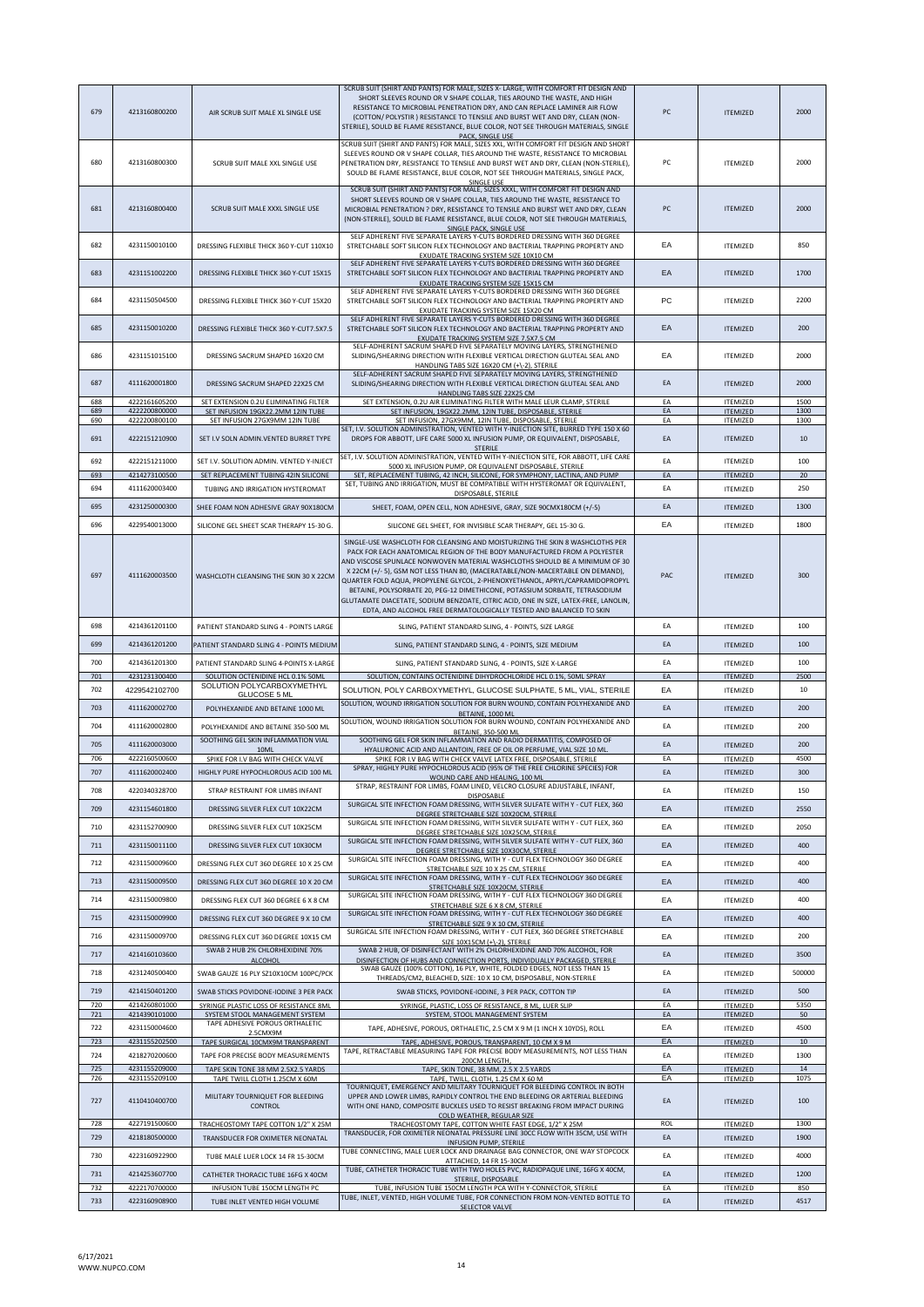| 734 | 4223160905900 | TUBE FEEDING GASTROSTOMY 14FR           | TUBE, TUBE FEEDING GASTROSTOMY, MEDICAL GRADE SILICONE CONSTRUCTION, SILICONE<br>INTERNAL RETENTION BALLOON, EXTERNAL RETENTION RING, UNIVERSAL FEEDING PORT<br>CONNECTOR, MEDICATION PORT, TAPERED DISTAL TIP, DUAL EXIT PORTS, RADIOPAQUE STRIP.<br>SIZE: 14 FRENCH, STERILE | EA | <b>ITEMIZED</b> | 2000 |
|-----|---------------|-----------------------------------------|--------------------------------------------------------------------------------------------------------------------------------------------------------------------------------------------------------------------------------------------------------------------------------|----|-----------------|------|
| 735 | 4223160916800 | TUBE FEEDING GASTROSTOMY 16 FRENCH      | TUBE, TUBE FEEDING GASTROSTOMY, MEDICAL GRADE SILICONE CONSTRUCTION, SILICONE<br>INTERNAL RETENTION BALLOON, EXTERNAL RETENTION RING, UNIVERSAL FEEDING PORT<br>CONNECTOR, MEDICATION PORT, TAPERED DISTAL TIP, DUAL EXIT PORTS, RADIOPAQUE STRIP,<br>SIZE: 16 FRENCH, STERILE | EA | <b>ITEMIZED</b> | 6800 |
| 736 | 4223160918100 | TUBE FEEDING GASTROSTOMY 20 FRENCH      | TUBE, TUBE FEEDING GASTROSTOMY, MEDICAL GRADE SILICONE CONSTRUCTION, SILICONE<br>INTERNAL RETENTION BALLOON, EXTERNAL RETENTION RING, UNIVERSAL FEEDING PORT<br>CONNECTOR, MEDICATION PORT, TAPERED DISTAL TIP, DUAL EXIT PORTS, RADIOPAQUE STRIP,<br>SIZE: 20 FRENCH, STERILE | EA | <b>ITEMIZED</b> | 5700 |
| 737 | 4223160916900 | TUBE FEEDING GASTROSTOMY 22 FRENCH      | TUBE, TUBE FEEDING GASTROSTOMY, MEDICAL GRADE SILICONE CONSTRUCTION, SILICONE<br>INTERNAL RETENTION BALLOON, EXTERNAL RETENTION RING, UNIVERSAL FEEDING PORT<br>CONNECTOR, MEDICATION PORT, TAPERED DISTAL TIP, DUAL EXIT PORTS, RADIOPAQUE STRIP,<br>SIZE: 22 FRENCH, STERILE | EA | <b>ITEMIZED</b> | 7500 |
| 738 | 4223160917700 | TUBE FEEDING GASTROSTOMY SZ 12X1CM      | TUBE, TUBE FEEDING, GASTROSTOMY, SIZE: 12 X 1 CM, LOW PROFILE, DISPOSABLE, STERILE                                                                                                                                                                                             | EA | <b>ITEMIZED</b> | 600  |
| 739 | 4223160917000 | TUBE FEEDING GASTROSTOMY SZ 12X1.2CM    | TUBE, TUBE FEEDING, GASTROSTOMY, SIZE: 12 X 1.2 CM, LOW PROFILE, DISPOSABLE, STERILE                                                                                                                                                                                           | EA | <b>ITEMIZED</b> | 600  |
| 740 | 4223160920900 | TUBE FEEDING GASTROSTOMY SZ 14X1.2CM    | TUBE, TUBE FEEDING, GASTROSTOMY, SIZE: 14 X 1.2 CM, LOW PROFILE, DISPOSABLE, STERILE                                                                                                                                                                                           | EA | <b>ITEMIZED</b> | 600  |
| 741 | 4223160916400 | TUBE FEEDING GASTROSTOMY SZ 14X1.5CM    | TUBE, TUBE FEEDING, GASTROSTOMY, SIZE: 14 X 1.5 CM, LOW PROFILE, DISPOSABLE, STERILE                                                                                                                                                                                           | EA | <b>ITEMIZED</b> | 600  |
| 742 | 4223160921000 | TUBE FEEDING GASTROSTOMY SZ 14X1.7CM    | TUBE, TUBE FEEDING, GASTROSTOMY, SIZE: 14 X 1.7 CM, LOW PROFILE, DISPOSABLE, STERILE                                                                                                                                                                                           | EA | <b>ITEMIZED</b> | 600  |
| 743 | 4223160919400 | TUBE FEEDING GASTROSTOMY SZ 14X3CM      | TUBE, TUBE FEEDING, GASTROSTOMY, SIZE: 14 X 3 CM, LOW PROFILE, DISPOSABLE, STERILE                                                                                                                                                                                             | EA | <b>ITEMIZED</b> | 1270 |
| 744 | 4223160913400 | TUBE FEEDING GASTROSTOMY SZ 14X3.5CM    | TUBE, TUBE FEEDING, GASTROSTOMY, SIZE: 14 X 3.5 CM, LOW PROFILE, DISPOSABLE, STERILE                                                                                                                                                                                           | EA | <b>ITEMIZED</b> | 1270 |
| 745 | 4223160913500 | TUBE FEEDING GASTROSTOMY SZ 14X4CM      | TUBE, TUBE FEEDING, GASTROSTOMY, SIZE: 14 X 4 CM, LOW PROFILE, DISPOSABLE, STERILE                                                                                                                                                                                             | EA | <b>ITEMIZED</b> | 1270 |
| 746 | 4223160921100 | TUBE FEEDING GASTROSTOMY SZ 14X4.5CM    | TUBE, TUBE FEEDING, GASTROSTOMY, SIZE: 14 X 4.5 CM, LOW PROFILE, DISPOSABLE, STERILE                                                                                                                                                                                           | EA | <b>ITEMIZED</b> | 1270 |
| 747 | 4223160921200 | TUBE FEEDING GASTROSTOMY SZ 14X5CM      | TUBE, TUBE FEEDING, GASTROSTOMY, SIZE: 14 X 5 CM, LOW PROFILE, DISPOSABLE, STERILE                                                                                                                                                                                             | EA | <b>ITEMIZED</b> | 1270 |
| 748 | 4223160921300 | TUBE FEEDING GASTROSTOMY SZ 16X1CM      | TUBE, TUBE FEEDING, GASTROSTOMY, SIZE: 16 X 1 CM, LOW PROFILE, DISPOSABLE, STERILE                                                                                                                                                                                             | EA | <b>ITEMIZED</b> | 1140 |
| 749 | 4223160910000 | TUBE FEEDING GASTROSTOMY SZ 16X1.5CM    | TUBE, TUBE FEEDING, GASTROSTOMY, SIZE: 16 X 1.5 CM, LOW PROFILE, DISPOSABLE, STERILE                                                                                                                                                                                           | EA | <b>ITEMIZED</b> | 1270 |
| 750 | 4223160910100 | TUBE FEEDING GASTROSTOMY SZ 16X2CM      | TUBE, TUBE FEEDING, GASTROSTOMY, SIZE: 16 X 2 CM, LOW PROFILE, DISPOSABLE, STERILE                                                                                                                                                                                             | EA | <b>ITEMIZED</b> | 1270 |
| 751 | 4223160913600 | TUBE FEEDING GASTROSTOMY SZ 16X3CM      | TUBE, TUBE FEEDING, GASTROSTOMY, SIZE: 16 X 3 CM, LOW PROFILE, DISPOSABLE, STERILE                                                                                                                                                                                             | EA | <b>ITEMIZED</b> | 1270 |
| 752 | 4223160913700 |                                         |                                                                                                                                                                                                                                                                                | EA | <b>ITEMIZED</b> | 1270 |
|     |               | TUBE FEEDING GASTROSTOMY SZ 16X3.5CM    | TUBE, TUBE FEEDING, GASTROSTOMY, SIZE: 16 X 3.5 CM, LOW PROFILE, DISPOSABLE, STERILE                                                                                                                                                                                           |    |                 |      |
| 753 | 4223160913800 | TUBE FEEDING GASTROSTOMY SZ 16X4CM      | TUBE, TUBE FEEDING, GASTROSTOMY, SIZE: 16 X 4 CM, LOW PROFILE, DISPOSABLE, STERILE                                                                                                                                                                                             | EA | <b>ITEMIZED</b> | 1140 |
| 754 | 4223160913900 | TUBE FEEDING GASTROSTOMY SZ 16X4.5CM    | TUBE, TUBE FEEDING, GASTROSTOMY, SIZE: 16 X 4.5 CM, LOW PROFILE, DISPOSABLE, STERILE                                                                                                                                                                                           | EA | <b>ITEMIZED</b> | 1140 |
| 755 | 4223160914000 | TUBE FEEDING GASTROSTOMY SZ 16X5CM      | TUBE, TUBE FEEDING, GASTROSTOMY, SIZE: 16 X 5 CM, LOW PROFILE, DISPOSABLE, STERILE                                                                                                                                                                                             | EA | <b>ITEMIZED</b> | 1270 |
| 756 | 4223160921700 | TUBE FEEDING GASTROSTOMY SZ 18X1CM      | TUBE, TUBE FEEDING, GASTROSTOMY, SIZE: 18 X 1 CM, LOW PROFILE, DISPOSABLE, STERILE                                                                                                                                                                                             | EA | <b>ITEMIZED</b> | 600  |
| 757 | 4223160921400 | TUBE FEEDING GASTROSTOMY SZ 18X1.2CM    | TUBE, TUBE FEEDING, GASTROSTOMY, SIZE: 18 X 1.2 CM, LOW PROFILE, DISPOSABLE, STERILE                                                                                                                                                                                           | EA | <b>ITEMIZED</b> | 600  |
| 758 | 4223160921500 | TUBE FEEDING GASTROSTOMY SZ 18X1.5CM    | TUBE, TUBE FEEDING, GASTROSTOMY, SIZE: 18 X 1.5 CM, LOW PROFILE, DISPOSABLE, STERILE                                                                                                                                                                                           | EA | <b>ITEMIZED</b> | 600  |
| 759 | 4223160921600 | TUBE FEEDING GASTROSTOMY SZ 18X1.7CM    | TUBE, TUBE FEEDING, GASTROSTOMY, SIZE: 18 X 1.7 CM, LOW PROFILE, DISPOSABLE, STERILE                                                                                                                                                                                           | EA | <b>ITEMIZED</b> | 1270 |
| 760 | 4223160910200 | TUBE FEEDING GASTROSTOMY SZ 18X2CM      | TUBE, TUBE FEEDING, GASTROSTOMY, SIZE: 18 X 2 CM, LOW PROFILE, DISPOSABLE, STERILE                                                                                                                                                                                             | EA | <b>ITEMIZED</b> | 1270 |
| 761 | 4223160914100 | TUBE FEEDING GASTROSTOMY SZ 18X2.5CM    | TUBE, TUBE FEEDING, GASTROSTOMY, SIZE: 18 X 2.5 CM, LOW PROFILE, DISPOSABLE, STERILE                                                                                                                                                                                           | EA | <b>ITEMIZED</b> | 750  |
| 762 | 4223160914200 | TUBE FEEDING GASTROSTOMY SZ 18X3CM      | TUBE, TUBE FEEDING, GASTROSTOMY, SIZE: 18 X 3 CM, LOW PROFILE, DISPOSABLE, STERILE                                                                                                                                                                                             | EA | <b>ITEMIZED</b> | 1150 |
| 763 | 4223160914300 | TUBE FEEDING GASTROSTOMY S7 18X3.5CM    | TUBE, TUBE FEEDING, GASTROSTOMY, SIZE: 18 X 3.5 CM, LOW PROFILE, DISPOSABLE, STERILE                                                                                                                                                                                           | EA | <b>ITEMIZED</b> | 870  |
| 764 | 4223160914400 | TUBE FEEDING GASTROSTOMY SZ 18X4CM      | TUBE, TUBE FEEDING, GASTROSTOMY, SIZE: 18 X 4 CM, LOW PROFILE, DISPOSABLE, STERILE                                                                                                                                                                                             | EA | <b>ITEMIZED</b> | 750  |
| 765 | 4223160914500 | TUBE FEEDING GASTROSTOMY SZ 18X4.5CM    | TUBE, TUBE FEEDING, GASTROSTOMY, SIZE: 18 X 4.5 CM, LOW PROFILE, DISPOSABLE, STERILE                                                                                                                                                                                           | EA | <b>ITEMIZED</b> | 1140 |
| 766 | 4223160914600 | TUBE FEEDING GASTROSTOMY SZ 18X5CM      | TUBE, TUBE FEEDING, GASTROSTOMY, SIZE: 18 X 5 CM, LOW PROFILE, DISPOSABLE, STERILE                                                                                                                                                                                             | EA | <b>ITEMIZED</b> | 1140 |
| 767 | 4223160921900 | TUBE FEEDING GASTROSTOMY SZ 20X1CM      | TUBE, TUBE FEEDING, GASTROSTOMY, SIZE: 20 X 1 CM, LOW PROFILE, DISPOSABLE, STERILE                                                                                                                                                                                             | EA | <b>ITEMIZED</b> | 1270 |
| 768 | 4223160921800 | TUBE FEEDING GASTROSTOMY SZ 20X1.5CM    | TUBE, TUBE FEEDING, GASTROSTOMY, SIZE: 20 X 1.5 CM, LOW PROFILE, DISPOSABLE, STERILE                                                                                                                                                                                           | EA | <b>ITEMIZED</b> | 1150 |
| 769 | 4223160922100 | TUBE FEEDING GASTROSTOMY SZ 20X2CM      | TUBE, TUBE FEEDING, GASTROSTOMY, SIZE: 20 X 2 CM, LOW PROFILE, DISPOSABLE, STERILE                                                                                                                                                                                             | EA | <b>ITFMIZED</b> | 840  |
| 770 | 4223160922000 | TUBE FEEDING GASTROSTOMY SZ 20X2.5CM    | TUBE, TUBE FEEDING, GASTROSTOMY, SIZE: 20 X 2.5 CM, LOW PROFILE, DISPOSABLE, STERILE                                                                                                                                                                                           | EA | <b>ITEMIZED</b> | 1140 |
| 771 | 4223160922300 | TUBE FEEDING GASTROSTOMY SZ 20X3CM      | TUBE, TUBE FEEDING, GASTROSTOMY, SIZE: 20 X 3 CM, LOW PROFILE, DISPOSABLE, STERILE                                                                                                                                                                                             | EA | <b>ITEMIZED</b> | 1040 |
| 772 | 4223160922200 | TUBE FEEDING GASTROSTOMY SZ 20X3.5CM    | TUBE, TUBE FEEDING, GASTROSTOMY, SIZE: 20 X 3.5 CM, LOW PROFILE, DISPOSABLE, STERILE                                                                                                                                                                                           | EA | <b>ITEMIZED</b> | 840  |
| 773 | 4223160922500 | TUBE FEEDING GASTROSTOMY SZ 20X4CM      | TUBE, TUBE FEEDING, GASTROSTOMY, SIZE: 20 X 4 CM, LOW PROFILE, DISPOSABLE, STERILE                                                                                                                                                                                             | EA | <b>ITEMIZED</b> | 1150 |
| 774 | 4223160922400 | TUBE FEEDING GASTROSTOMY SZ 20X4.5CM    | TUBE, TUBE FEEDING, GASTROSTOMY, SIZE: 20 X 4.5 CM, LOW PROFILE, DISPOSABLE, STERILE                                                                                                                                                                                           | EA | <b>ITEMIZED</b> | 1270 |
| 775 | 4223160922600 | TUBE FEEDING GASTROSTOMY SZ 20X5CM      | TUBE, TUBE FEEDING, GASTROSTOMY, SIZE: 20 X 5 CM, LOW PROFILE, DISPOSABLE, STERILE                                                                                                                                                                                             | EA | <b>ITEMIZED</b> | 840  |
| 776 | 4223160922700 | TUBE FEEDING GASTROSTOMY SZ 24X1.5CM    | TUBE, TUBE FEEDING, GASTROSTOMY, SIZE: 24 X 1.5 CM, LOW PROFILE, DISPOSABLE, STERILE                                                                                                                                                                                           | EA | <b>ITEMIZED</b> | 740  |
| 777 | 4223160917900 | TUBE FEEDING GASTROSTOMY SZ 24X2CM      | TUBE, TUBE FEEDING, GASTROSTOMY, SIZE: 24 X 2 CM, LOW PROFILE, DISPOSABLE, STERILE                                                                                                                                                                                             | EA | <b>ITEMIZED</b> | 1140 |
| 778 | 4223160917200 | TUBE FEEDING GASTROSTOMY SZ 24X2.5CM    | TUBE, TUBE FEEDING, GASTROSTOMY, SIZE: 24 X 2.5 CM, LOW PROFILE, DISPOSABLE, STERILE                                                                                                                                                                                           | EA | <b>ITEMIZED</b> | 1140 |
| 779 | 4223160914800 | TUBE FEEDING GASTROSTOMY SZ 24X3CM      | TUBE, TUBE FEEDING, GASTROSTOMY, SIZE: 24 X 3 CM, LOW PROFILE, DISPOSABLE, STERILE                                                                                                                                                                                             | EA | <b>ITEMIZED</b> | 1040 |
| 780 |               |                                         |                                                                                                                                                                                                                                                                                |    |                 | 1140 |
|     | 4223160914900 | TUBE FEEDING GASTROSTOMY SZ 24X3.5CM    | TUBE, TUBE FEEDING, GASTROSTOMY, SIZE: 24 X 3.5 CM, LOW PROFILE, DISPOSABLE, STERILE                                                                                                                                                                                           | EA | <b>ITEMIZED</b> |      |
| 781 | 4223160915000 | TUBE FEEDING GASTROSTOMY SZ 24X4CM      | TUBE, TUBE FEEDING, GASTROSTOMY, SIZE: 24 X 4 CM, LOW PROFILE, DISPOSABLE, STERILE                                                                                                                                                                                             | EA | <b>ITEMIZED</b> | 1040 |
| 782 | 4223160915100 | TUBE FEEDING GASTROSTOMY SZ 24X4.5CM    | TUBE, TUBE FEEDING, GASTROSTOMY, SIZE: 24 X 4.5 CM, LOW PROFILE, DISPOSABLE, STERILE                                                                                                                                                                                           | EA | <b>ITEMIZED</b> | 1270 |
| 783 | 4223160915200 | TUBE FEEDING GASTROSTOMY SZ 24X5CM      | TUBE, TUBE FEEDING, GASTROSTOMY, SIZE: 24 X 5 CM, LOW PROFILE, DISPOSABLE, STERILE<br>TUBING, INFILTRATION, MUST BE COMPATIBLE WITH WELLS JOHNSON OR EQUIVALENT,                                                                                                               | EA | <b>ITEMIZED</b> | 870  |
| 784 | 4229351506100 | TUBING INFILTRATION STERILE             | <b>STERILE</b><br>TUBING, PRESSURE MONITORING TUBING, MALE - FEMALE, PRESSURE LINE, 24 INCH,                                                                                                                                                                                   | EA | ITEMIZED        | 10   |
| 785 | 4218191500000 | PRESSURE MONITORING TUBING 24 IN        | DISPOSABLE, STERILE<br>UMBILICAL VESSEL CATHETER (UVC), DUAL LUMEN POLYURETHANE, 3.5 FR, MARKED TO 34                                                                                                                                                                          | PC | <b>ITEMIZED</b> | 480  |
| 786 | 4222150601100 | UMBILICAL VESSEL CATHETER 3.5 FR        | CM, 20/23 GAUGE                                                                                                                                                                                                                                                                | EA | <b>ITEMIZED</b> | 480  |
| 787 | 4222150601400 | UMBILICAL VESSEL CATHETER 5.0 FR        | UMBILICAL VESSEL CATHETER (UVC), DUAL LUMEN POLYURETHANE, 5.0 FR, MARKED TO 34<br>CM, 19/19 GAUGE                                                                                                                                                                              | EA | <b>ITEMIZED</b> | 480  |
| 788 | 4214410000000 | VALVE CHEST DRAIN VALVE HEIMLICH        | VALVE, CHEST DRAIN VALVE HEIMLICH, PLASTIC CHAMBER/RUBBER TUBING, STERILE,<br>DISPOSABLE                                                                                                                                                                                       | EA | <b>ITEMIZED</b> | 100  |
| 789 | 4219260201700 | VIAL PLASTIC W/ PUSH AND TURN TYPE 20ML | VIAL, PLASTIC, WITH PUSH AND TURN TYPE, SAFE FITTED CAPS, WIDE MOUTH, AMBER COLOR,<br>POLYSTYRENE MATERIAL, CAPACITY: 20 ML, 6 DRAM                                                                                                                                            | EA | <b>ITEMIZED</b> | 1000 |
| 790 | 4229545100000 | WASH MITTS OCTENIDINE HCL 0.1%          | WASH MITTS, CONTAINS OCTENIDINE DIHYDROCHLORIDE HCL 0.1% FOR DECONTAMINATION                                                                                                                                                                                                   | EA | <b>ITEMIZED</b> | 2000 |